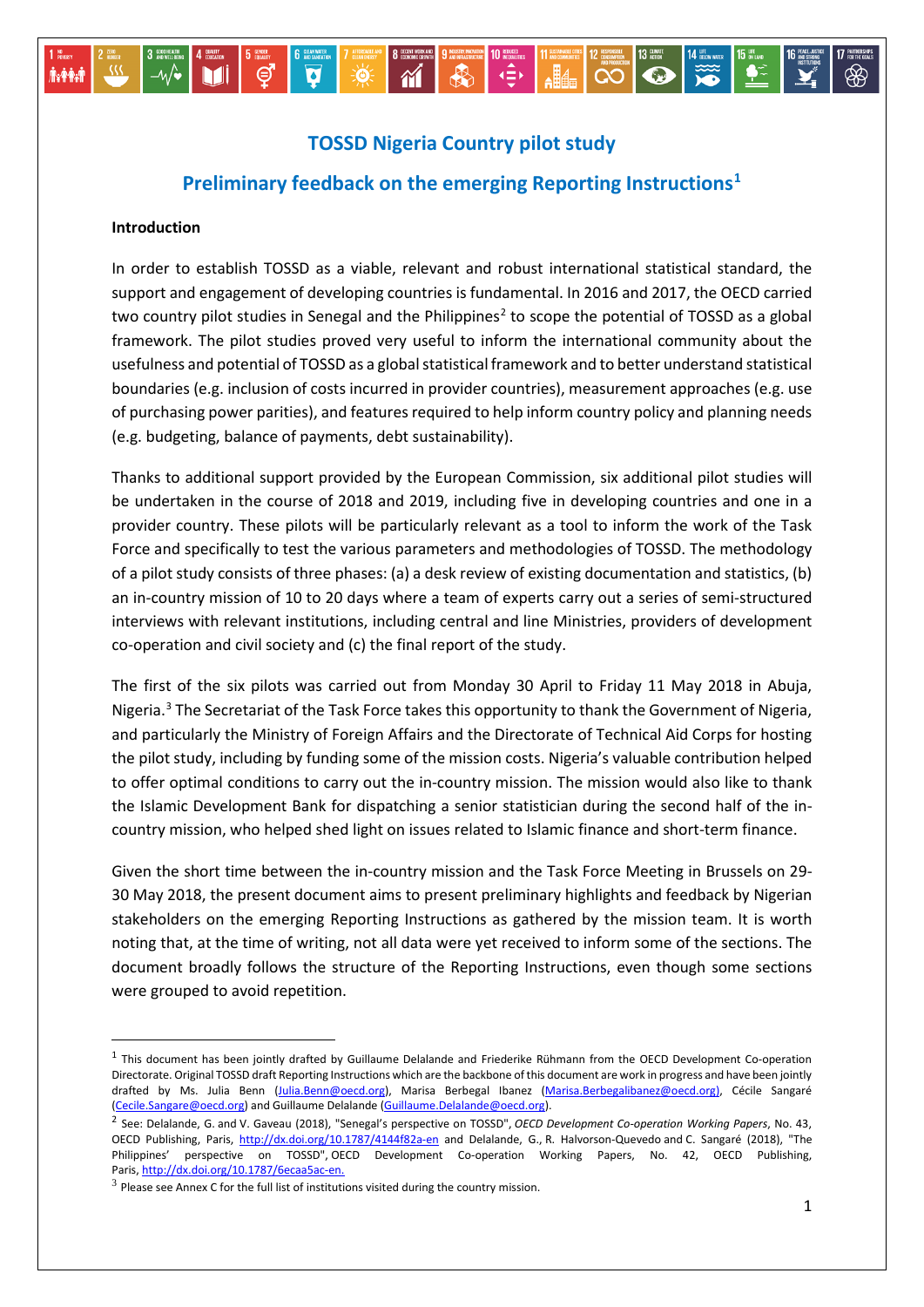# *Table of Contents*

| <b>CHAPTER 1.</b>                   | MAIN CONCEPTS AND DEFINITIONS OF THE TOSSD STATISTICAL FRAMEWORK5                           |  |
|-------------------------------------|---------------------------------------------------------------------------------------------|--|
| А.                                  |                                                                                             |  |
|                                     |                                                                                             |  |
|                                     |                                                                                             |  |
| В.                                  |                                                                                             |  |
|                                     |                                                                                             |  |
|                                     |                                                                                             |  |
|                                     |                                                                                             |  |
|                                     |                                                                                             |  |
| C.                                  |                                                                                             |  |
|                                     |                                                                                             |  |
|                                     |                                                                                             |  |
|                                     |                                                                                             |  |
|                                     |                                                                                             |  |
|                                     |                                                                                             |  |
| <b>CHAPTER 2.</b>                   | TOSSD PILLAR 1: CROSS-BORDER RESOURCE FLOWS IN SUPPORT OF SUSTAINABLE                       |  |
|                                     | <b>DEVELOPMENT 16</b>                                                                       |  |
| А.                                  |                                                                                             |  |
|                                     |                                                                                             |  |
|                                     |                                                                                             |  |
| В.                                  |                                                                                             |  |
|                                     |                                                                                             |  |
| C.                                  |                                                                                             |  |
|                                     |                                                                                             |  |
|                                     |                                                                                             |  |
| <b>CHAPTER 3.</b>                   |                                                                                             |  |
| <b>CHAPTER 4.</b>                   |                                                                                             |  |
| А.                                  |                                                                                             |  |
| В.                                  |                                                                                             |  |
| <b>CHAPTER 5.</b>                   | PERSPECTIVE OF NIGERIA AS A PROVIDER OF DEVELOPMENT CO-OPERATION31                          |  |
| А.                                  | SHORT PRESENTATION OF AGENCIES INVOLVED IN PROVIDING TECHNICAL COOPERATION TO OTHER         |  |
|                                     |                                                                                             |  |
| В.                                  |                                                                                             |  |
| <b>CHAPTER 6.</b>                   | OTHER AREAS RELATED TO THE DEVELOPMENT OF THE TOSSD MEASURE 33                              |  |
| А.                                  |                                                                                             |  |
| В.                                  |                                                                                             |  |
| C.                                  | SHORT OVERVIEW AND PERSPECTIVE ON OTHER CROSS-BORDER FLOWS (NOT FOR CONSIDERATION           |  |
| D.                                  | UNDER TOSSD BUT POSSIBLE "SATELLITE INDICATORS"): PRIVATE INVESTMENTS, PRIVATE PHILANTHROPY |  |
|                                     |                                                                                             |  |
|                                     | ESTIMATED FIRST ORDERS OF MAGNITUDE OF TOSSD FLOWS TO NIGERIA 35                            |  |
| <b>CHAPTER 7.</b><br><b>ANNEXES</b> |                                                                                             |  |
| А.                                  | ANNEX A: CRITERIA FOR INCLUDING MULTILATERAL ORGANISATIONS IN TOSSD 37                      |  |
| В.                                  | ANNEX B: DESCRIPTION OF THE TOSSD OPT-IN PROCEDURE AND INSTRUCTIONS TO REPORT ON            |  |
|                                     |                                                                                             |  |
| C.                                  |                                                                                             |  |
|                                     |                                                                                             |  |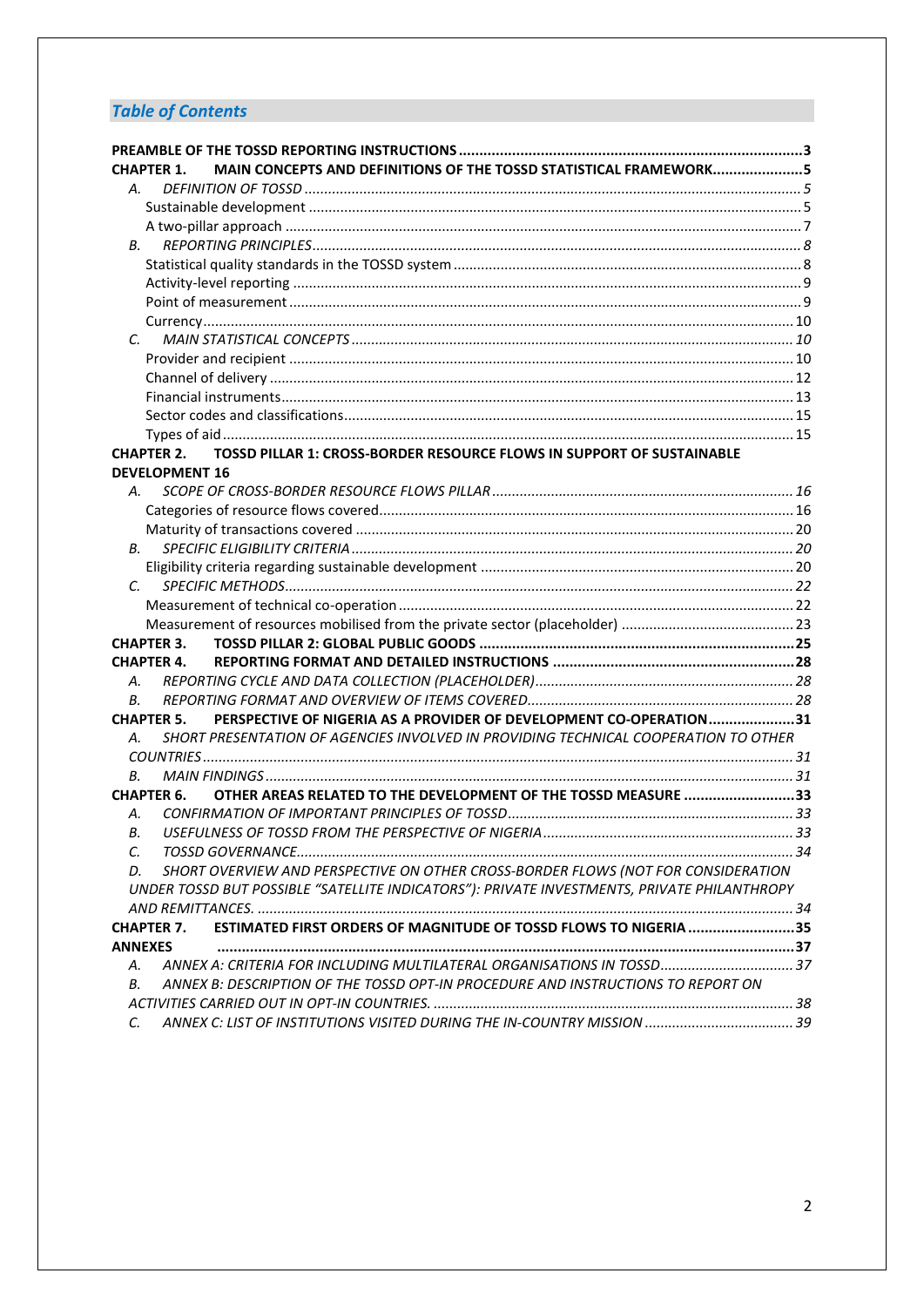### <span id="page-2-0"></span>**PREAMBLE OF THE TOSSD REPORTING INSTRUCTIONS**

- 1. *The TOSSD statistical framework aims to provide a comprehensive picture of global, official and officially-supported resource flows to promote sustainable development in developing countries. It has been developed in response to the agreements of the international community to implement the most ambitious development agenda ever devised – the Sustainable Development Goals (SDGs) – and the equally ambitious financing strategy – the Addis Ababa Action Agenda (AAAA). The vast scope of the SDGs creates a new imperative to maximise the full potential of all resources – public, private, national and international – that finance development. The key to unlocking this potential is understanding the scope, nature and dynamics of the full range of resources being deployed to achieve the SDGs. This, in turn, requires a global framework for measuring resources in support of sustainable development, including external finance.*
- 2. *The TOSSD framework is designed to provide a coherent, comparable and unified system for tracking resources for sustainable development that can inform strategic planning, identify emerging gaps and priorities, and assess progress in matching supply with needs. TOSSD thus fulfils the vision of the SDG 17 on revitalising the global partnership for sustainable development and is expected to serve for monitoring this goal and several other SDG targets.*
- 3. *The primary objective of the TOSSD measurement framework is to promote greater transparency about the full array of officially-supported development finance provided in support of the 2030 Agenda for Sustainable Development – including resources provided through South-South cooperation, triangular co-operation, multilateral institutions, emerging and traditional donors as well as private finance mobilised through official interventions. TOSSD data track resource flows regardless of the financial instrument used, the level of concessionality involved or whether they are delivered through bilateral or multilateral channels. Information about resource flows will facilitate learning and exchange of good practice among developing countries about how to access and combine resources most effectively. Importantly, it will promote greater collaboration and synergies across development partners financing the SDGs and support more informed policy discussions about the ultimate quality and impact of development finance.*
- 4. *TOSSD will also provide insights about the extent to which the international community is financing development enablers and responding to global challenges [the Global Public Goods agenda] – essential for the implementation of the SDGs while not necessarily involving direct resource transfers to developing countries. This information is so far not systematically captured in international statistics on development finance.*
- 5. *In line with the inherent thrust of the SDGs – to promote a more sustainable, equitable and prosperous world for all people – this statistical framework implicitly assumes that all resources captured therein comply with prevailing global economic, environmental and social standards and disciplines. These safeguards ensure that TOSSD-eligible investments are sustainable, promote equal opportunities and rights, guard against negative environmental, social and climate impacts and risks, and – where necessary – limit damage through mitigation measures.*
- 6. *Data generated through the TOSSD framework can also be used to compile aggregates on sustainable development finance from the providers' perspective. These data should be seen as complementary to the figures on Official Development Assistance (ODA) reported by 50 provider countries including 30 members of the Development Assistance Committee of the OECD. TOSSD*  aggregates by provider will not by any means replace ODA as a measure of donor effort, nor will *they undermine some providers' commitment to reach the UN ODA/GNI target of 0.7%.*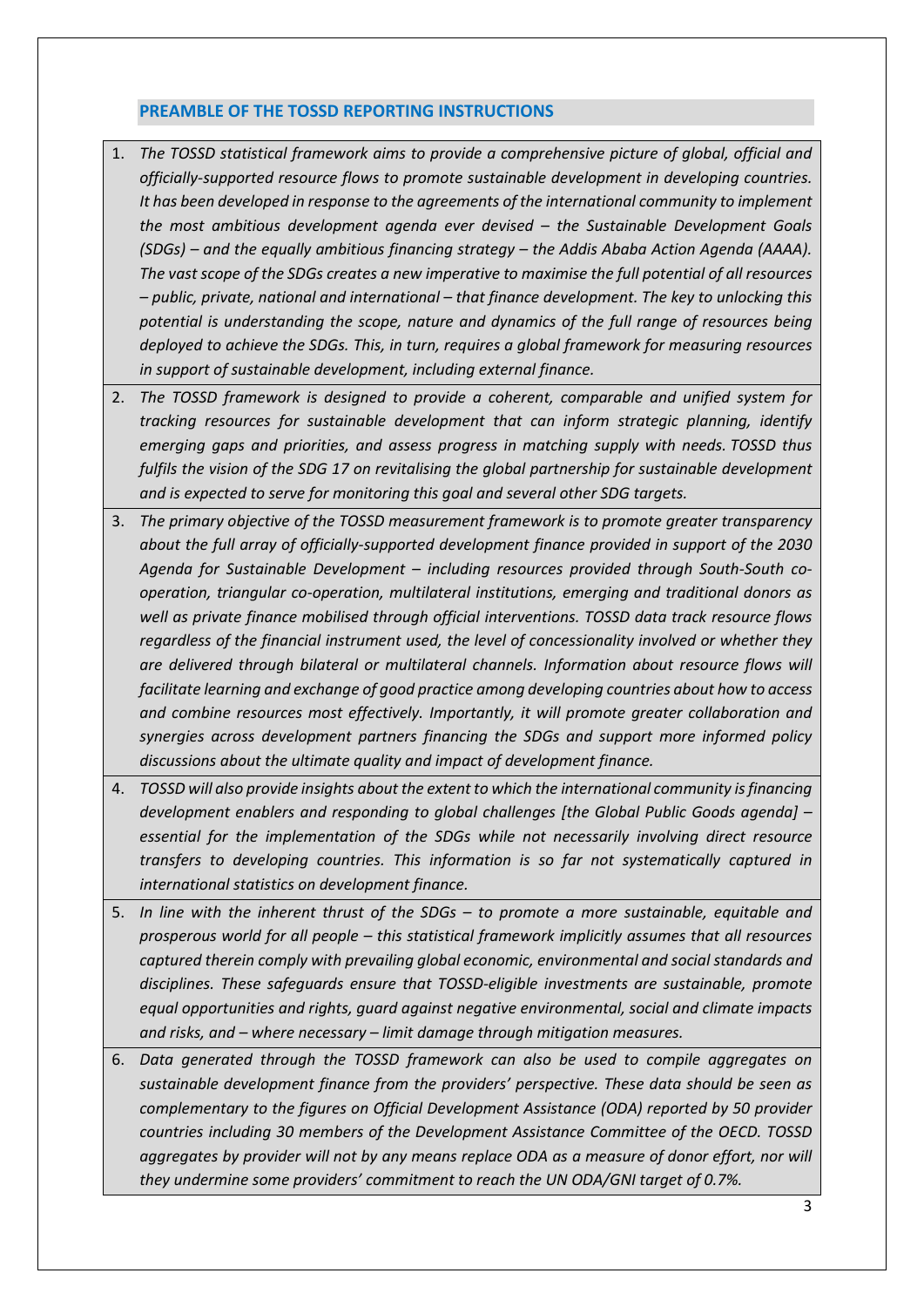7. *These Reporting Instructions – which have been developed by the international community[4](#page-3-0) working together in an open, inclusive and transparent manner [Placeholder for describing the UNSC process] – are designed to assist countries and institutions wishing to report data regarding the resources they are providing to developing countries in support of sustainable development and the 2030 Agenda. They will be updated and adjusted as and when the need arises. It is expected that the TOSSD framework will continue to exist beyond 2030, to continue promoting greater transparency on flows in support of sustainable development.*

### **Only one comment was received on the preamble to include the term "regional" in the following sentence, to reflect potential standards agreed at regional level (e.g. AFRISTAT):**

*"In line with the inherent thrust of the SDGs – to promote a more sustainable, equitable and prosperous world for all people – this statistical framework implicitly assumes that all resources captured therein comply with prevailing global and regional economic, environmental and social standards and disciplines".*

### **Questions to the Task Force**

• **Does the Task Force agree to include the term "regional" in the sentence above?**

<span id="page-3-0"></span><sup>&</sup>lt;sup>4</sup> The TOSSD Task Force which contributed to develop the TOSSD reporting instructions is composed of representatives of traditional and emerging provider and partner countries, from national statistical offices and development co-operation policy bodies as well as international organisations.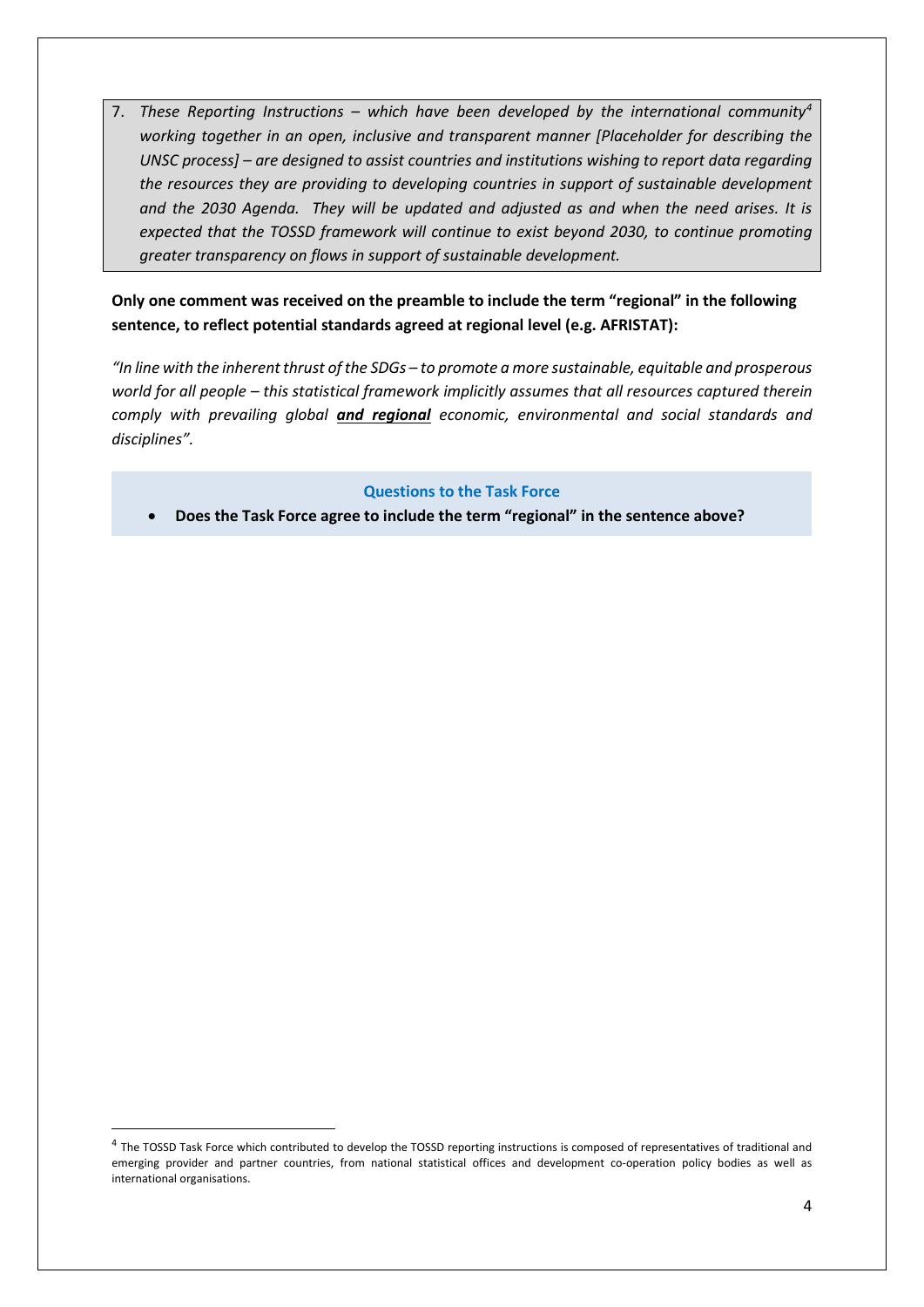# <span id="page-4-0"></span>**CHAPTER 1. MAIN CONCEPTS AND DEFINITIONS OF THE TOSSD STATISTICAL FRAMEWORK**

### <span id="page-4-1"></span>**A. DEFINITION OF TOSSD**

8. *The Total Official Support for Sustainable Development (TOSSD) statistical measure includes all officially-supported resource flows to promote sustainable development in developing countries and to support development enablers and/or address global challenges at regional or global levels.* 

**There was wide support for the TOSSD definition as designed by the Task Force, even though the term "officially-supported" required clarification**. The mission discussed the TOSSD definition with a large number of stakeholders in Nigeria. No substantive comment were received from them. However, several stakeholders found the term "officially-supported" somewhat challenging to understand without further explanation. Some stakeholders understood the term simply as covering "official" resources. The mission team explained orally what the term meant, notably referring to the relevant section of the reporting instructions. Once the definition was explained, all stakeholders were supportive of the definition.

9. *The key concepts embedded in the TOSSD definition are clarified below.*

### <span id="page-4-2"></span>*Sustainable development*

- 10. *The concept of "Sustainable Development" is defined as development that meets the needs of the present without compromising the ability of future generations to meet their own needs.[5](#page-4-3)*
- 11. *"Sustainable Development" in the TOSSD context is inherently linked to the Sustainable Development Goals as agreed in the 2030 Agenda[6](#page-4-4) . [7](#page-4-5) Activities recorded as TOSSD support the implementation of the SDGs by generating sustainable economic growth, ensuring social inclusion, without compromising the environment. As and when the 2030 Agenda is concluded and replaced by another framework, the TOSSD measure will be updated to link to that framework.*

**There was unconditional support for linking TOSSD to the SDG framework**. The mission received no objection to the fact that, if the SDG framework was replaced by another one after the year 2030, the TOSSD measure could be adjusted to link to that new framework, recognising that some of the targets and indicators of the new sustainable development framework will need to be adjusted to learn from the experience of Agenda 2030.

<span id="page-4-3"></span> <sup>5</sup> Definition first used in the Brundtland Report. (See Report of the World Commission on Environment and Development: Our Common Future", Chapter 2 "Towards Sustainable Development", p. 41 (New York: UN, 1987). It contains within it two key concepts: i) the concept of 'needs', in particular the essential needs of the world's poor, to which overriding priority should be given; and ii) the idea of limitations imposed by the state of technology and social organisation on the environment's ability to meet present and future needs.

<span id="page-4-4"></span> $6$  See "Transforming our world: the 2030 Agenda for Sustainable Development": <https://sustainabledevelopment.un.org/post2015/transformingourworld>

<span id="page-4-5"></span> $^7$  Taking into account linkages with sustainable development frameworks established at regional level e.g. by the African Union Commission. Se[e https://au.int/en/agenda2063](https://au.int/en/agenda2063) .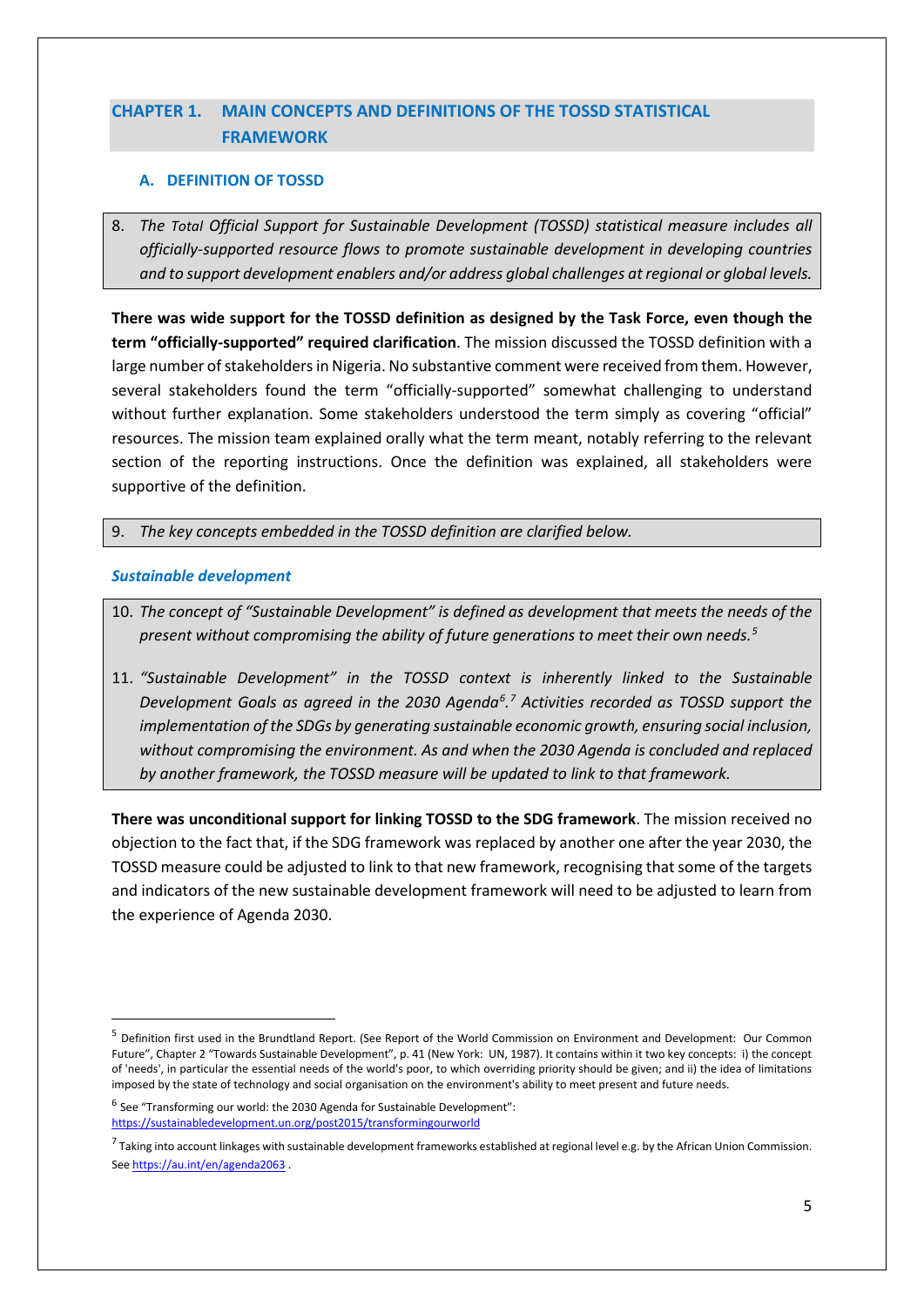### *Resource flows*

12. *In accordance with the Addis Ababa Action Agenda, the term "resources" in the TOSSD definition covers both financial and technical resources.[8](#page-5-0) The flow of resources covers monetary and nonmonetary transactions[9](#page-5-1) with TOSSD recipients in support of sustainable development for any given year.*

**The definition of resource flows was clear to all the stakeholders that reviewed it. In particular, there was wide support for having resource flows covering both financial and technical resources.**  However, several stakeholders raised the issue that many of the experts in traditional providers' interventions come from their own countries and that few of the large amounts of knowledge and funds reported by providers actually stay in the country. There was therefore a request by one stakeholder to differentiate between personnel and other costs. One sectoral ministry felt it was particularly important to capture non-monetary flows in TOSSD, as a lot of support is provided through in-kind contributions, especially for specific groups (e.g. disabled).

### *Officially-supported*

13. *TOSSD aims to capture the entirety of instruments and modalities of development co-operation provided by, or supported by, the official sector for supporting sustainable development, including mechanisms that mobilise resources from the private sector. Therefore, in the context of TOSSD, "officially-supported resources" are defined as: a) resources provided by: i) official agencies, including state and local governments, or by their executive agencies,*  ii) state-owned companies and enterprises under government control<sup>1</sup>, and iii) other enterprises under significant government influence<sup>1</sup>. *b) private resources mobilised by official interventions, where a direct causal link between the official intervention and the private resources can be demonstrated*

Two main elements surfaced from the various interviews carried out:

- **The Task Force may consider clarifying the term "state-owned".** With 36 "States" in Nigeria, several stakeholders considered the term "state-owned enterprise'' confusing for countries that have (federal/regional) states when referring to enterprises owned by the government.
- **The Task Force may consider removing the inclusion of "companies under significant government control".** The concept was not well understood and was perceived as not specific enough. If the Task Force decided to keep it, the definition should be tightened to allow for proper reporting. Moreover, interviewees could not identify specific companies in Nigeria that would fall under this category.

The mission team found no evidence of the tracking by Nigeria of financing agreements involving state-owned enterprises from provider countries.

<span id="page-5-0"></span><sup>8</sup> The AAAA considers that international co-operation to support the implementation of the 2030 Agenda comprises both financial and technical resources.

<span id="page-5-1"></span><sup>9</sup> This is also in line with the methodologies of the System of National Accounts and the Balance of Payments, which registers transactions between residents and non-residents, including transactions which do not involve the payment of money. See chapter 2, paragraph 26 in The IMF *Balance of Payments and International Investment Position Manual - Sixth Edition (BPM6).*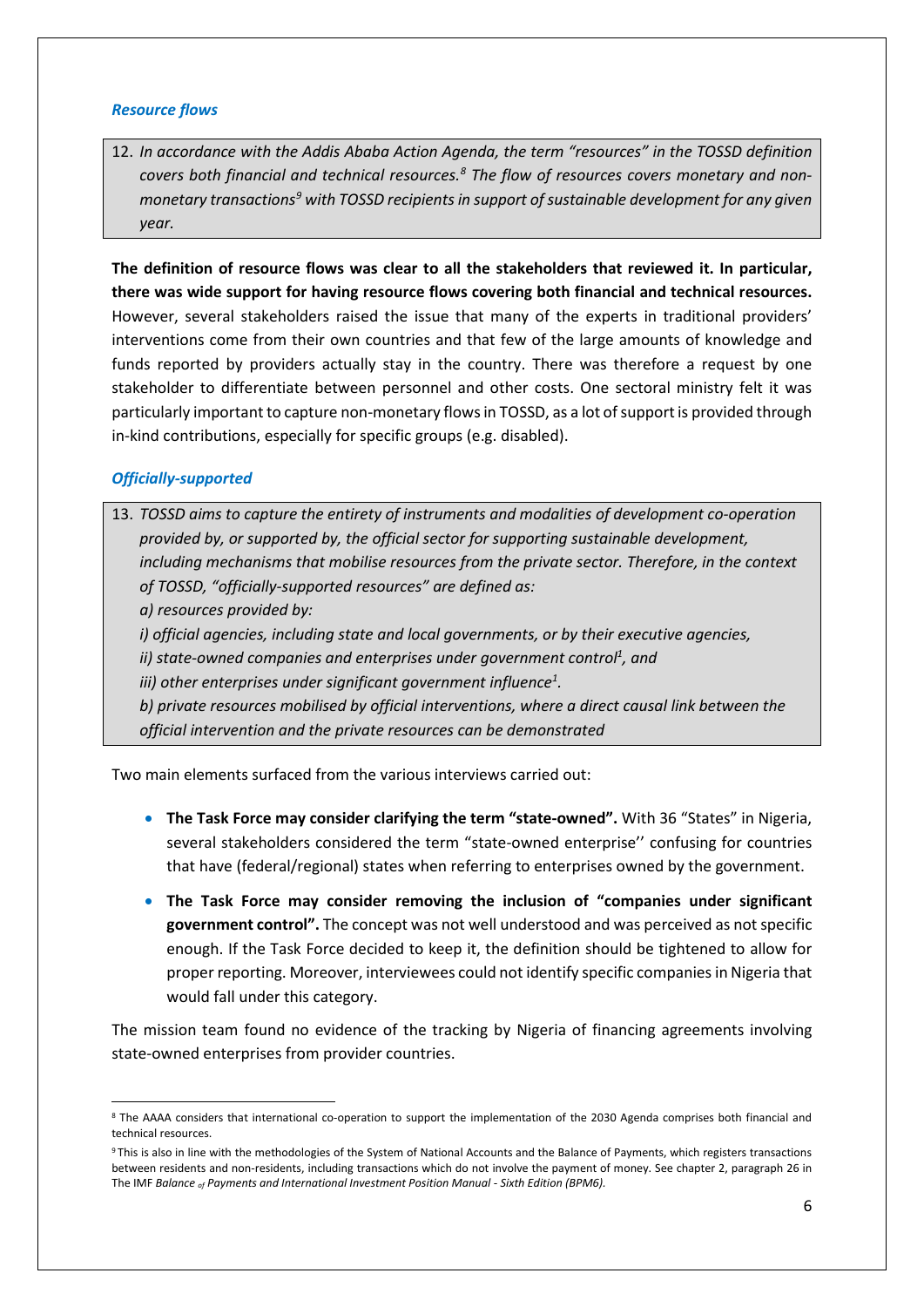#### **Questions to the Task Force**

- **How could the term "state-owned" be clarified in the reporting instructions?**
- **Would the Task Force consider removing the inclusion of "companies under significant government control" from the definition of the term "officially-supported" resource flows?**
- **What examples of "***other enterprises under significant government influence"* **could the Task Force provide?**

14. *See Chapter 2 for concrete eligibility criteria on sustainable development and TOSSD recipient countries.* 

#### <span id="page-6-0"></span>*A two-pillar approach*

15. *TOSSD is a two-pillar framework that tracks officially-supported i) cross-border resource flows to developing countries and ii) finance for development enablers and global challenges at regional and global levels [the Global Public Goods agenda], as illustrated in Figure 1.*





**Interviews carried out in Nigeria allowed to draw the following conclusions:**

- **There was wide support for the framework and the distinction between the 2 pillars was considered useful. There was also wide support for the necessity to collect information on pillar 2 along with cross-border flows.** However, to explain the framework, a reference to the fact that pillar 1 was country-focused and the second pillar was regionally- and globallyfocused was necessary to help stakeholders understand the structure of the framework.
- **There was one proposal to change the terms used in the boxes in Figure 1. to make the**  framework clearer: one pillar would clearly highlight "country cross-border flows" and the other "Regional and global development enablers and challenges".
- **One stakeholder proposed to have the framework as a 3-pillar framework with 3 geographic dimensions: Country, Regional and Global.** The preliminary pros and cons of this option are as follows: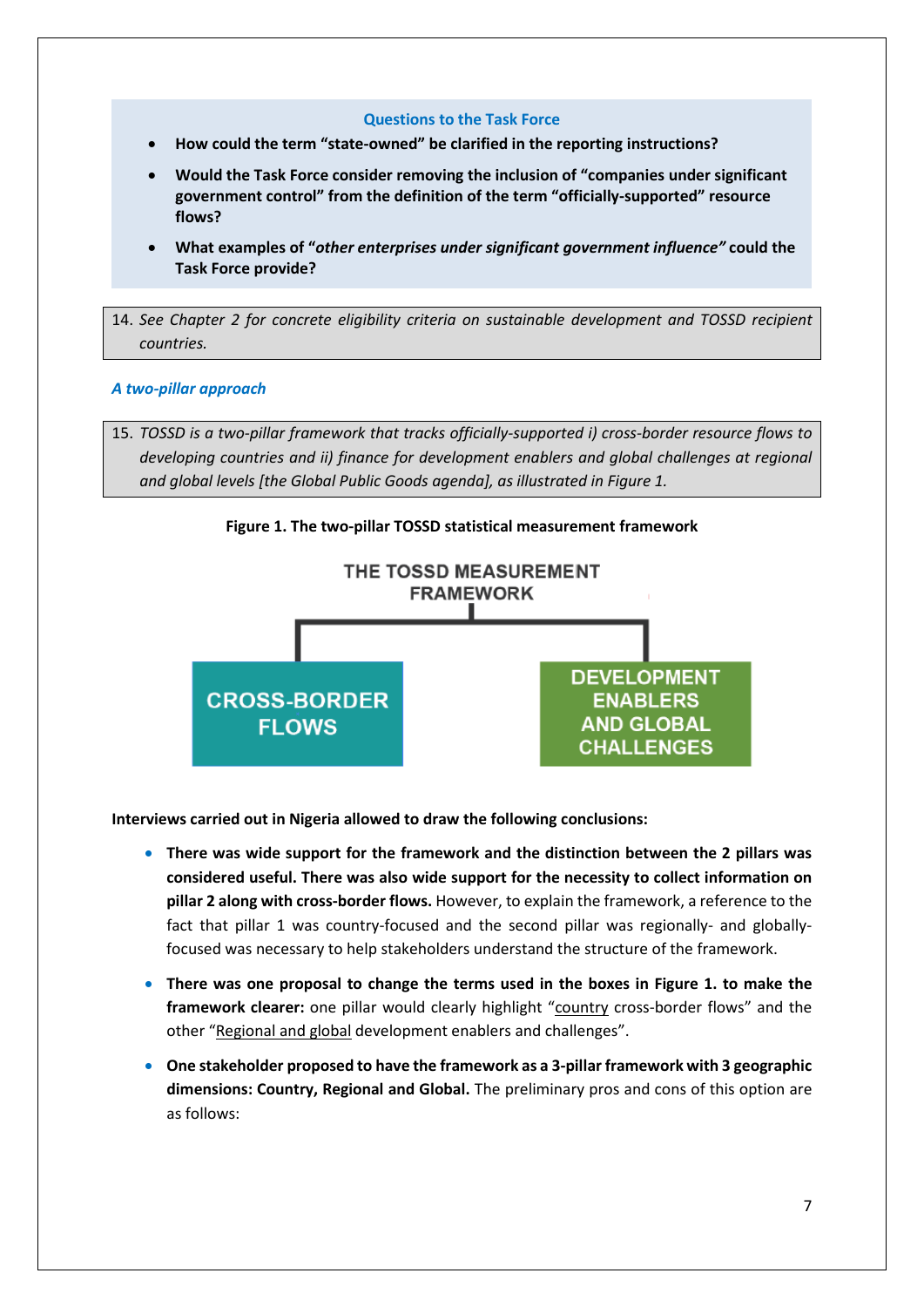| Pros of a three pillar framework                                                                                                                                                        | Cons of a three pillar framework              |
|-----------------------------------------------------------------------------------------------------------------------------------------------------------------------------------------|-----------------------------------------------|
| The 3 pillars may help the layman better                                                                                                                                                | Favouring a "geographic" approach may mean to |
| understand the framework through a simple                                                                                                                                               | water down the current emphasis               |
| geographical structure: country, regional, and                                                                                                                                          | on on                                         |
| global.                                                                                                                                                                                 | "development enablers and global challenges". |
| The 3 pillars would help delineate the various                                                                                                                                          | This would require a review of the current    |
| pillars.                                                                                                                                                                                | reporting instructions.                       |
| In particular, the 3 pillars may help in clearly<br>categorising the regional initiatives, which<br>currently represent a challenge in terms of<br>integration in pillar 1 or pillar 2. |                                               |

### **Questions to the Task Force**

- **Would the Task Force agree to consider a change in the framework from a two- to a three-pillar approach?**
- **Does the Task Force see other pros and cons for the three pillar approach?**
- **If the Task Force does not retain the idea of the 3 pillars, would the Task Force consider a change in the name of the second pillar to highlight the fact that it covers "Global and regional development enablers and challenges"?**

16. *Data generated through the TOSSD framework can also be used to compile aggregates on sustainable development finance from the providers' perspective (a specific methodology will be developed in the future for that purpose).*

**This question was perceived by Nigerian stakeholders mainly as a political issue that should be discussed at appropriate levels.** 

#### <span id="page-7-0"></span>**B. REPORTING PRINCIPLES**

#### <span id="page-7-1"></span>*Statistical quality standards in the TOSSD system*

17. *Data collected on TOSSD under these Reporting Instructions should comply with the United Nations Fundamental Principles of Official Statistics (FPOS)[10](#page-7-2) which were adopted by the United Nations Statistical Commission (UNSC) in 1994 and by the United Nations General Assembly in 2014.*

**The only institution capable of providing informed inputs to this paragraph was the National Bureau of Statistic, which indeed considered the UNFPOS as an appropriate reference for ensuring that the TOSSD measure complies with international statistical standards.**

<span id="page-7-2"></span> <sup>10</sup> Se[e https://unstats.un.org/unsd/unsystem/Documents-March2017/UNSystem-2017-3-QAF.pdf](https://unstats.un.org/unsd/unsystem/Documents-March2017/UNSystem-2017-3-QAF.pdf)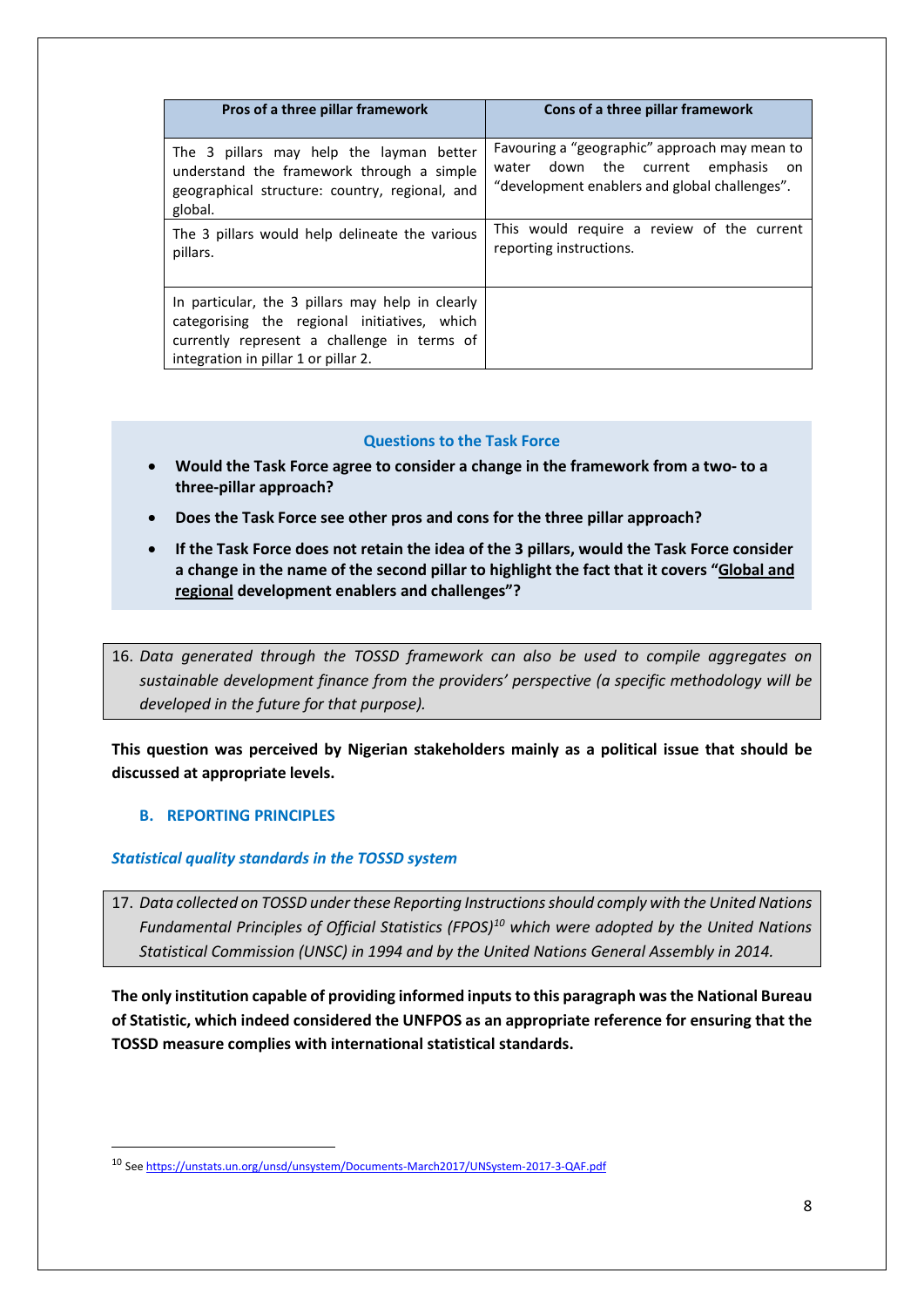18. *Moreover, the TOSSD statistical framework is subject to the United Nations Statistics Quality Assurance Framework[.11](#page-8-2) The TOSSD system is operated to ensure the quality of the statistical outputs (relevance, coherence, accuracy, reliability, timeliness and punctuality, interpretability and accessibility) and statistical processes (sound methods, cost efficiency and non-excessive burden on reporters)[12](#page-8-3). The governance of the TOSSD measure will ensure the quality of the institutional environment (objectivity, impartiality, transparency and credibility), essential to build trust which is the very foundation of a statistical system.*

**Taking into account data collection constraints, TOSSD would be useful if it was provided between January and June.** This would potentially help budget preparations. Some stakeholders indicated "January-February" or "the  $1<sup>st</sup>$  Quarter" of Y+1 on data for year Y.

### <span id="page-8-0"></span>*Activity-level reporting*

- 19. *All TOSSD resource flows are reportable at the activity level. The term "activity" covers various types of operations, ranging from budget support to project-type interventions, investments and technical co-operation activities. In certain cases some aggregation is permitted to limit the reporting burden and number of records.*
- 20. *All TOSSD data will be made publicly available, also at activity level. Any confidential information linked to TOSSD activities (e.g. company names) should be filtered out upstream by the data providers.*

**Nigerian stakeholders unequivocally called for TOSSD data to be captured at activity level. However, there was a proposal by one actor to use the term "project" rather than activity.** The project/activity level is the relevant level of disaggregation to be useful for planning or coordination, higher levels are of little use.

**Only one stakeholder quoted security-related projects as potential projects where information could not be disclosed.** 

**Once established there will be a need to advertise the TOSSD database with developing countries**. There was almost no knowledge of the existence of the OECD DAC CRS database by Nigerian stakeholders in Nigerian Ministries and particularly in those Ministries potentially most exposed to International Co-operation.

#### <span id="page-8-1"></span>*Point of measurement*

21. *TOSSD resource flow data are reportable on a calendar year basis. Both commitment and disbursement data are collected. A commitment is a firm written obligation by the provider, backed by the appropriation or availability of the necessary funds, to provide specified resources under specified financial terms and conditions and for specified purposes for the benefit of the recipient. Commitments are considered to be made at the date the financial agreement is signed or the obligation is otherwise made known to the recipient. A disbursement is the placement of resources at the disposal of the recipient.*

<span id="page-8-2"></span> $11$  Ihid.

<span id="page-8-3"></span><sup>12</sup> See definitions in Annex.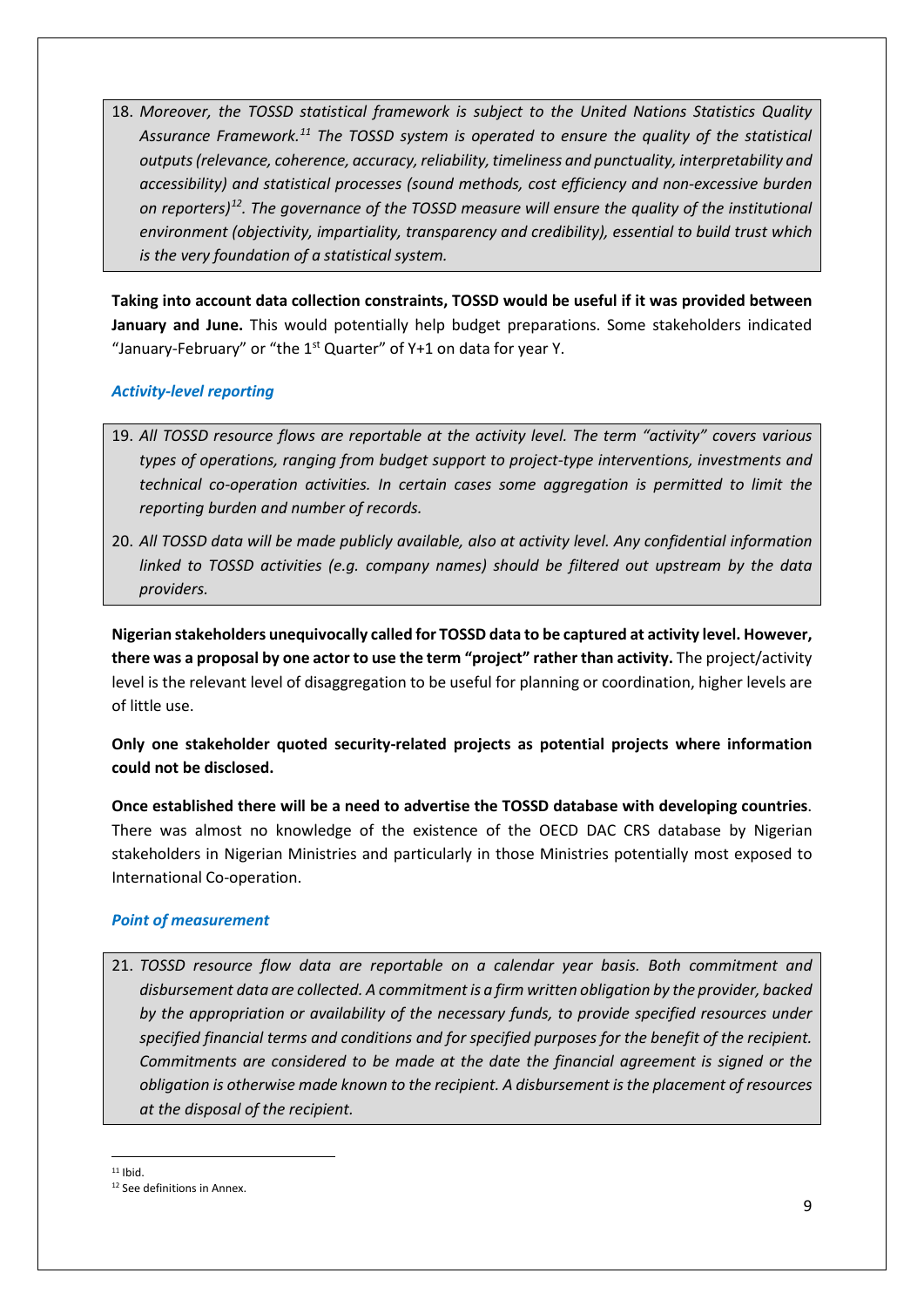22. *The main TOSSD measure is calculated on a gross disbursement basis. Gross figures reveal the full scope and nature of external resources provided for sustainable development. The net measure is also calculated, whenever possible, for transparency and analytical purposes, based on information reported on reflows (amounts received by the provider).* 

**The definitions of "commitment" and "disbursement were clear enough for those stakeholders involved in daily management of development finance flows.**

### **TOSSD should be measured both a gross basis but information on net flows should also be provided.**

**Nigeria uses both commitments and disbursements in analytical products** (e.g. 2015 Development Cooperation report of Nigeria). Nigeria reports its data on a calendar year basis (Jan-Dec), which also corresponds to the official fiscal year.

### <span id="page-9-0"></span>*Currency*

23. *TOSSD data are reported in the currency in which the transaction takes place. However, for consolidated data presentations and dissemination, the reference currency is the United States dollar (USD). Data reported in currencies other than USD will be converted to USD using annual average exchange rates.[13](#page-9-3)*

**Nigerian stakeholders indicated that the US dollar could be used as the reference currency for TOSSD.** 

### <span id="page-9-1"></span>**C. MAIN STATISTICAL CONCEPTS**

#### <span id="page-9-2"></span>*Provider and recipient*

24. *TOSSD data are collected mainly from provider countries and institutions. These data are complemented by data from recipient countries, reported on a voluntary basis, when possible and in line with their capacities.[14](#page-9-4)*

**Nigerian stakeholders who were asked confirmed that TOSSD data should be collected from provider countries, but with some partner country involvement to ensure ownership.** While collecting all TOSSD data from developing countries was perceived as unrealistic in the short term, data could be collected for a limited number of partner countries willing to do so. Alternatively, a sample of the TOSSD data could be checked each year by partner countries to understand data discrepancies and improve the framework. It was perceived as important that partner countries be involved one way or another, for transparency, consistency and to ensure appropriate checks and balances against what providers are reporting.

<span id="page-9-3"></span> <sup>13</sup> See IMF International Financial Statistics at<http://data.imf.org/?sk=4C514D48-B6BA-49ED-8AB9-52B0C1A0179B> .)

<span id="page-9-4"></span><sup>&</sup>lt;sup>14</sup> Provider countries and institutions should provide technical capacity building for developing countries willing to set up their own systems to report and analyse TOSSD data.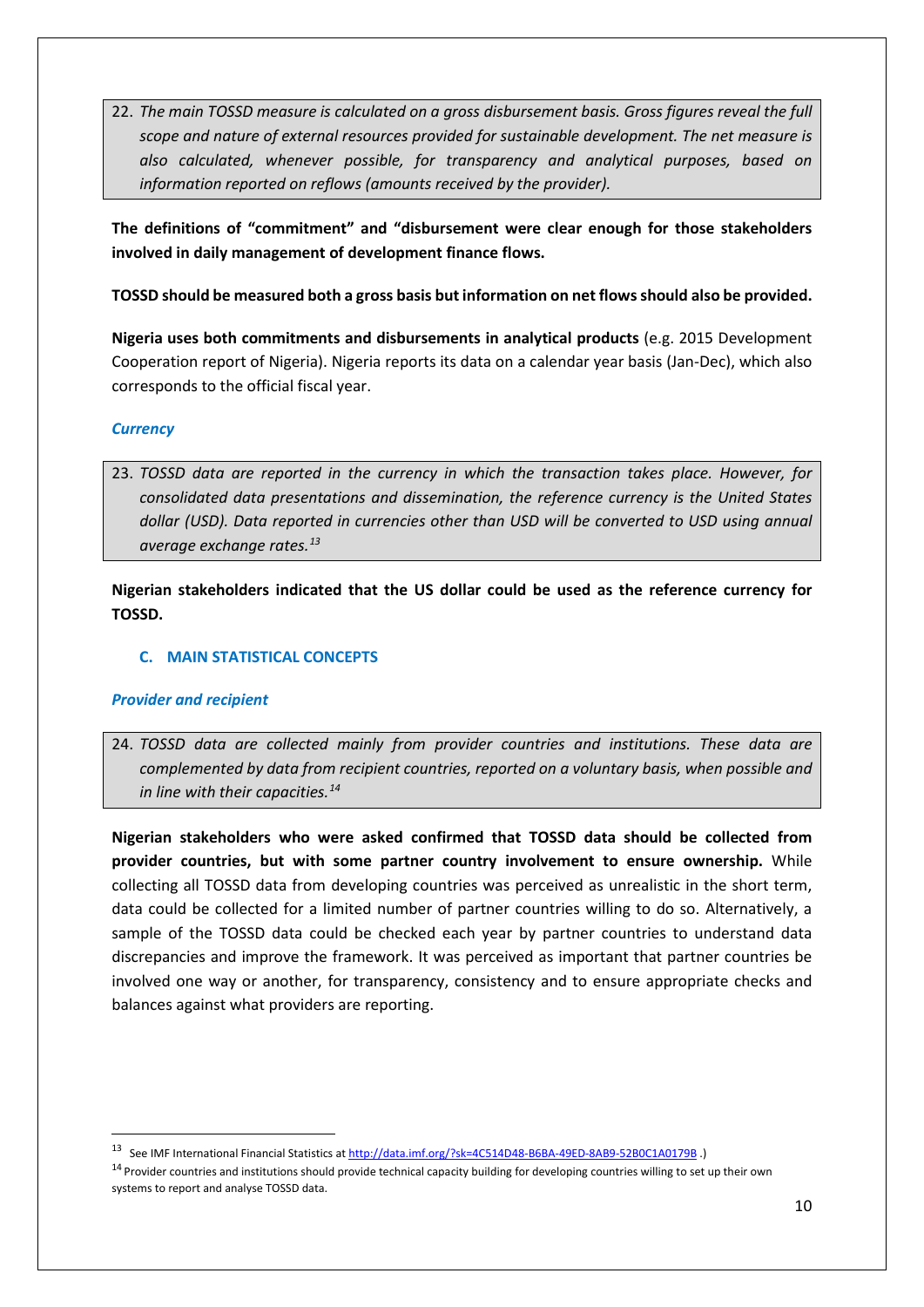**Nigerian stakeholders involved in data collection on Development Finance (mainly the Ministry of Budget and National Planning for grants and the Ministry of Finance for other instruments including relevant government agencies reporting to this Ministry) indicated that, technically, Nigeria could potentially report on TOSSD data as a recipient, based on the following pre-conditions:**

- There should be a clear **political commitment** at Ministerial level to do so.
- Additional **capacity building** would be required as collecting and collating TOSSD information would be a challenge in the current context of Nigeria with data being available at the Ministry of Budget and Planning (grants), Ministry of Finance and several government agencies (e.g. SEC, DMO) reporting to this Ministry (for debt and other instruments).
- Particularly **the following fields** in the reporting format would require particular capacity building or set up of specific mechanisms / procedures: "type of resource flow", the "SDG focus" of activities and information on "amounts mobilised".

The mission observed that while the local Aid Management System (called DAD Nigeria - Development Assistance Database Nigeria managed by the Ministry of Budget and National Planning) contained most of the fields in the reporting format, some of the fields did not appear: *the "TOSSD ID Number"* (which is normal as it is by definition TOSSD-specific), "*Type of resource flow" and "Financial instrument*" (because the Ministry of Budget and National Planning only manages the grants while loans and other instruments are managed in the Ministry of Finance, Nigeria did not feel the need to include this information), "*Modality"*, "*SDG focus"* (it is worth noting that the Ministry of Finance indicated that Nigeria is currently in the process of collecting information on the SDG focus of projects funded by domestic resources and the Ministry of Budget and National Planning is considering updating the DAD with a module that can track activities against the SDG framework), "*Leveraging mechanism"*, "Amount mobilised", "Origin of the funds mobilised" and "Maturity" (For loans only – which is normal as the Ministry of Budget and National Planning only manages grants).

At the time of writing information from the Ministry of Finance was not yet received, so it was not possible to assess whether Nigeria can report on some of the fields for debt and other instruments.

- 25. *Bilateral providers are countries and territories that have a development co-operation policy and undertake activities in support of sustainable development in third countries.*
- 26. *Multilateral providers are international agencies, institutions, organisations or funds whose members are governments and who are represented at the highest decision-taking level in the institution by persons acting in an official capacity and not as individuals. Multilateral institutions include i) United Nations agencies, programmes, funds and commissions; ii) the International Monetary Fund; iii) the World Trade Organisation; iv) the World Bank Group; v) regional development banks[15](#page-10-0); vi) the European Union institutions; and vii) other multilateral funds, partnerships, initiatives and financing facilities.*
- 27. *In order to track multilateral activities, a list of multilateral institutions from which outflow data may be collected needs to be established. The objective of establishing such a list is twofold: on*

**.** 

<span id="page-10-0"></span><sup>&</sup>lt;sup>15</sup> Examples of regional development banks include the African Development Bank, the Asian Development Bank, the Inter-American Development Bank, the Asian Infrastructure Investment Bank, the Islamic Development Bank and the European Bank for Reconstruction and Development.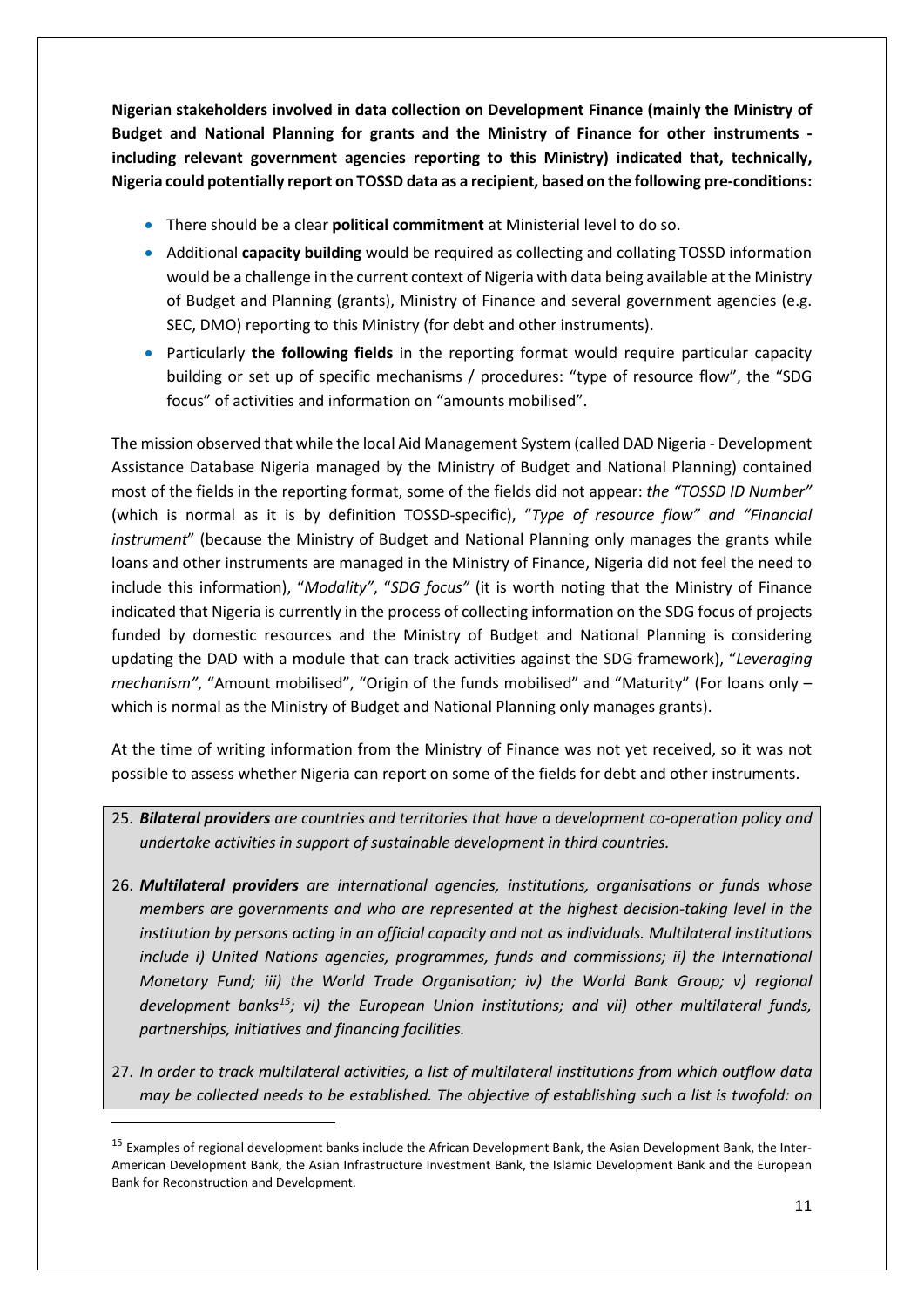*one hand it serves to operationalise the TOSSD framework by establishing a list of multilateral reporters; on the other hand, especially for the global public goods pillar, it serves to identify TOSSD-eligible multilateral organisations, that might not conduct activities in TOSSD-eligible countries but that contribute to promote enabling conditions for sustainable development and to address global challenges. (See Annex A)*

28. *TOSSD recipients are defined in the list of eligible recipient countries and territories (cross-border resource flows pillar, see Chapter 2) but also include international institutions (see Chapter 3, global public goods pillar).* 

### **Stakeholders that were interviewed agreed with the proposed definitions and had no specific comments.**

### <span id="page-11-0"></span>*Channel of delivery*

- 29. *The channel of delivery is the entity that has implementing responsibility over the activity and is normally linked to the provider agency by a contract or other binding agreement, and is directly accountable to it. It is a key element of the TOSSD framework since it helps to identify the institution responsible for the execution of the activity, which is essential in order to track flows and improve accountability in both provider and partner countries.*
- 30. *Where several levels of implementation are involved (e.g. when the provider agency hires a national implementer which in turn may hire a local implementer), report the first level of implementation as the channel of delivery. Where activities have several implementers, the principal implementer should be reported (e.g. the entity receiving the most funding). In the case of loans, report the borrower (i.e. the first entity outside the provider country that receives the funds.*

31. *The channel of delivery classification includes six main categories as follows:* 

*Public sector institutions include central, state or local government departments (e.g. municipalities) and public corporations in provider or recipient countries.* 

*Non-governmental organisations (NGOs) and civil society.* 

*Public-private partnerships (PPPs) and networks are collaborative arrangements between private actors and bilateral/multilateral agencies or governments to address specified developmental issues.* 

*Multilateral organisations are international institutions with governmental membership.* 

*Universities, colleges or other teaching institutions, including research institutes or think-thanks.* 

*Private sector institutions include all "for-profit" institutions, consultants and consultancy firms that do not meet the definition of a public sector institution. Sub-categories further distinguish between private sector in provider country, private sector in recipient country and private sector in third country (developing country, high income/OECD country).* 

**No objection was received on the definition of the channel of delivery above.**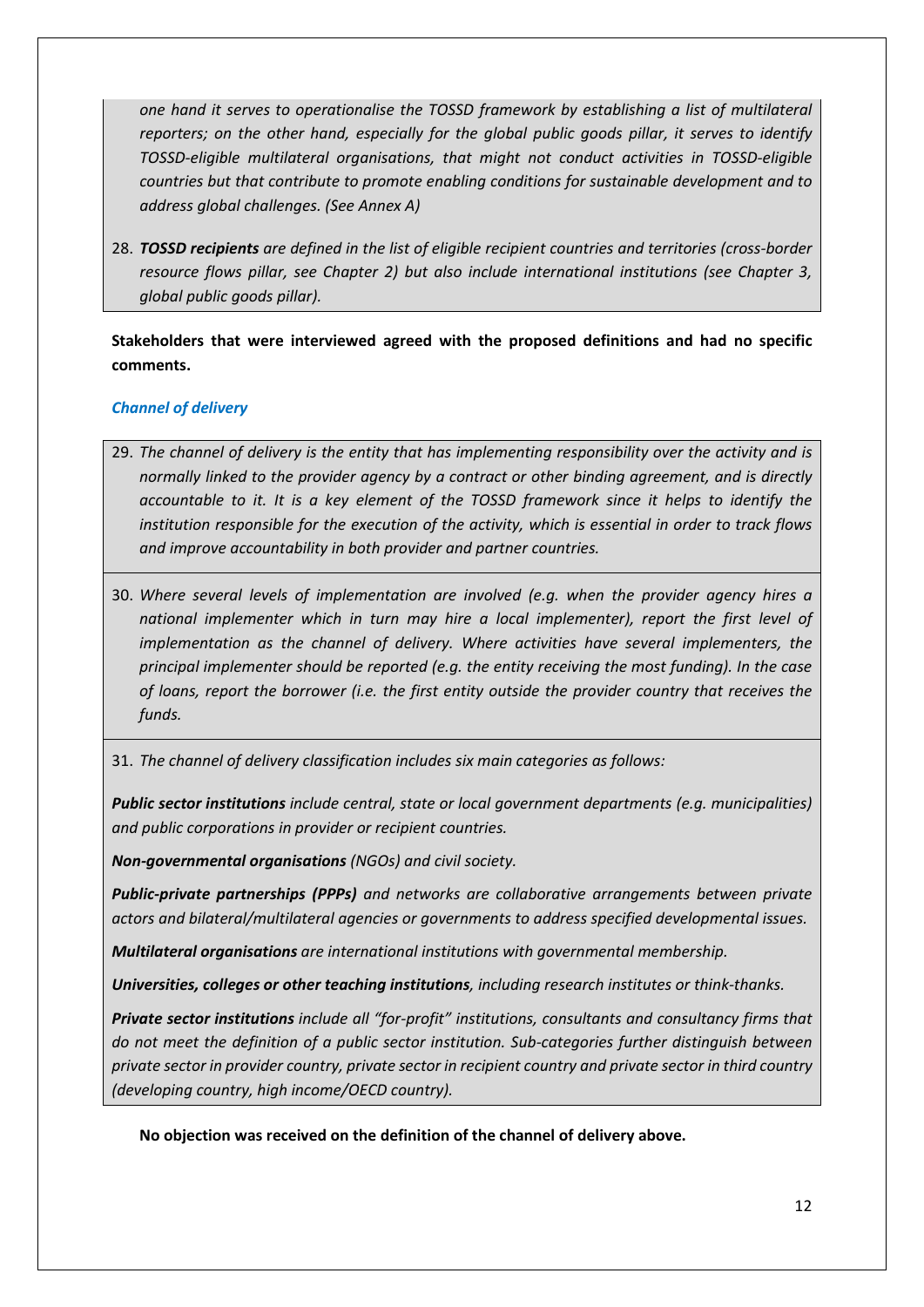**The six categories of channels of delivery seemed appropriate and are useful for Nigeria.** There is a list of "implementer types" in the local Aid Management System (DAD Nigeria) that tracks the channels of delivery along the following categories: Civil Society Organization; Government of Nigeria; International NGO; Local NGO; Bilateral; Multilateral; Private Sector; UN Agency; unspecified. The categories proposed in the TOSSD reporting instructions were therefore considered as appropriate and useful for analysis, as they were very much in line with those in DAD Nigeria.

**Identifying the institution responsible for the execution of the activity is essential in order to track flows and improve accountability in both provider and recipient countries:** The names of the various institutions (e.g. Nigeria State Ministry of Trade and Investment, Action Aid Nigeria, UNDP, etc.) that implement a given project are also tracked in DAD and this appeared as absolutely critical information for transparency, accountability and in particular to analyse information by institution (e.g. how much money is an organisation receiving as an implementer).

### <span id="page-12-0"></span>*Financial instruments*

- 32. *TOSSD resource flows are provided through numerous financial instruments. These are categorised as grants, debt instruments, mezzanine finance instruments, and equities and shares in collective investment vehicles. Included are also instruments that generate contingent liabilities but not necessarily a flow from the provider to the recipient (e.g. guarantees). [Islamic finance instruments are separately identified.]*
- 33. *The main categories of financial instruments are defined as follows.*

### *Grants*

34. *Grants are transfers in cash or in kind for which no legal debt is incurred by the recipient.* 

### *Debt instruments*

35. *Debt instruments require the payment of principal and/or interest at some point(s) in the future. Debt instruments can take the form of loans and debt securities.*

### *Loans*

36. *Loans are transfers in cash or in kind for which the recipient incurs legal debt (and the resulting claim is not intended to be traded). This includes loans repayable in the borrower's currency whether the lender intends to repatriate the repayments or to use them in the borrowing country.* 

### *Reimbursable grants*

37. *Reimbursable grants consist of contributions provided to a recipient institution for investment purposes, with the expectation of long-term reflows at conditions specified in the financing agreement. The provider assumes the risk of total or partial failure of the investment; it can also decide if and when to reclaim its investment.*

### *Debt securities*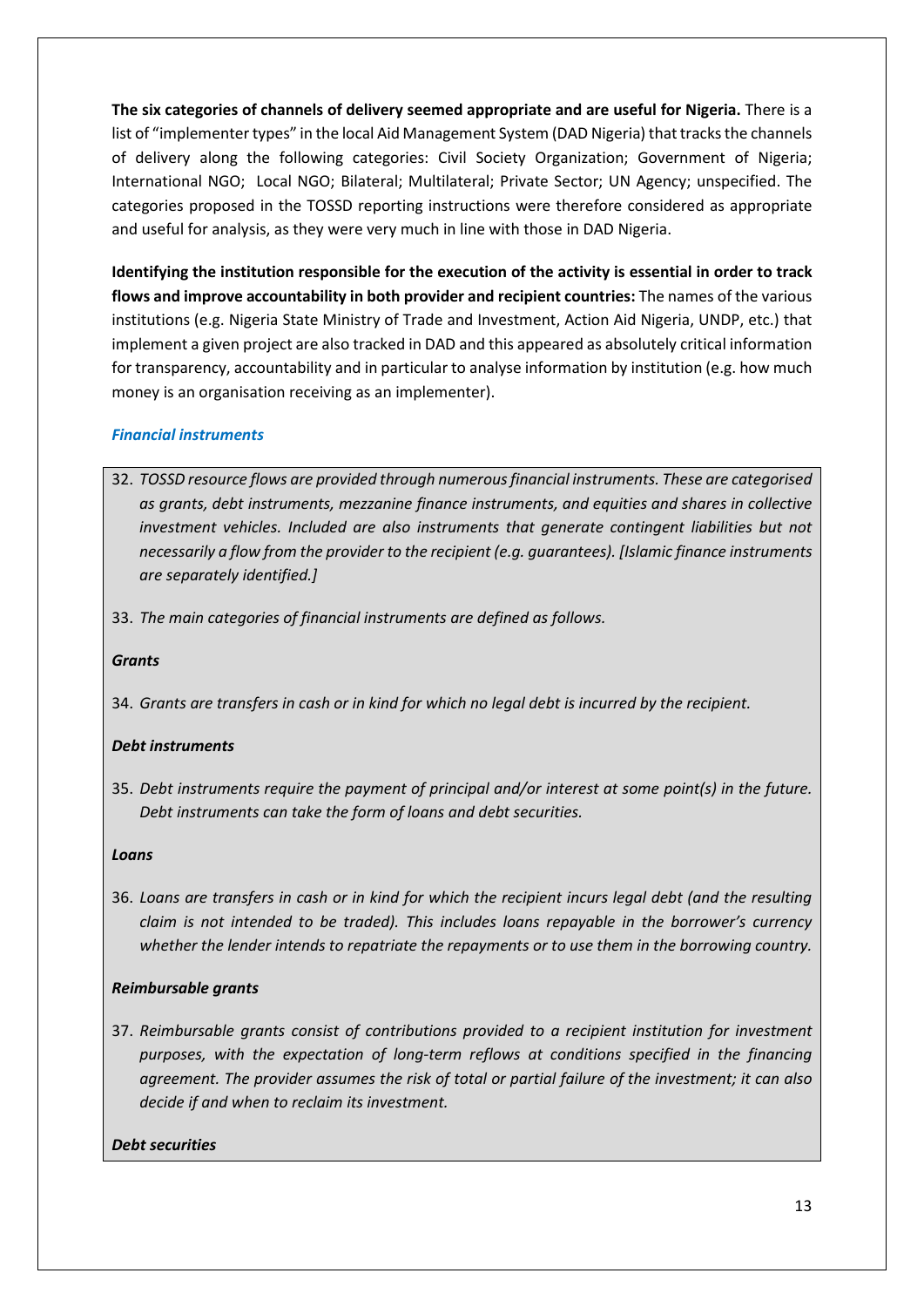38. *Bonds are fixed-interest debt instruments, issued by governments, public utilities, banks or companies, tradable in financial markets. The issuer of a coupon bond pledges to pay the par value of the bond to the bondholder on a fixed date (maturity date) as well as specified interest over the life of the bond. Alternatively, bonds can be issued at a price lower than their par value in lieu of the periodic interest, with the full par value being paid to the bondholder on maturity (discount bonds). Asset-backed securities are securities whose value and income payments are derived from and backed by a specific pool of underlying assets. Asset-backed securities also cover the financial characteristics of Islamic finance, especially in the form of Sukuks.*

### *Mezzanine finance instruments*

- 39. *Mezzanine finance, also called hybrid finance, refers to instruments relating to the layer of financing between an entity's senior debt and equity, with features of both debt and equity. Providers of mezzanine finance have claims that are subordinated to senior lenders and possess priority over equity investors. Consequently, mezzanine investors normally expect returns that are higher than traditional bank lending rates and lower than the returns required by most equity investors.*
- 40. *A subordinated (or junior) loan, in the event of default, will only be repaid after all senior obligations have been satisfied. Preferred equity, in the event of default, will be repaid after all senior obligations and subordinated loans have been satisfied; and will be paid before other equity holders.*

### *Equity and shares in collective investment vehicles*

- 41. *Common equity is a share in the ownership of a corporation that gives the owner a claim on the residual value of the corporation after creditors' claims have been met.*
- 42. *Shares in collective investment vehicles refer to collective undertakings through which investors pool funds for investment in financial or nonfinancial assets or both. These vehicles issue shares (if a corporate structure is used) or units (if a trust structure is used).*

### *Guarantees and other unfunded contingent liabilities*

43. *Guarantees refer to risk-sharing agreements under which the guarantor agrees to pay part or the*  entire amount due on a loan, equity or other instrument to the lender/investor in the event of non*payment by the borrower or loss of value in case of investment. Other unfunded contingent liabilities include insurances and other instruments that do not constitute a flow.*

**The definitions were agreed upon.** The definitions above were reviewed with both the Ministry of Finance and the Ministry of Budget and National Planning (those agencies most exposed to the collection of information on external resources provided by Development Partners) and they agreed with the definitions in accordance with their respective mandates).

**Islamic finance should be tracked under TOSSD and a specific study should be done to see how it can easily be identified concretely in the future TOSSD database.** Preliminary options included to have Islamic finance instruments separately identified in the list of financial instruments, through a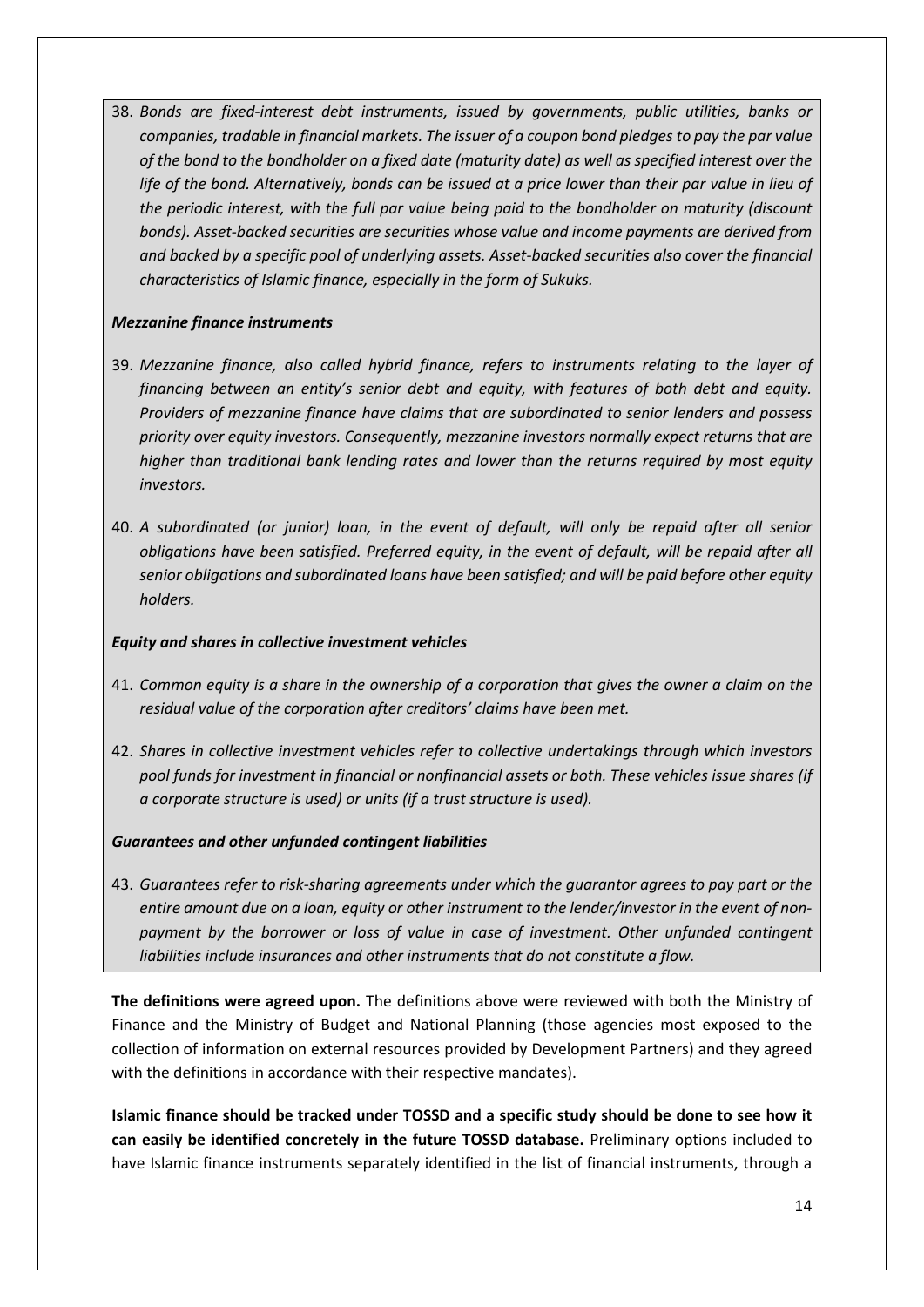specific field with a drop down list that would help identify the activity as a sharia compliant activity, or by tagging each activity through a flag system such as the marker system in the OECD DAC CRS, etc.). For example, while the Sukuk was considered as new modality, it was seen as growing in importance and should therefore be tracked.

**Additional information to be received by the Ministry of Finance in the coming weeks should help provide more information**, particularly on a standard list of financial instruments and the adequacy of the list of TOSSD financial instruments with that of Nigeria.

### **Questions to the Task Force**

• **How would the Task Force suggest to include Islamic Finance in the TOSSD framework?** 

### <span id="page-14-0"></span>*Sector codes and classifications*

The sector classification used in the DAD Nigeria is a customised one based on various classifications, including some of the development partners' classifications. Further information is currently being collected to know if another sector classification (national or international) is used in Nigeria for tracking developmental flows.

Preliminary responses seem to indicate that the OECD DAC Classification could be used for TOSSD.

### <span id="page-14-1"></span>*Types of aid*

*At the time of writing, further information was expected from the Ministry of Finance in Nigeria that could potentially help investigate which "types of aid" Nigeria uses and how a future TOSSD "types of aid" classification could respond to the country's information needs.*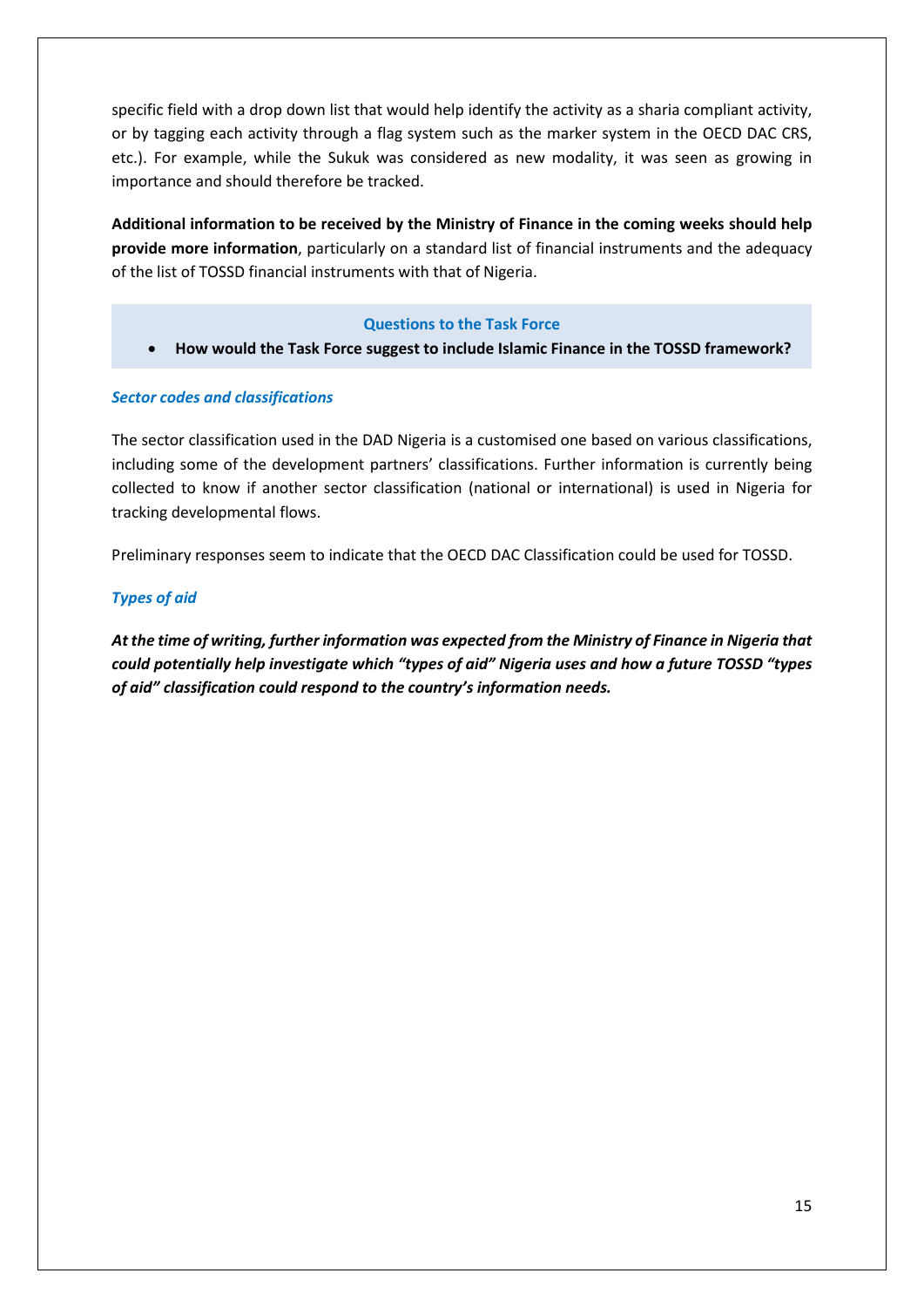# <span id="page-15-0"></span>**CHAPTER 2. TOSSD PILLAR 1: CROSS-BORDER RESOURCE FLOWS IN SUPPORT OF SUSTAINABLE DEVELOPMENT**

### <span id="page-15-1"></span>**A. SCOPE OF CROSS-BORDER RESOURCE FLOWS PILLAR**

### <span id="page-15-2"></span>*Categories of resource flows covered*

44. *The cross-border resource flows pillar covers resources extended to TOSSD-eligible recipient countries in support of sustainable development by bilateral and multilateral providers (Figure 2). The major breakdown is between grants and in-kind contributions on the one hand, and financial transactions on the other hand. No distinction is made between concessional and non-concessional transactions.[16](#page-15-3) Resources mobilised from the private sector by official interventions are also included. However, they are presented under a separate heading as the funds do not necessarily originate from the provider country and may even be domestic i.e. originate from the recipient country. [Officially-supported export credits are [excluded] [generally excluded] from TOSSD given that these operations are not generally designed with sustainable development objectives.]*

During the in-country visit, the missions investigated whether some of the following costs / activities **should be included in TOSSD, in full or in part, and under pillar 1 or 2:** 

### *Administrative costs of development co-operation offices based in Nigeria should not be included in pillar 1 mainly because they are considered high and cannot be checked by the recipient country. Their inclusion in pillar 2 remains open for discussion.*

With regard to administrative costs of offices in Nigeria, Nigerian stakeholders raised the concerns that these costs cannot be checked by the country as they do not go through government systems. In addition, it is unclear sometimes if these high costs really benefit Nigeria or the provider country. Another actor argued that these costs could also fall under pillar 2 given that they are rather administrative costs borne by the donor.

**Non-monetary transactions should be included but there were concerns about the usefulness and effectiveness of technical assistance.** Nigerian stakeholders felt that non-monetary transactions (e.g. technical assistance and in-kind contributions, such as food aid) should be counted in pillar 1. It was felt however that technical assistance by development partners did not benefit sufficiently Nigeria because technical assistance projects mainly used expensive experts from donor countries.

### **Development-oriented social and cultural programmes (e.g. support for artistic or sports events, musical concerts, etc.) could be included in full.**

Many stakeholders recognised the importance of development-oriented social and cultural programmes for sustainable development (for example, sports is mentioned in para 37 of Agenda 2030) and suggested that those could be counted in pillar 1. The overall trend was rather to count those costs in full rather than only the part that strengthened local capacities, even though a deeper analysis would be required to identify the implications of such inclusion. With regards to funding of providers' cultural centres in Nigeria, the position was even less clear-cut and these funds could be

<span id="page-15-3"></span> $16$  Different definitions of concessionality are applied by different providers and developing countries depending on the context.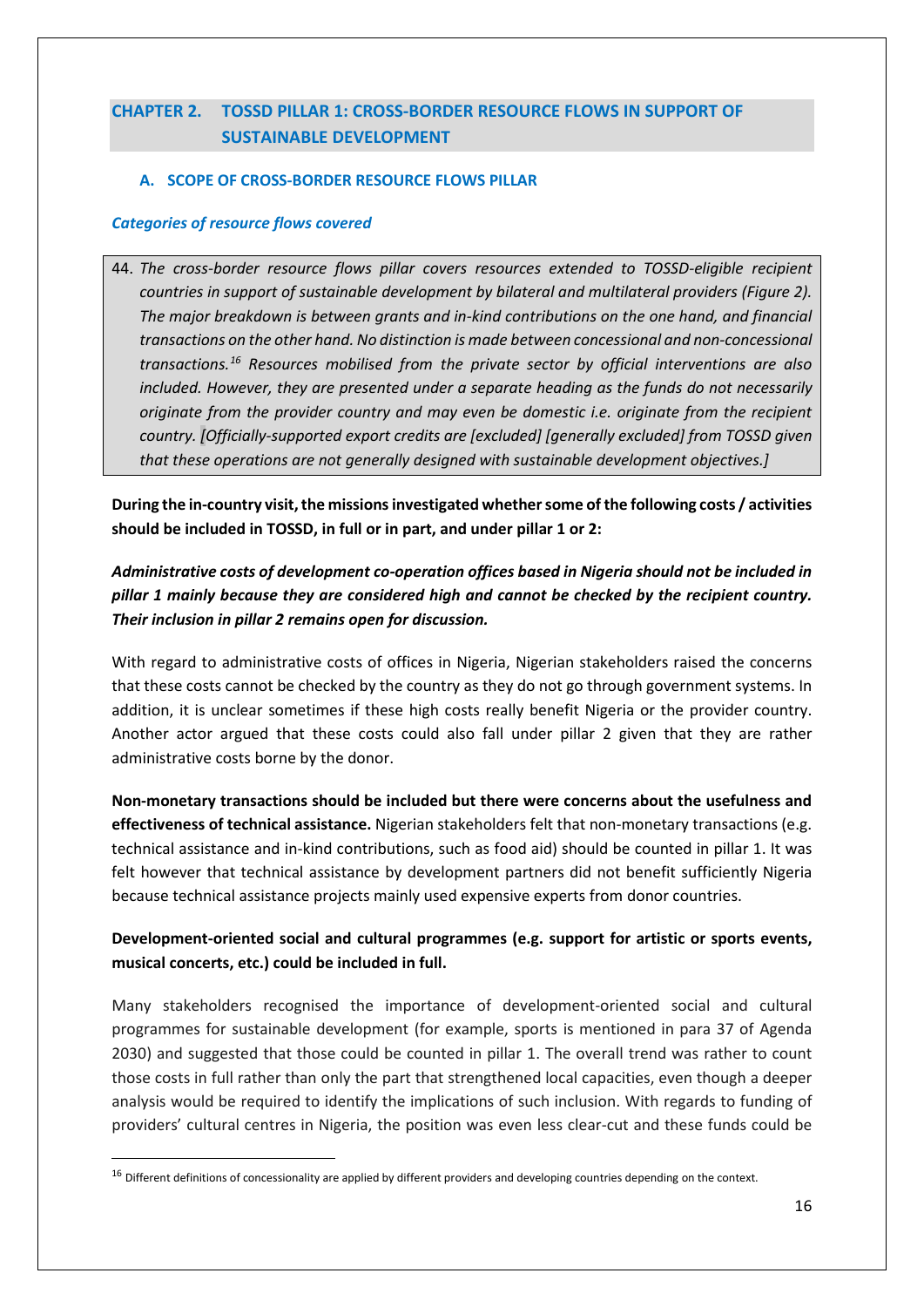counted only if the cultural centre was clearly designed for cultural exchanges rather than a mere cultural centre of the provider country.

**Research activities on development, whether in the provider country or elsewhere should be included in TOSSD but requires further research to know whether in pillar 1 or 2.** Further analysis is required to identify the various possible cases (particularly with regards to the location of the research centre and its focus on developing countries) to identify if these should be counted, and under pillar 1 or 2. While some actors considered these costs a cross-border flow when the research centre is in the recipient country, others argued that research could be based in a country (to be included in pillar 1) and still have a regional or global impact (so should actually be in pillar 2).

#### **Scholarships could be included in TOSSD, but imputed student costs should be excluded.**

Scholarships could be considered as a cross-border if there is confirmation that the student comes back (according to the Ministry of Education, a very large majority of them come back). If not, they could be considered under pillar 2 as a global contribution. Concerns were raised that in some cases scholarships are difficult to track as development partners can talk directly to the regional states to set up scholarship agreements.

Most stakeholders interviewed agreed that imputed student costs should not be included in TOSSD given that these should be borne by the development partner as part of their commitment to development and also because part of the costs for studying abroad also fall back on the families of developing countries. In addition, some of the students stay in the provider country and contribute to their economy.

**At the technical level, some Nigerian stakeholders supported the idea that in-donor refugee costs could be included in TOSSD.** Stakeholders highlighted that Nigeria has a national program for refugees, which provides camps for Internal Displaced persons (IDPs) in particular for refugees from Cameroon due to tensions between various communities in this country (English vs French communities). As such, these costs could be included in TOSSD, in pillar 1 or 2.

**Counter-terrorism is a fundamental global challenge and should be included in TOSSD. However from an operational point of view, counting counter-terrorism activities in TOSSD is a challenge.**  Nigerian stakeholders cautioned that some dictatorships call their own people terrorists while these people simply ask for their freedom.

**Debt relief: overall, Nigerian stakeholders rather favoured the inclusion of debt relief in the TOSSD framework, despite some reluctance.** The majority of Nigerian stakeholders indicated that debt relief should be included. Even if it has somewhat an indirect effect on SDGs, debt relief can be considered as a developmental cross-border flow, because it represents savings that can be channelled to development activities in the country. For example, the money saved through debt relief during the HIPC initiative in the years 2000 was directly used to fund MDG projects. In recent years (2016-2017), there hasn't been any debt relief operations, so it is perceived that there is no longer funding for the implementation of the SDGs (SDG office). One actor argued that debt relief should not be counted, because it does not represent actual additional resources for the country.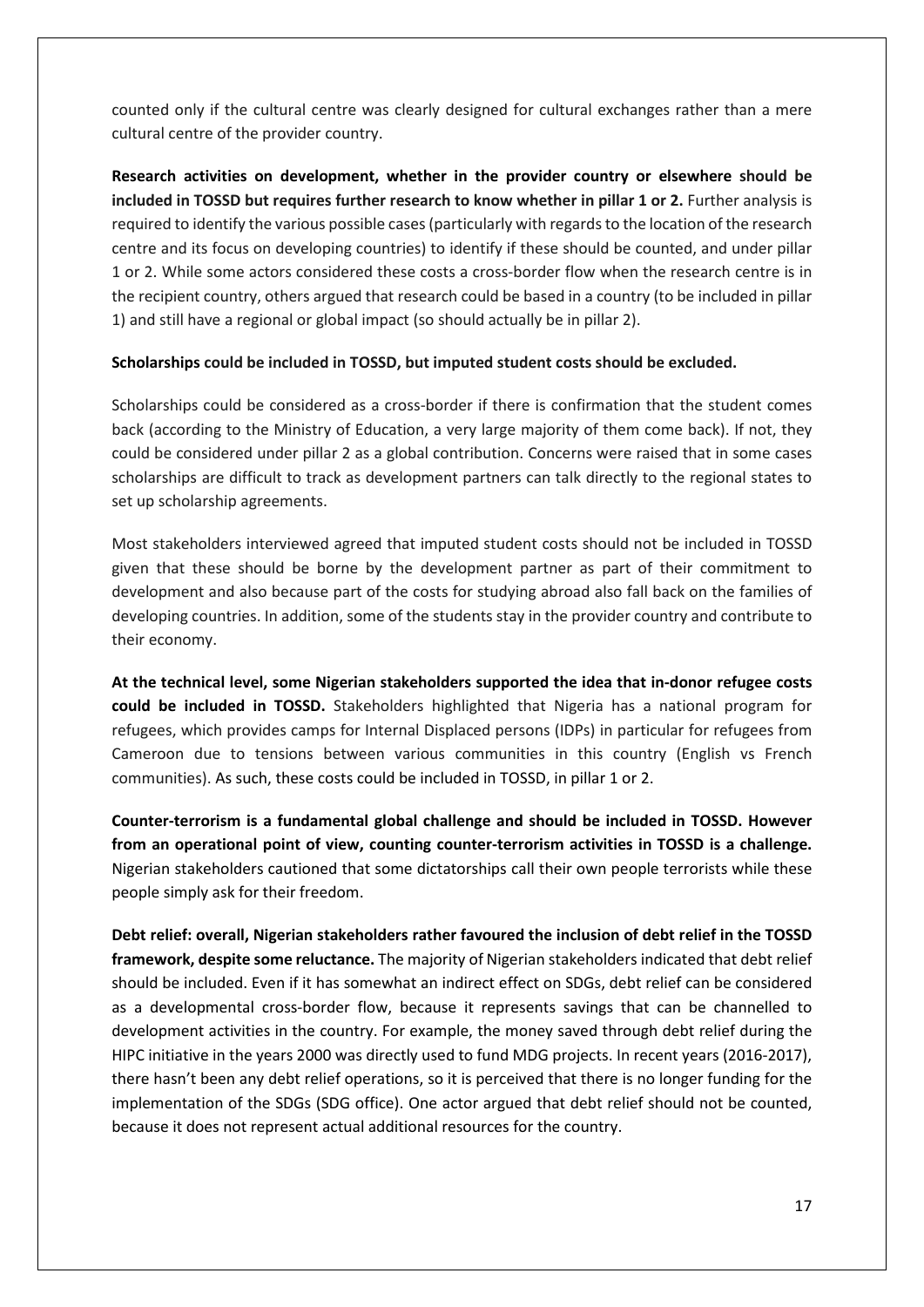**Private finance mobilised: the Nigerian study clearly confirmed that resources mobilised should be included in the TOSSD framework to respond to the Addis Ababa Action Agenda.** There was strong recognition by all stakeholders that public money only will not allow to achieve the SDGs.

**Export credits: According to the Nigerian Export and Import Bank, export credits do contribute to development and they could somehow be included in TOSSD**. Officially supported export credits in Nexim are supported by various agencies, mainly the African Development Bank (AfDB) and the African Export and Import Bank (Afrexim). However, the actual methodology to identify which export credits should be included appeared challenging to identify at first sight.

**The inclusion of the level of concessionality of the various instruments in TOSSD would be desirable, for Nigeria** to know which type of resources is actually used in the country (grants, concessional loans, non-concessional loans). This could help better understand the underlying factors of debt distress.

**Could TOSSD help in supporting the fight against illicit financial flows?** Many stakeholders highlighted that illicit financial flows are an issue in Nigeria, even though it was not clear how TOSSD could help in providing more transparency in this area.

|                                                   | From provider countries, multilateral agencies and pooled funds                                                                           |
|---------------------------------------------------|-------------------------------------------------------------------------------------------------------------------------------------------|
| A. Grants                                         | Grants, technical assistance                                                                                                              |
| <b>B. Capital flows</b>                           | Debt instruments and equity investments                                                                                                   |
| <b>OFFICIAL FLOWS TOTAL, gross (A+B)</b>          |                                                                                                                                           |
| C. Resources mobilised from the<br>private sector | Resources mobilised from the private sector through official<br>interventions, regardless of the country of origin of the funds mobilised |
| TOSSD TOTAL, gross (A+B+C)                        |                                                                                                                                           |

#### **Figure 2. Overview of TOSSD cross-border resource flows pillar**

#### **Questions to the Task Force**

• **Is there already consensus within the Task Force to include or exclude some of these activities / costs?** 

45. *In the TOSSD system, bilateral providers report activities they undertake directly with a recipient country or that they fund through earmarked contributions to multilateral organisations for specific, usually project-type, interventions (A + B in Figure 3).*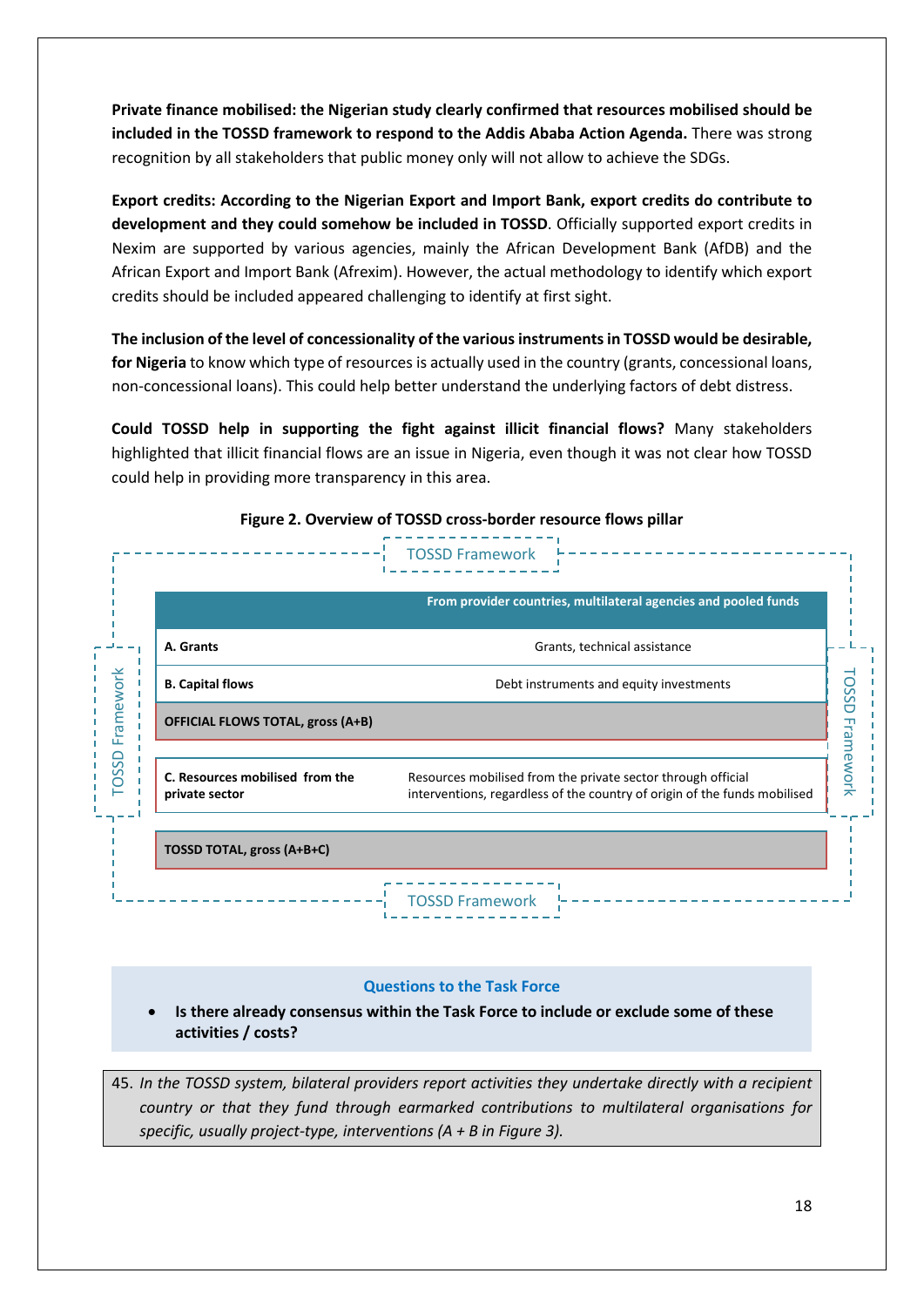### **Figure 3. Reporting on TOSSD by provider**

*Provider countries report on A and B. Multilateral providers report on C and D.*



46. *In the TOSSD system, multilateral providers report on activities that they undertake under their own responsibility (decisions on resource allocations to specific purposes are made by the institutions themselves) (C + D in Figure 3). The original source of funds can be official providers (through core contributions or pooled funds[17](#page-18-0)) or the private sector (through funds raised in the international capital markets or private charitable contributions to multilateral organisations). In the case of funds for which a multilateral institution only provides Trustee services, the organisations implementing the activities, and not the Trustee institution, should report on TOSSD.[18](#page-18-1)*

**UNDP could not see any difficulty in reporting on activities B, C and D, as displayed in figure 3, as the organisation already has the information available and argued that it would probably be the same for most multilateral providers.** 

47. *In the case of trust funds managed by several multilateral organisations, it should be considered, on a case-by-case basis, which institution is better placed to report on TOSSD outflows, usually the lead institution.*

**In the case of the Nigerian Technical Cooperation Fund (NTCF), co-managed by the DTCA and the AfDB, both institutions could report on its outflows; however, the AfDB reports are the primary data source**. Nigeria has set up in 1976 the Nigerian Trust Fund (NTF) worth US \$150 million which is domiciled at the African Development Bank (AfDB) and in 2004 an agreement transferred \$25 million over 10 years from the NTF to the Nigerian Technical Corporation Fund (NTCF), also managed by the African Development Bank. The objective of the NTF is "to assist the development efforts of the Bank's low-income regional member countries whose economic and social conditions and prospects require concessional financing".[19](#page-18-2) The AfDB could easily report on the outflows of this fund, which is managed in dollars.

<span id="page-18-0"></span> $17$  When funds are pooled they lose their identity and become an integral part of the recipient institution's financial assets.

<span id="page-18-1"></span><sup>&</sup>lt;sup>18</sup> Such funds are also referred to as Financial Intermediary Funds. An example of these could be the Global Environment Facility (GEF) for which the World Bank acts as a trustee but decisions on the allocation of the funds are made by the GEF itself.

<span id="page-18-2"></span><sup>19</sup> https://www.afdb.org/en/about-us/corporate-information/nigeria-trust-fund-ntf/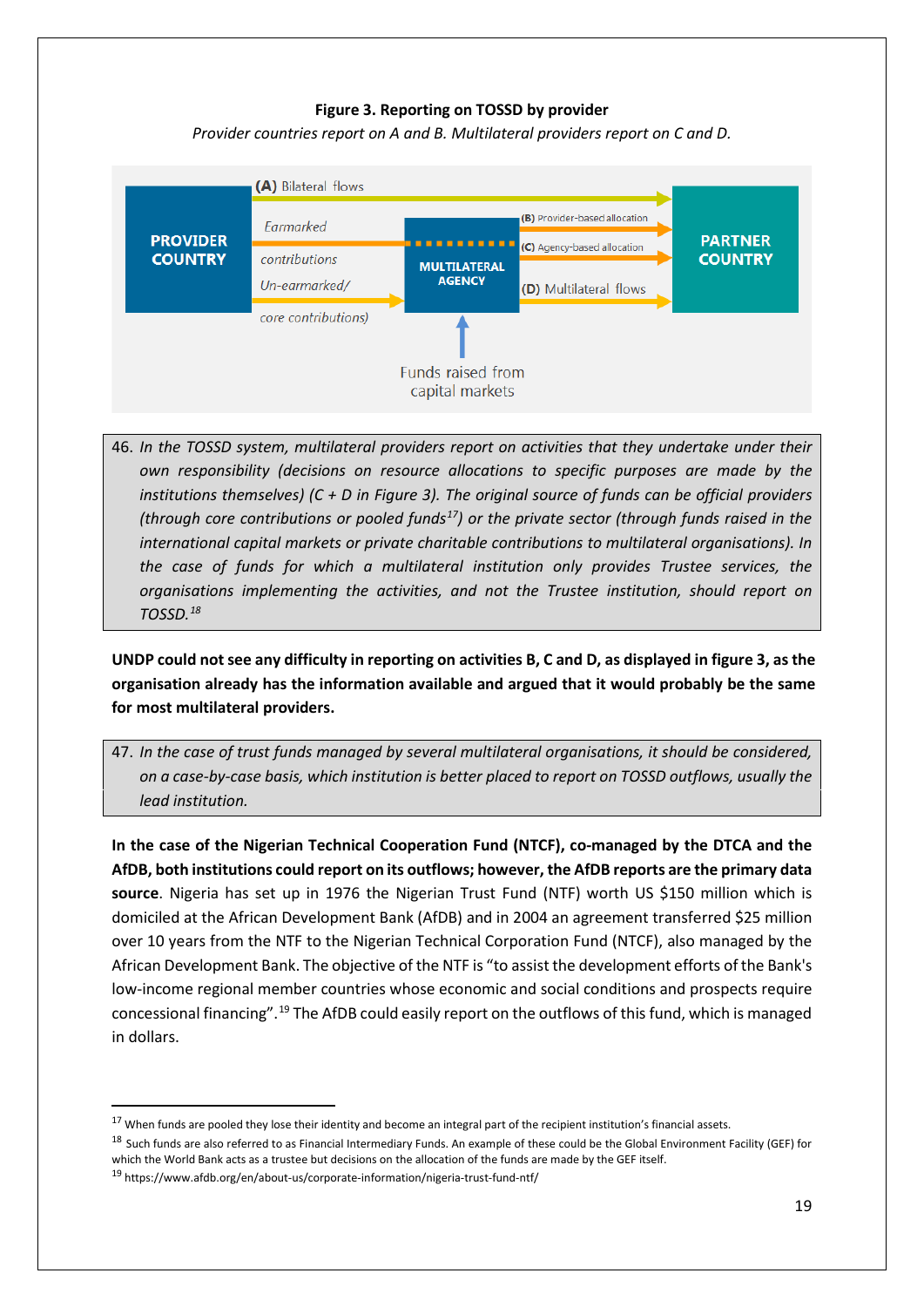### <span id="page-19-0"></span>*Maturity of transactions covered*

- 48. *For capital flows, the scope of the TOSSD cross-border resource flows pillar is generally limited to long-term operations (i.e. with a maturity exceeding one year), in line with balance of payments statistics and/or systems of national accounts.*
- 49. *Data will also be collected on short-term financial transactions by multilateral development banks to support sustainable development in TOSSD recipient countries. [Placeholder for a sentence on collecting data on short term finance from all development finance institutions.] To avoid a proliferation of records, these data should be reported on at aggregate level (by recipient country). In TOSSD data presentations, short-term and long-term finance will be presented separately.*

**Short-term finance: There was strong agreement that short-term financial transactions (including short term trade finance, but not exclusively) should be included in TOSSD.** 

### **The main arguments in favour of including short term finance were:**

- *Short term finance is considered as a source of development finance.* For example, stakeholders in Nigeria highlighted that financial assistance through short-term finance is crucial for farmers. In particular, short term finance helps to support the buying of products to avoid post-harvest losses or to support financial institutions that themselves support farmers (e.g. Bank of Agriculture, Nigerian Agriculture Insurance Cooperation). Short term finance is considered as an integral part of development projects, an "engine for development" that contributes to sustainable development and, even if they are not longterm, represent important stepping stones on the road to sustainable development. The mission team raised the issue that there was a risk that including short term finance in TOSSD would potentially inflate provider's figures of support to sustainable development, but Nigerian stakeholders unreservedly deemed that the importance of short term finance for development projects was such that it was still fine to record short term finance in TOSSD.
- *Including short term finance would shed light on what represents one of the major activities of Islamic finance institutions (e.g. Islamic Trade Finance Corporation of the Islamic Development Bank Group).* Nigeria highlighted that short-term finance does not only include trade finance, all forms of short-term finance are valuable for Nigeria's development.

### <span id="page-19-1"></span>**B. SPECIFIC ELIGIBILITY CRITERIA**

# <span id="page-19-2"></span>*Eligibility criteria regarding sustainable development*

50. *In the context of TOSSD, an activity is deemed to support sustainable development if it directly contributes to at least one of the SDG targets as identified in the official list[20](#page-19-3) of SDG targets developed and maintained by the United Nations Statistical Commission (UN StatCom).*

<span id="page-19-3"></span> <sup>20</sup> <https://unstats.un.org/sdgs/indicators/indicators-list/>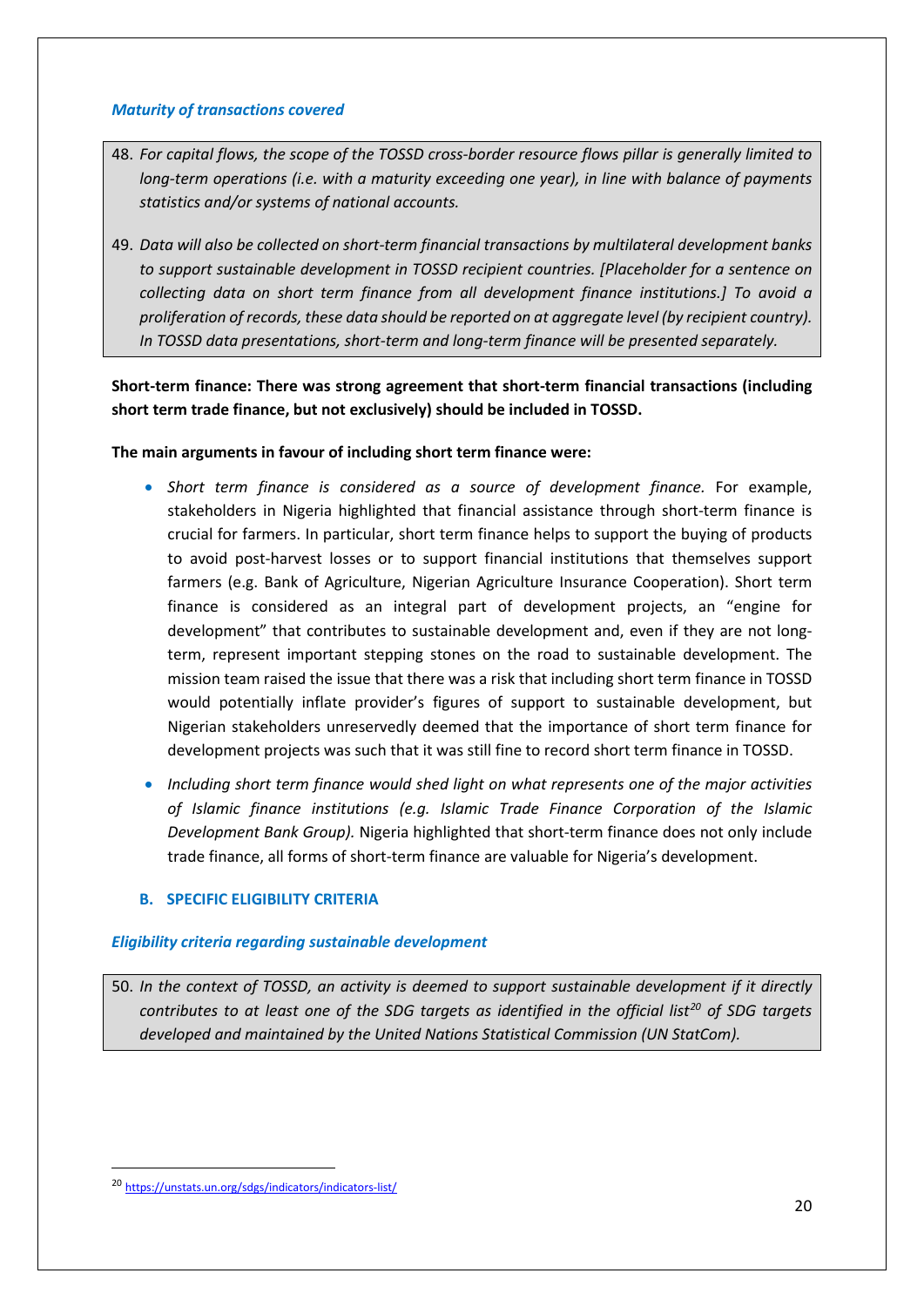- 51. *There may be cases where reporters cannot find a direct link with one of the SDG targets. This is due to the fact that SDG targets represent a global ambition and may therefore not encapsulate all dimensions of a given developmental issue in their final agreed wording.*
- 52. *If a reporter cannot find a direct link between one of its activities providing a critical contribution to sustainable development and an SDG target, the reporter will still be able to report it, linking it to a goal [and providing an appropriate justification in the relevant field of the TOSSD activity-level reporting form. [21\]](#page-20-0)*

**The large majority of Nigerian authorities supported the idea that TOSSD should be linked to SDGs at the level of targets.** They agreed that a justification should be provided for inclusion of an activity in TOSSD in case no target is found to link this activity to an SDG targets. Only a few actors mentioned linking to activities to the Goals mainly because their Ministries were largely cross-cutting to the SDGs (e.g. Ministry of Environment). It is worth noting that Nigeria has adjusted the SDG indicators to fit its national context when targets in the global framework didn't help to track some of the key Nigerian development objectives.

**Including in TOSSD only "sustainable" development activities, rather than all development activities more broadly, would be a challenge from the perspective of Nigerian stakeholders.** The mission team addressed in several meetings the question of how to possibly distinguish "sustainable development" activities from those only supporting "development" (or the economic and social and welfare of developing countries as defined in traditional aid), as well as the question of whether TOSSD should only record the activities if they are truly sustainable (e.g. support to a coal fired-power plant would be excluded). None of the actors encountered during the in-country mission provided a definite answer as to how to draw a line between the two dimensions: Nigerian authorities explained that Nigeria does not have a strict delineation between "development" activities from "sustainable development" activities at this stage. Almost all actors responded that if they had to make a bold choice, they would have to keep "sustainable development" as a medium-term ambition rather than a strict eligibility criterion for TOSSD. In a country where more than 95 % of exports come from oil revenue, the debate was considered as a very relevant one. In the meantime, mitigation measures are implemented to support sustainable development, as highlighted in the main Government development plan, the ERGP (Economic Recovery and Growth Plan). None of the Nigerian stakeholders met during the mission could provide examples of activities supported by provider countries that would not be considered as sustainable. Authorities also couldn't provide examples of activities supporting one goal or target, but impacting negatively another goal.

### **TOSSD-eligible countries**

- 53. *To count as TOSSD, an activity should involve a cross-border resource flow to a country on the List of TOSSD recipient countries. For any reporting year, this list includes:*
- *i. All countries and territories that are present on the "DAC List of ODA recipients" [22.](#page-20-1)*

<span id="page-20-0"></span> $^{21}$  In addition, the first TOSSD data collection exercises to be carried out starting 2019 will help provide further guidance and criteria to improve TOSSD eligibility criteria over time.

<span id="page-20-1"></span><sup>22</sup> Se[e http://www.oecd.org/dac/stats/daclist.htm.](http://www.oecd.org/dac/stats/daclist.htm)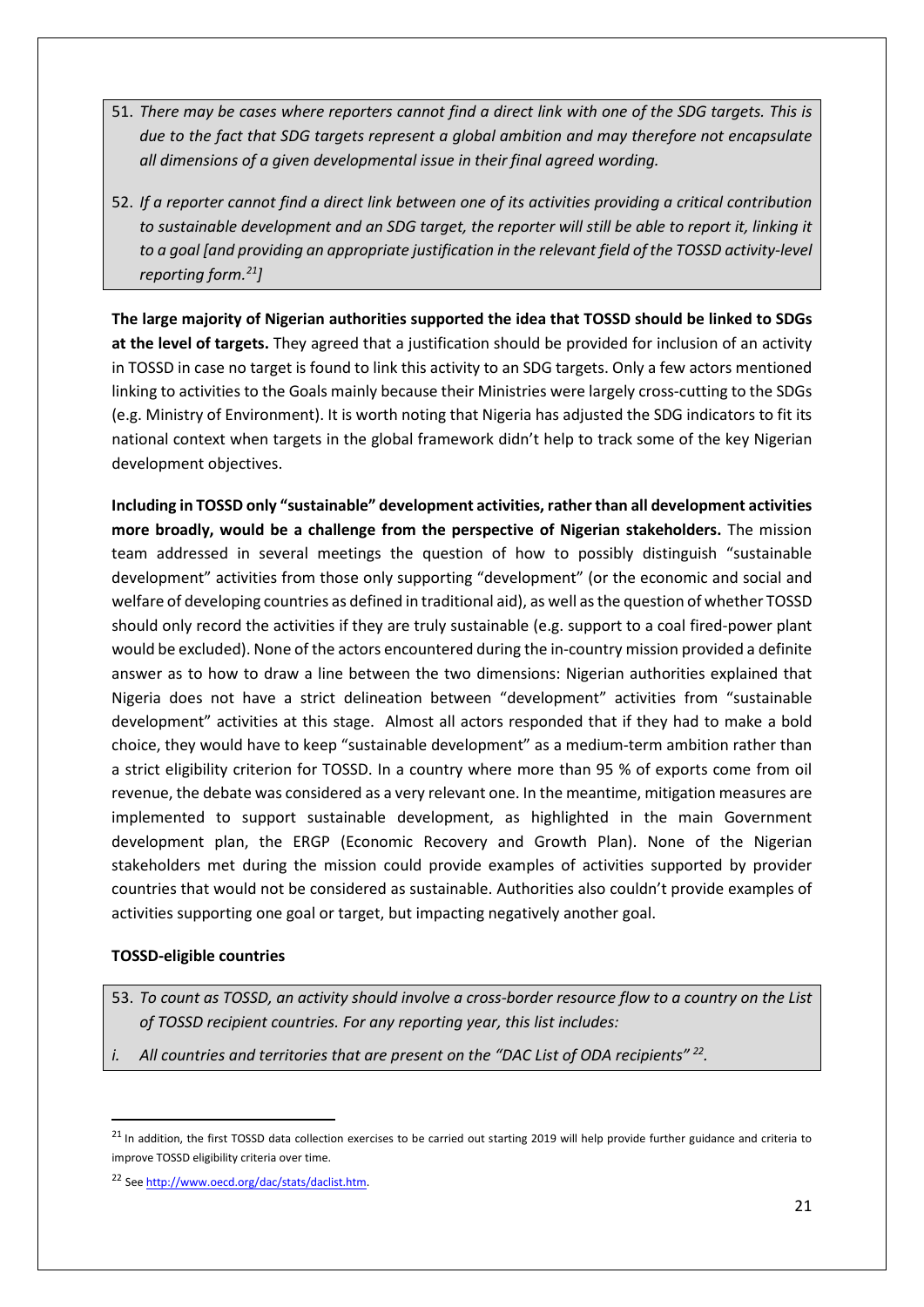- *ii. Other countries and territories that have activated the TOSSD opt-in procedure.*
- 54. *Any country or territory can activate the opt-in procedure at any point in time. The procedure is voluntary but needs to be motivated through the specific economic, social or environmental context that the country faces. Traditional donors are expected to not use the TOSSD opt-in procedure.*
- 55. *The opt-in procedure is described in detail in Annex B.* 
	- **Nigerian stakeholders agreed with the approach for determining TOSSD-eligible countries and with the opt-in procedure in Annex B.**
	- **At the technical level, there was support for the idea that even "traditional" provider countries should be able to be TOSSD-eligible in case of major natural disasters or faced with exceptional universal challenges (e.g. those identified in pillar 2).**

### <span id="page-21-0"></span>**C. SPECIFIC METHODS**

### <span id="page-21-1"></span>*Measurement of technical co-operation*

56. *The implementation of technical co-operation activities may involve hiring experts or consultants in the international markets or deploying public officials of provider countries. In the first case TOSSD records the costs incurred by the provider because those costs are already internationally comparable in monetary terms; in the second case a specific methodology is used to estimate the costs in an internationally comparable manner. [Placeholder for spelling out the specific methodology.]*

**At the time of writing of this paper, the government of Nigeria had yet to provide data necessary to develop a real case scenario comparing the two methodologies envisaged by the Task Force (Purchasing Power Parity and standard UN salary table).** 

#### *Experts contracted in the international market*

- 57. *If experts are hired in the international market, the price of the contract will be recorded in TOSSD, regardless of the country of residence of the expert.*
- 58. *For locally-hired experts[23](#page-21-2), technical co-operation is measured applying a specific methodology by which the costs can be estimated in an internationally comparable manner. [Placeholder for spelling out the specific methodology.]*

### **The specific context of Nigerian co-operation extended to other countries could not allow to advance the issue of locally-hired experts.**

The Directorate of Technical Aid Corps (DTAC) does not recruit local experts.

<span id="page-21-2"></span><sup>&</sup>lt;sup>23</sup> Experts hired in TOSSD recipient countries receive a remuneration which is equivalent to national salary levels. An indication of local hiring could be remuneration in national currency or using the procedures of the partner country.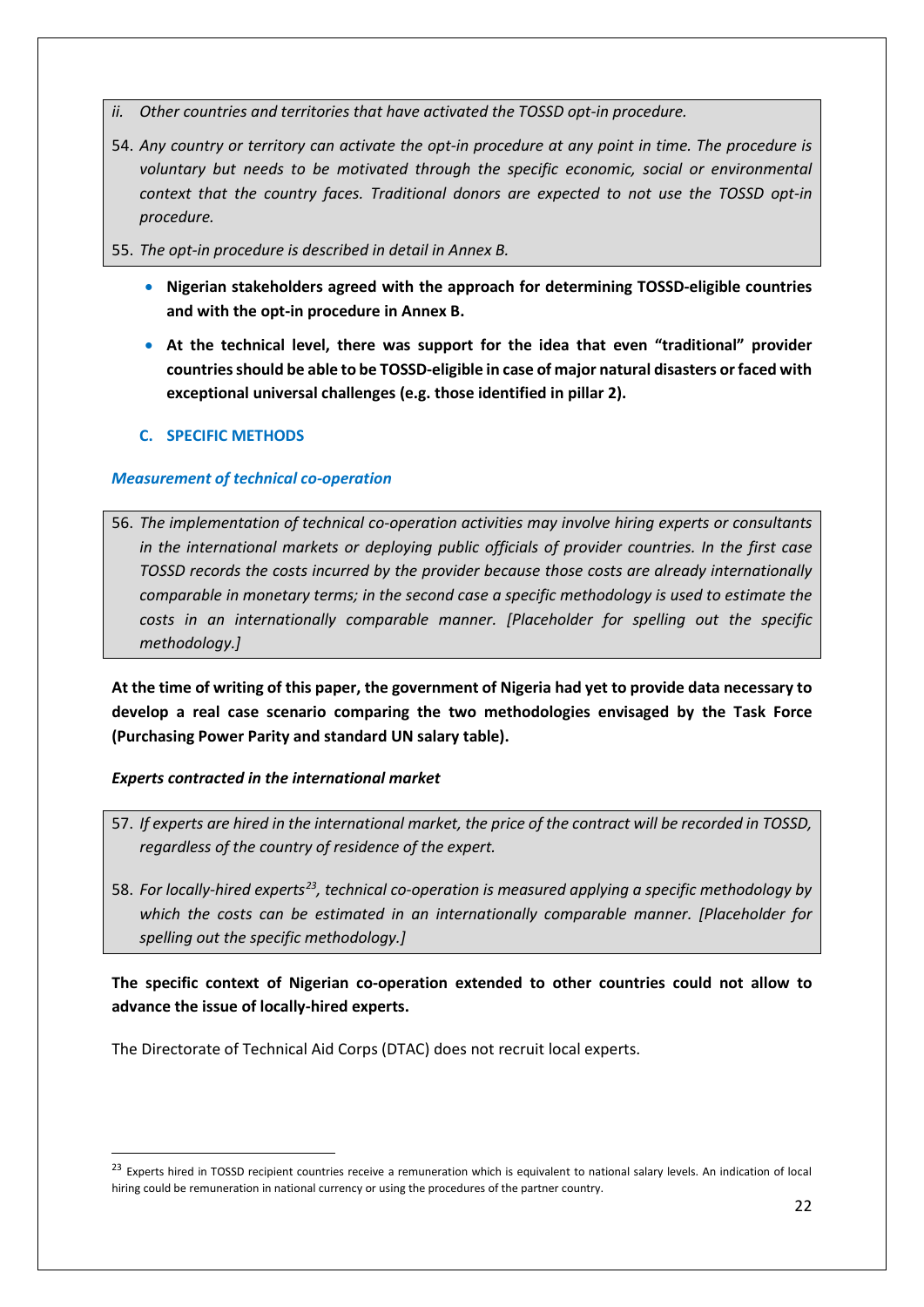The Directorate of Technical Cooperation in Africa (DTCA) recruits national and international experts either in the context of the Nigerian Technical Cooperation Fund (NTCF) (see para. 47) or through national budgetary allocations.

For international or local experts recruited through the Nigerian Technical Cooperation Fund (NTCF) staff are recruited in dollars as the fund is entirely managed in USD, including salaries of locally-hired experts. However, it is still important to indicate their contribution should be measured in other terms than in financial terms. For locally-hired experts, Nigerian stakeholders do not have a specific methodology and analysis is done on an ad-hoc basis to determine salary levels.

With regard to projects funded through national budget allocations, the DTCA funds projects which are submitted by consultants who include the costs of local experts (e.g. French interpreters). It also happens that local staff are recruited, but the determination of salary levels is based on experience and local knowledge of the country of intervention. There is no specific methodology for measuring the salary of local experts in a comparable manner.

### <span id="page-22-0"></span>*Measurement of resources mobilised from the private sector (placeholder)*

59. *Reporting on resources mobilised from the private sector is subject to specific rules regarding causality and methods of pro-rated attribution in order to avoid artificial inflation of the volume of TOSSD flows and double-counting of these resources at the international level in cases where more than one official provider is involved in a project mobilising private finance.* 

**Overall the concept of private finance mobilised seemed a very new concept for stakeholders in Nigeria and the mission found no evidence of data being collected on private finance amounts mobilised by official interventions.** The mission team had to explain the concept in almost all meetings in order for interviewees to provide their views on this subject.

**It seemed important to Nigerian stakeholders to reflect the contribution of the Nigerian Government in mobilising private finance, based on the level of its funding in a given financial package.** 

| <b>Broad category</b>                | <b>Sub-category label</b>                |
|--------------------------------------|------------------------------------------|
|                                      | Standard grant                           |
| <b>GRANTS</b>                        | Interest subsidy                         |
|                                      | Capital subscription on deposit basis    |
|                                      | Capital subscription on encashment basis |
|                                      | Standard loan                            |
|                                      | Reimbursable grant                       |
| <b>DEBT INSTRUMENTS</b>              | <b>Bonds</b>                             |
|                                      | Asset-backed securities                  |
|                                      | Other debt securities                    |
| <b>MEZZANINE FINANCE INSTRUMENTS</b> | Subordinated loan                        |
|                                      | Preferred equity                         |

| Table 1: OECD DAC simplified categorisation of financial instruments |  |  |  |
|----------------------------------------------------------------------|--|--|--|
|----------------------------------------------------------------------|--|--|--|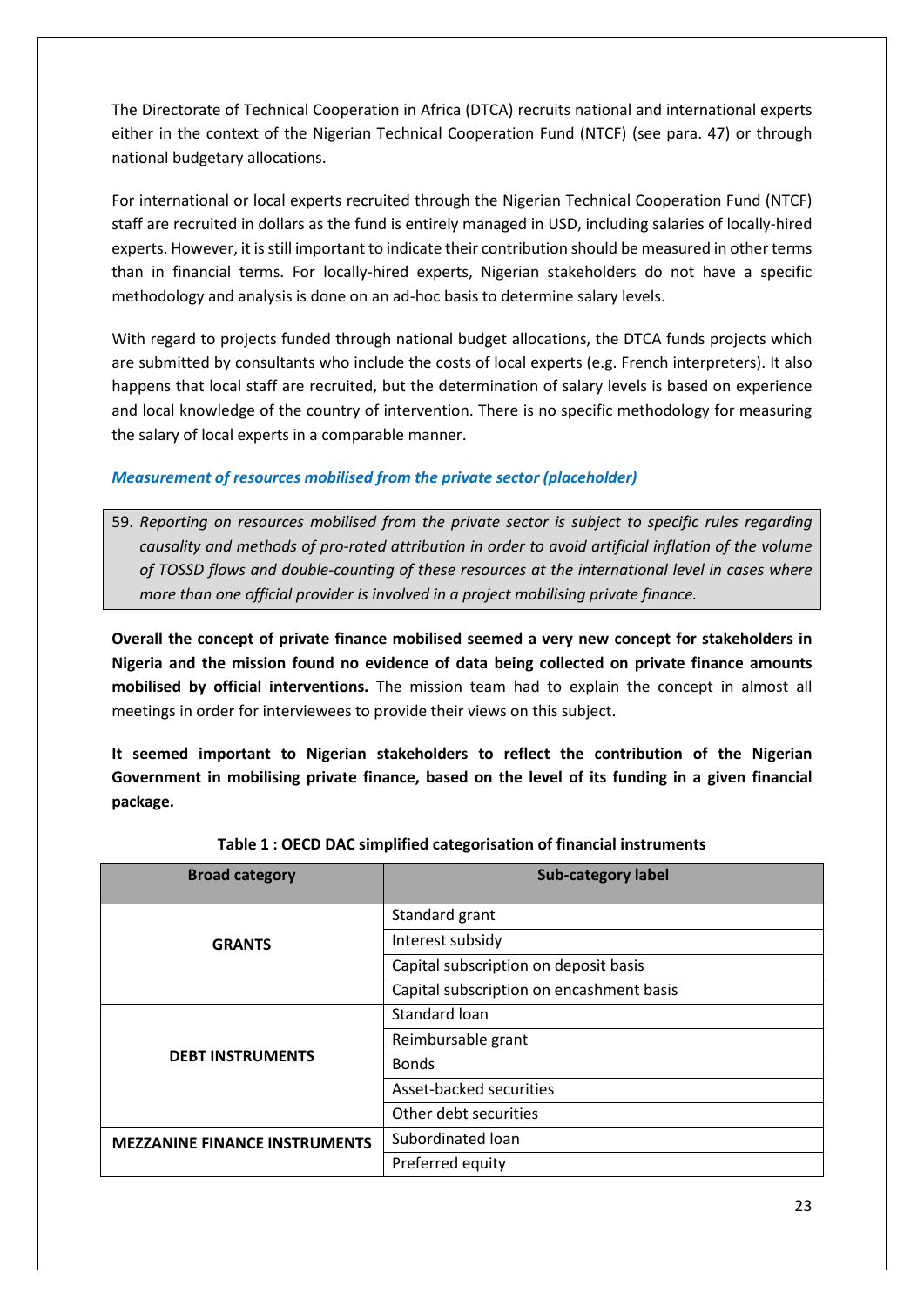|                                        | Other hybrid instruments                        |
|----------------------------------------|-------------------------------------------------|
| <b>EQUITY AND SHARES IN COLLECTIVE</b> | Common equity                                   |
| <b>INVESTMENT VEHICLES</b>             | Shares in collective investment vehicles (CIVs) |
|                                        | Reinvested earnings                             |
| <b>GUARANTEES AND OTHER</b>            |                                                 |
| <b>UNFUNDED CONTINGENT LIABILITIES</b> | Guarantees/insurance                            |
|                                        |                                                 |
| <b>DEBT RELIEF</b>                     | Debt forgiveness, conversion and rescheduling   |
|                                        |                                                 |

For information, please see below the latest data on the amounts mobilised from the private sector in Nigeria by official development finance interventions:

## **Table 2: Estimates of amounts mobilised from the private sector by external official interventions in Nigeria, USD thousands, 2012-2015, current prices**

| <b>Agency</b><br><b>Name</b> | <b>Credit lines</b> | <b>Direct investment</b><br>in companies | <b>Guarantees</b> | <b>Shares in</b><br><b>CIVs</b> | <b>Syndicated</b><br><b>loans</b> | <b>Total</b> |
|------------------------------|---------------------|------------------------------------------|-------------------|---------------------------------|-----------------------------------|--------------|
| <b>MIGA</b>                  |                     |                                          | 691,836.65        |                                 |                                   | 691,836.65   |
| EIB                          | 644,555.94          |                                          |                   |                                 |                                   | 644,555.94   |
| <b>OPIC</b>                  |                     | 165,588.83                               | 370,378.64        |                                 |                                   | 535,967.47   |
| <b>USAID</b>                 |                     |                                          | 168,200.00        |                                 |                                   | 168,200.00   |
| <b>IFC</b>                   |                     |                                          | 11,203.59         | 24,000.00                       | 411,500.00                        | 446,703.59   |
| <b>IBRD</b>                  |                     |                                          | 387,000.00        |                                 |                                   | 387,000.00   |
| <b>AFDB</b>                  | 96,325.76           | 2,171.53                                 | 180,431.00        | 29,750.00                       |                                   | 308,678.29   |
| <b>IDA</b>                   |                     |                                          | 200,000.00        |                                 |                                   | 200,000.00   |
| <b>AFD</b>                   | 112,270.64          |                                          | 30,930.65         |                                 |                                   | 143,201.29   |
| Proparco                     | 29,522.74           |                                          |                   |                                 | 112.79                            | 29,635.53    |
| Guarantco                    |                     |                                          | 101,000.00        |                                 |                                   | 101,000.00   |
| <b>EAIF</b>                  |                     |                                          |                   |                                 | 31,747.36                         | 31,747.36    |
| ICF - DP                     |                     |                                          |                   |                                 | 14,264.77                         | 14,264.77    |
| <b>FMO</b>                   |                     |                                          | 14,453.70         |                                 | 25,179.04                         | 39,632.74    |
| <b>BIO</b>                   | 1,575.57            | 13,880.21                                |                   |                                 |                                   | 15,455.78    |
| <b>IFU</b>                   |                     | 7,335.30                                 |                   |                                 |                                   | 7,335.30     |
| KfW                          |                     | 2,564.35                                 |                   |                                 |                                   | 2,564.35     |
| Swedfund<br>Int. AB          |                     |                                          |                   |                                 | 1,250.00                          | 1,250.00     |
| Norfund                      |                     |                                          |                   | 205.68                          |                                   | 205.68       |
|                              | 884,250.64          | 191,540.21                               | 2,155,434.23      | 53,955.68                       | 484,053.96                        | 3,769,234.73 |

Source: DAC Survey on amounts mobilised<sup>[24](#page-23-0)</sup>

<span id="page-23-0"></span><sup>&</sup>lt;sup>24</sup> Instruments surveyed were the following: guarantees, syndicated loans, shares in collective investment vehicles, direct investment in companies and credit lines. For more information on the DAC work to measure mobilisation, please see: <http://www.oecd.org/dac/stats/mobilisation.htm></u> and for the detailed methodology used in the surveys, please see: [http://www.oecd.org/dac/stats/Methodologies.pdf.](http://www.oecd.org/dac/stats/Methodologies.pdf)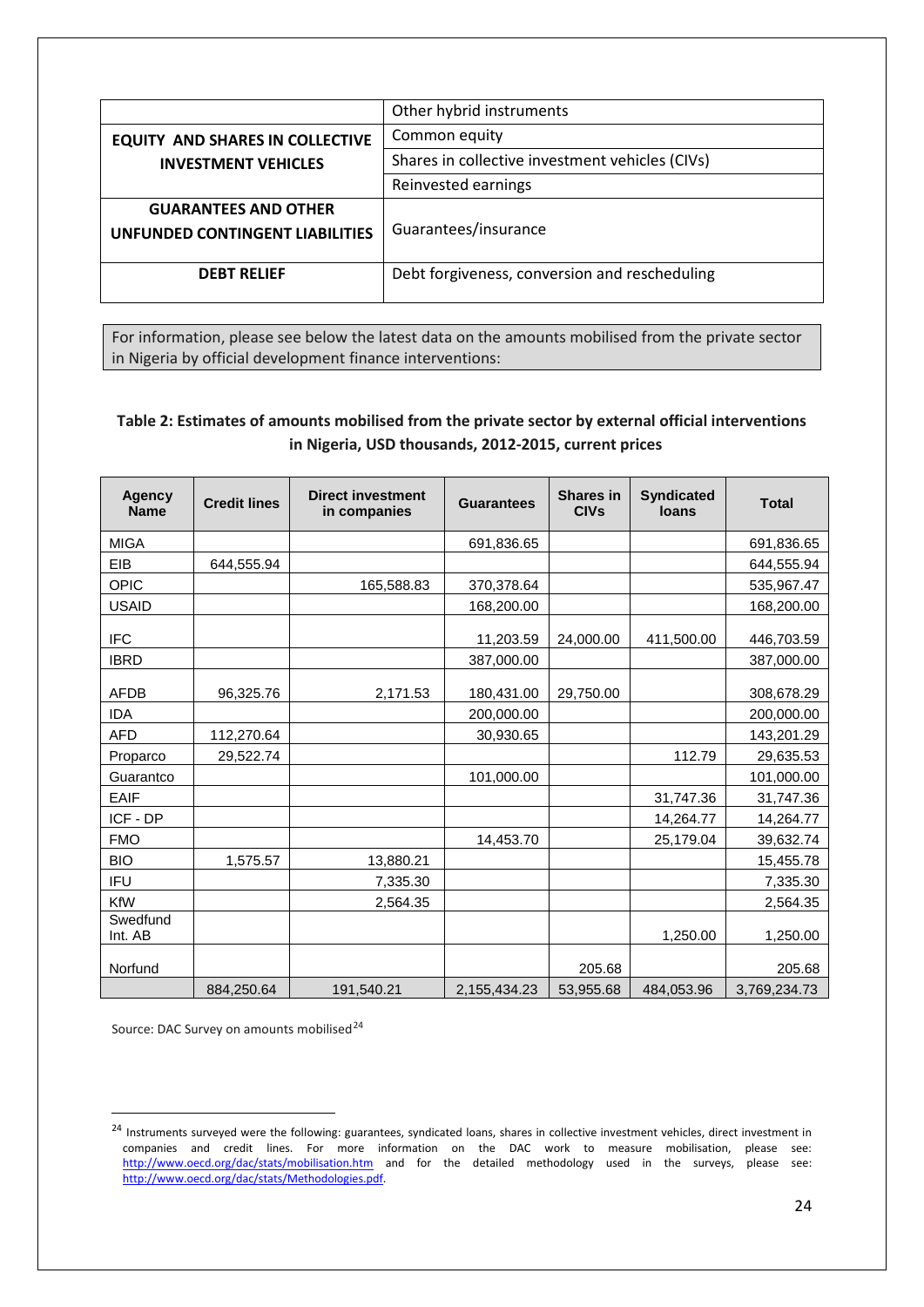### <span id="page-24-0"></span>**CHAPTER 3. TOSSD PILLAR 2: GLOBAL PUBLIC GOODS**

60. *In view of the holistic nature of TOSSD, the first discussions on the framework highlighted the possibility of taking into account contributions made not to a country, but resources invested at a regional or global level to contribute to sustainable development. In practice, the measure would take into account contributions to i) global and regional activities that would not give rise to crossborder flows and ii) to relevant institutions in the areas such as the one indicated in the figure below.*





- **Nigerian stakeholders agreed that all building blocks presented in the above Figure are important, in particular: peace and security, climate change, environmental sustainability, access to technology** and **trade.** Many of the areas listed in pillar 2 are interlinked and can have spill-over effects on the others. For example, the shrinking Chad Lake or the expansion of the Sahara from the North to the South can lead to forced migration, famine and instability in the region.
- **Nigerian actors suggested the following additional areas to be covered under pillar 2: gender equality, poverty, warning systems for armyworms, communicable diseases** (e.g. Lassa fever), **insurgencies**, **illicit financial flows**, **vulnerable people** (blind people or people with disabilities).

**While the analysis of pillar 2 was not among the main objectives of the mission, which was focusing on pillar 1, the specific context of Nigeria, which is affected by Boko Haram activities (See Box below), shed specific light on the analysis of the peace and security dimension of pillar 2:**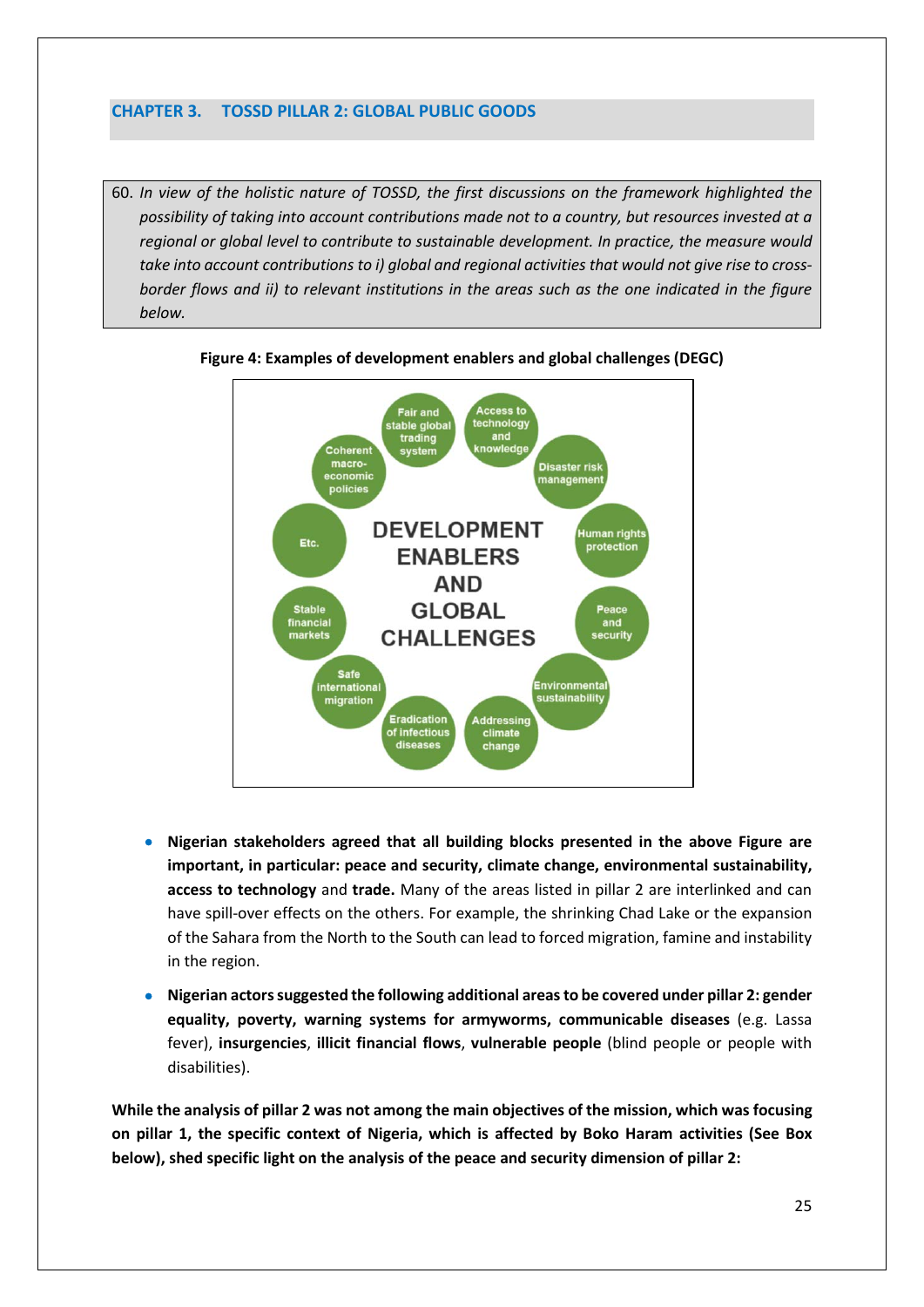#### **Box 1. AU troops intervention to fight Boko Haram militants in the northeast of Nigeria**

The jihadist militant organization Boko Haram based in the northeast of Nigeria, widely known for the kidnappings of 276 school girls in 2014, displaced more than 2.3 million people from their homes and has killed tens of thousands.<sup>[25](#page-25-0)</sup> The group has the objective to establish an "Islamic State" in Africa.<sup>[26](#page-25-1)</sup> According to the Global Terrorism Index, Nigeria ranked the 3<sup>rd</sup> country most impacted by terrorism in 2016.<sup>[27](#page-25-2)</sup> Boko Haram is not only active in Nigeria, Boko Haram insurgency are also affecting Chad, Niger and northern Cameroon in the Lake Chad region.

In 2015, the African Union (AU) set up a backed-up task force of 7,500 troops to fight Boko Haram militants.<sup>28</sup> The four countries directly affected by Boko Haram - Nigeria, Cameroon, Niger and Chad as well as neighbouring Benin, agreed to boost co-operation to fight Boko Haram in form of a Multinational Joint Task Force (MNJTF).[29](#page-25-4) In addition, the AU has created the *African Police Cooperation Mechanism* and the *Advisory Team* to combat Boko Haram and other terrorist organisations on the continent.<sup>[30](#page-25-5)</sup>

The AU has a standing *Peace and Security Council (PSC)* for the prevention, management and resolution of conflicts. It is a key element of the African Peace and Security Architecture (APSA), which can be considered as the umbrella term for the main AU mechanisms for promoting peace, security and stability in Africa.

**Peace-keeping missions, even if country specific, were perceived more as a pillar 2 activity.** Overall there were more actors favouring the idea that official peace-keeping missions (AU, UN) should be counted in pillar 2 even if they are country-specific. The arguments in favour of this position were that:

- Funding for these missions comes from international sources.
- Troops come from regional or international sources.
- The motivation of the intervention is often to avoid the spread of violence within the borders, but also to other countries in the region.
- The impact is regional: operations in a given country also provide indirect stability to neighbouring countries.
- Some of the reasons for having to intervene are the consequences of the global challenges in pillar 2: Nigeria peace and security is threatened by climate change. The Lake Chad is shrinking due to climate change, which causes forced migration to greener areas, creating tensions with resident communities in the north of Nigeria. Displaced people find themselves unemployed and away from their homes representing easy targets for extremist groups or finding themselves in a situation to be more easily influenced by extremists.

<span id="page-25-5"></span>[http://www.dw.com/en/african-union-backs-plans-for 7500-troops-to-fight-boko-haram/a-18225324](http://www.dw.com/en/african-union-backs-plans-for%207500-troops-to-fight-boko-haram/a-18225324) 30African Union (2017): Message of the AU Commission on the occasion of the World Refugee Day <https://au.int/en/pressreleases/20170620/message-au-commission-occasion-world-refugee-day>

<span id="page-25-0"></span><sup>&</sup>lt;sup>25</sup> Reuters (2018) Boko Haram displaced barter to survive,

<http://www.reuters.com/article/us-nigeria-security-barter/boko-haram-displaced-barter-to-survive-idUSKBN1ER17E>  $26$  DW (2015): African Union backs plans for 7,500 troops to fight Boko Haram,

<span id="page-25-1"></span><http://www.dw.com/en/african-union-backs-plans-for-7500-troops-to-fight-boko-haram/a-18225324>

<span id="page-25-2"></span><sup>&</sup>lt;sup>27</sup>Global Terrorism Index (2017)[: http://globalterrorismindex.org/](http://globalterrorismindex.org/)

<span id="page-25-4"></span><span id="page-25-3"></span><sup>&</sup>lt;sup>28</sup> BBC. (2015). *Boko Haram crisis: African Union backs regional force of 7,500 troops*. http://www.bbc.com/news/world-africa-31057147<br><sup>29</sup> DW (2015): African Union backs plans for 7,500 troops to fight Boko Haram,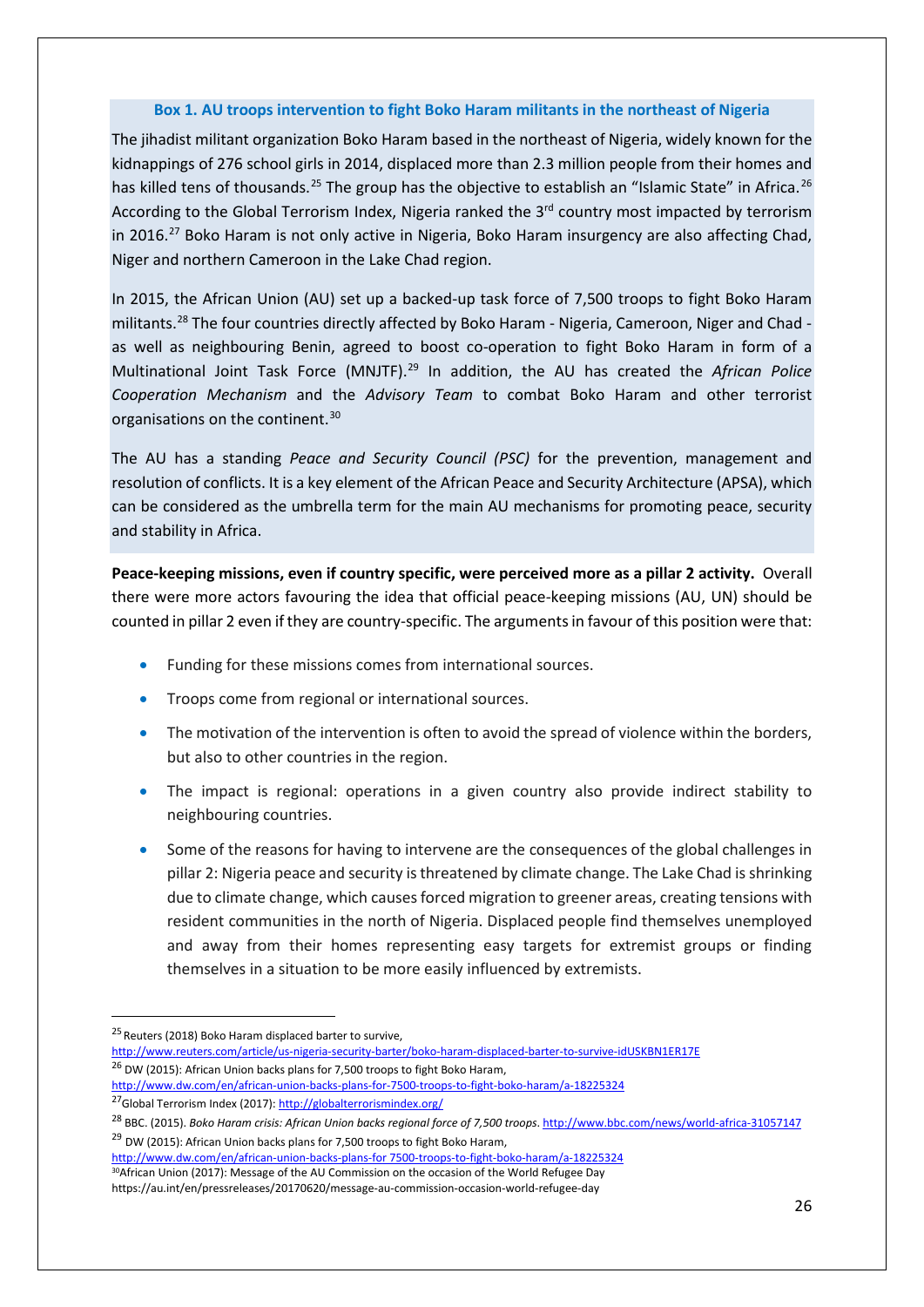Nigerian stakeholders also suggested to involve the Ministry of Defence to discuss how peace and security-related activities can be included in TOSSD. One stakeholder argued that UN and AU peacekeeping missions could also be a pillar 1, on the basis that peace-keeping missions are usually countrybased operations.

**Among the stakeholders met during the missions, the following regional or global organisations were perceived as providing direct or indirect support to the development of Nigeria to be considered when studying pillar 2:**

- AFC: African Finance Corporation $31$
- AfDB : African Development Bank
- Afrexim Bank: African Export-Import Bank<sup>[32](#page-26-1)</sup>
- African Union (AU)[33](#page-26-2), in particular for international workshops, participation for COOP meetings
- Afristat: L'Observatoire Économique et Statistique d'Afrique Subsaharienne<sup>[34](#page-26-3)</sup>
- ECOWAS: Economic Community of West African States<sup>35</sup>in particular for capacity building, policy formulation, monitoring, migration, travel support, data collection, agriculture surveys
- GCF: Green Climate Fund<sup>[36](#page-26-5)</sup>
- ISESCO: Islamic Educational, Scientific and Cultural Organisation<sup>[37](#page-26-6)</sup> under the Organisation for Islamic Corporation (OIC), in particular for the provision of over 100 scholarships and a grant system to benefit research centres
- NIMET: Nigeria Meteorological Agency<sup>[38](#page-26-7)</sup>
- SADC: Southern African Development Community<sup>[39](#page-26-8)</sup>
- UNEP: United Nations Environment Programme<sup>[40](#page-26-9)</sup>
- UNDP: United Nations Development Programme<sup>[41](#page-26-10)</sup>
- UNFCCC: United Nations Framework on Climate Change Convention<sup>[42](#page-26-11)</sup> in particular to support Nigeria's participation at regional meetings, capacity workshops
- World Bank, in particular for technical and financial support.

<sup>36</sup> https://www.greenclimate.fund/home

<span id="page-26-0"></span> <sup>31</sup> http://www.africafc.org/

<span id="page-26-1"></span><sup>32</sup> https://afreximbank.com/

<span id="page-26-2"></span><sup>33</sup> https://au.int/

<span id="page-26-4"></span><span id="page-26-3"></span><sup>34</sup> http://www.afristat.org/

<sup>35</sup> http://www.ecowas.int/

<span id="page-26-7"></span><span id="page-26-6"></span><span id="page-26-5"></span><sup>37</sup> https://www.isesco.org.ma/ <sup>38</sup> http://www.nimet.gov.ng/

<sup>39</sup> http://www.sadc.int/

<span id="page-26-8"></span><sup>40</sup> http://web.unep.org/about/

<span id="page-26-10"></span><span id="page-26-9"></span><sup>41</sup> http://www.undp.org/

<span id="page-26-11"></span><sup>42</sup> https://unfccc.int/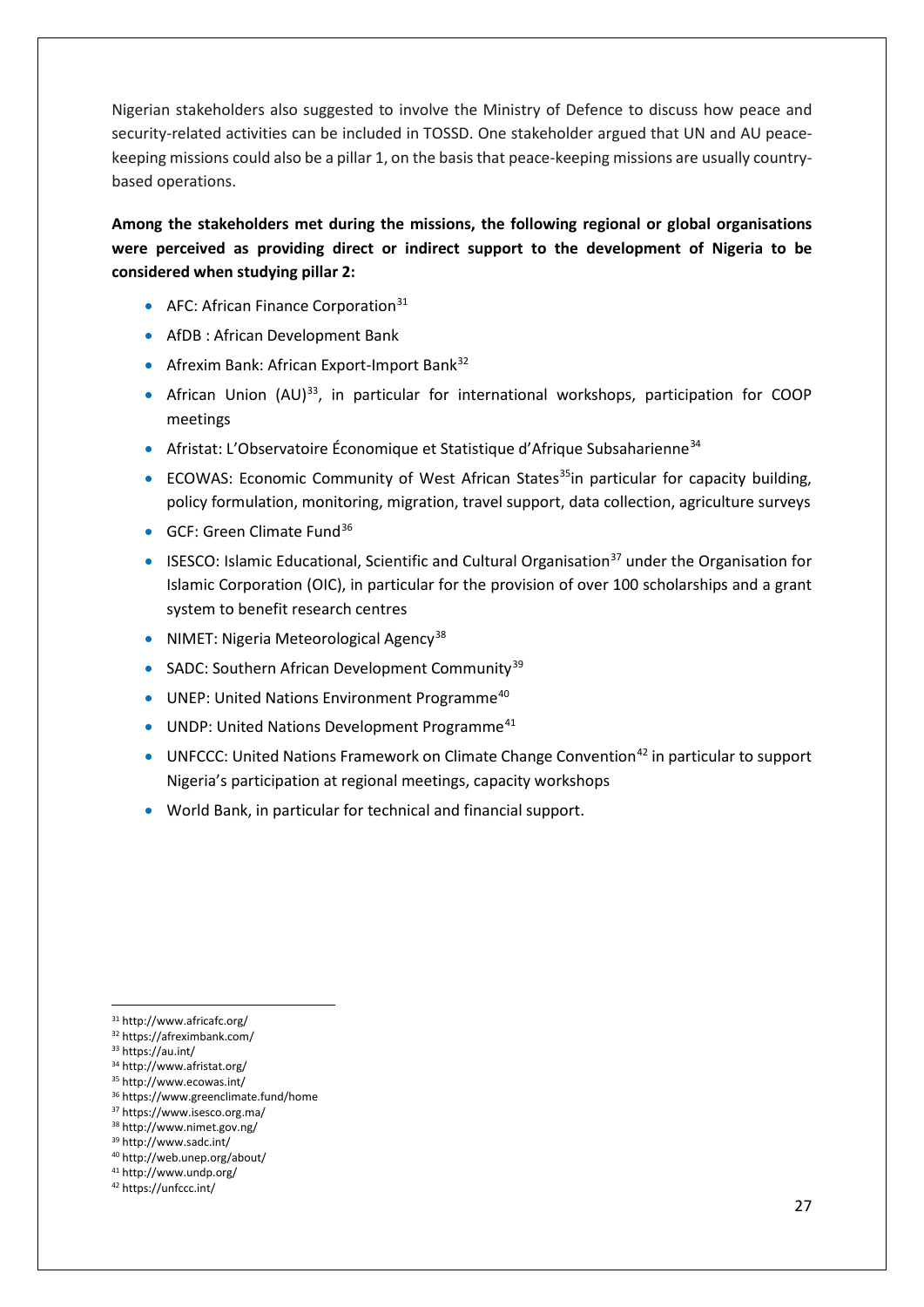### <span id="page-27-0"></span>**CHAPTER 4. REPORTING FORMAT AND DETAILED INSTRUCTIONS**

### <span id="page-27-1"></span>**A. REPORTING CYCLE AND DATA COLLECTION (PLACEHOLDER)**

### <span id="page-27-2"></span>**B. REPORTING FORMAT AND OVERVIEW OF ITEMS COVERED**

- 61. *Data on TOSSD resource flows including private finance mobilised through official interventions) are reported using a single file format. For transparency purposes, data are reportable at the activity level, although not all data fields of the TOSSD reporting format are necessarily filled for all types of financial instruments. Thus, a certain level of aggregation in the information provided is possible. Reporting on TOSSD is done electronically, either using a spreadsheet where each column would correspond to one data field and each row to one activity, or a machine-readable format. [Placeholder for further clarification of the reporting format.]*
- 62. *The TOSSD Reporting Form (see Figure 5 below) builds on existing requirements used in the DAC-CRS statistical system[43](#page-27-3) and comprises three sections:*

*Section A identifies the activity: identification numbers to link different components (a loan, a guarantee, an equity stake) of an investment activity or project together, thereby facilitating database management and the tracking of project implementation over time (commitment, disbursements, etc.).*

*Section B requests basic data on the activity, including its title and description, recipient, modality, implementing agency (channel of delivery), SDG focus, sector of destination and whether the transaction reported is part of a broader financing arrangement (e.g. blended or project finance schemes, PPPs, etc.).*

*Section C groups all volume data related to the activity including commitments, gross disbursements, loan repayments, and the amount of resources mobilised from the private sector.*

**TOSSD should at a minimum collect data at activity level.** As a recipient of development co-operation, activity-level reporting was considered critical to Nigeria, for transparency and accountability purposes**.** Data on external development resources, in particular grants are collected through the Development Assistance Database Nigeria (DAD) managed by the Ministry of Budget and planning (MBNP). The DAD system records data at the project / activity level, not at the transaction level.

**IATI data could be useful to triangulate information with TOSSD and to collect information on funding by CSOs.** The Ministry of Budget and National Planning indicated that IATI was useful to show that there is a gap of reporting at the country-level, even if the unit in charge of managing DAD acknowledged that there was currently no use of the IATI data. However, there is a plan to upgrade the DAD with an IATI module that could make use of the data. No mention of IATI was made in other meetings (except at UNDP who partly funds the unit in charge of DAD). IATI data contained information on CSOs not available in the CRS. Therefore, IATI could be used to triangulate TOSSD data or to collect information on CSOs.

**Nigerian authorities agreed that all the fields proposed in Figure 5 in the reporting format are relevant and should be included in TOSSD.** 

<span id="page-27-3"></span> <sup>43</sup> i.e. CRS++ item-level reporting and Busan-common format.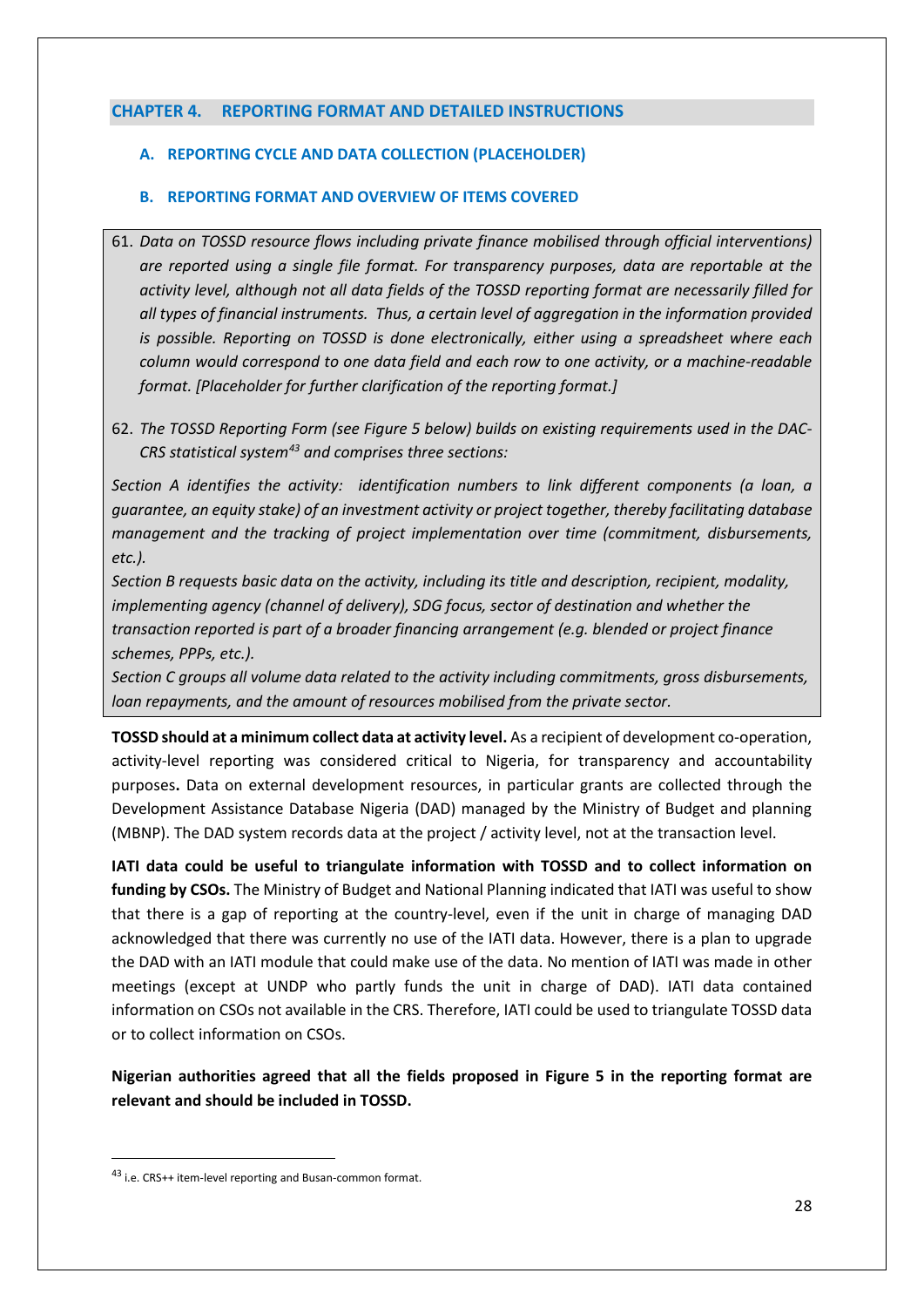| <b>Reporting Items</b>          | <b>Clarifications</b>                                                                           |
|---------------------------------|-------------------------------------------------------------------------------------------------|
| A. Identification data          |                                                                                                 |
| 1. Reporting year               | Calendar year for which data are reported (e.g. reporting in 2019 on 2018 resource              |
|                                 | flows).                                                                                         |
| 2. Provider country/institution | Each reporting country or multilateral institution has its own code.                            |
| 3. Provider agency              | The provider agency is the government entity (central, state or local government agency         |
|                                 | or department) financing the activity from its own budget. For multilateral organisations,      |
|                                 | it refers to the department or fund financing the activity within the institution. The          |
|                                 | provider agency has budget responsibility and controls the activity for its own account.        |
| 4. Provider project number      | The project number field facilitates tracking activities in provider institutions' internal     |
|                                 | databases which may be necessary, for example, to respond to requests to verify the data        |
|                                 | regarding certain reported activities.                                                          |
| 5. TOSSD ID Number              | In addition to the provider project number TOSSD ID number is needed to ensure the              |
|                                 | uniqueness of each transaction in the database and to link the original commitments and         |
|                                 | subsequent disbursements over several years or between different components of the              |
|                                 | same project. The format needs to be common to all providers. Set the ID at thirteen            |
|                                 | digits, with the first three digits equal to the provider country/institution code: e.g. for    |
|                                 | institution number 901 TOSSD ID number would be 901YYYYxxxxxx.                                  |
| <b>B. Basic data</b>            |                                                                                                 |
| 6. Project title                | The official project title.                                                                     |
| 7. Description                  | In English, French or Spanish (over time the aspiration will be to collect this information     |
|                                 | in all UN languages).                                                                           |
| 8. TOSSD recipient              | Each recipient country has its own code.                                                        |
| 9. Channel of delivery          | The channel of delivery is the first implementing partner. It is the entity that has            |
|                                 | implementing responsibility over the funds and is normally linked to the provider agency        |
|                                 | by a contract or other binding agreement, and is directly accountable to it.                    |
| 10. Type of resource flow       | A distinction is made between official and officially-supported activities, i.e. resources      |
|                                 | mobilised from the private sector. For financial transactions, a distinction is made            |
|                                 | between long-term and short-term transactions.                                                  |
| 11. Financial instrument        | A distinction is made between grants, debt instruments, mezzanine finance, equity and           |
|                                 | shares in collective investment vehicles and guarantees and other unfunded contingent           |
|                                 | liabilities. [Islamic finance to be developed]                                                  |
| 12. Modality                    | A distinction will be made between various development co-operation modalities (to be           |
|                                 | developed).                                                                                     |
| 13. SDG focus (multiple choice) | The "targets" as identified in the UNSC list of SDG targets (e.g. 2.1; 3.3). Multiple           |
|                                 | choices will be possible. In case no direct link can found to an SDG Target, report the         |
|                                 | goal [and provide justification for inclusion of the activity in TOSSD].                        |
| 14. Sector/Purpose code         | Classification and codes to be discussed                                                        |
| (multiple choice)               |                                                                                                 |
| 15. Co-financing arrangements   | Descriptive information, if applicable, on the broader co-financing arrangements such as        |
|                                 | the name of the public and private co-financiers, the type of co-financing arrangements         |
|                                 | (syndication, investment funds, project finance, etc.) and counterpart funding from the         |
|                                 | recipient government.                                                                           |
|                                 | C. Volume data (Amounts in thousands, to be adjusted in the light of some currencies if needed) |
| 16. Currency                    | Amounts are reported in the currency in which the transaction has been undertaken.              |
| 17. Amounts committed           | New amounts committed during the reporting year, i.e. the face value of the activity.           |
| 18. Amounts disbursed           | Amount disbursed during the reporting year.                                                     |
| 19. Amounts received            | Covers recoveries on grants, amortisation of loans and gains or losses from equity sales        |
|                                 | (a positive amount means that the provider country has made capital gains; a negative           |
|                                 | amount means it has suffered capital losses). Amortisation relates to principal                 |
|                                 | payments received from the borrowing country during the reporting year, including any           |
|                                 | payments of arrears of principal.                                                               |

## **Figure 5. Activity-level Reporting Form for TOSSD cross-border flows to developing countries**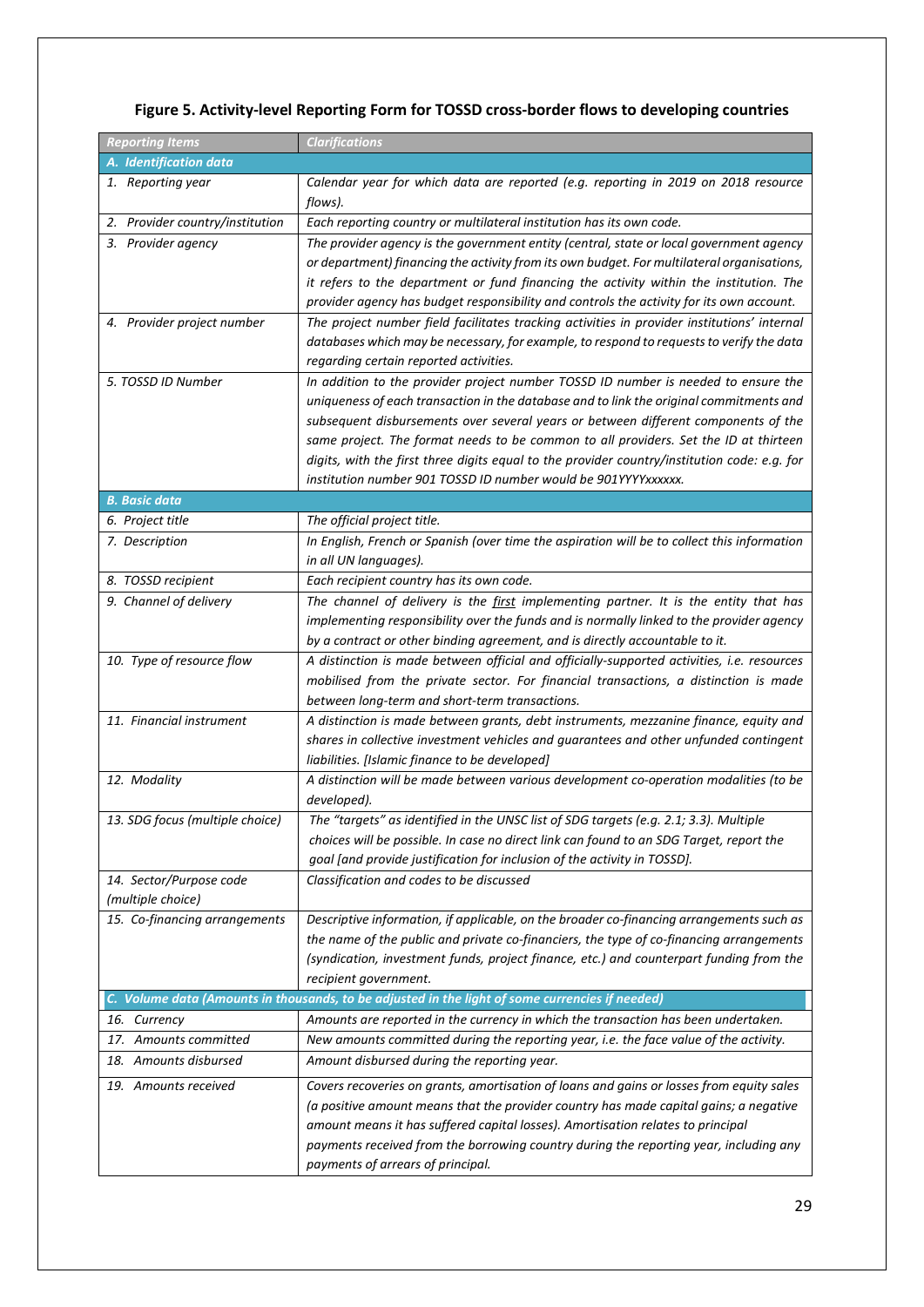| 20. Leveraging mechanism | Indicates the leveraging instrument used, e.g. guarantee, syndicated loan, shares in |  |
|--------------------------|--------------------------------------------------------------------------------------|--|
|                          | collective investment vehicles.                                                      |  |
| 21. Amount mobilised     | Report the amount of resources mobilised                                             |  |
| 22. Origin of the funds  | Distinguishes between funds mobilised in provider, recipient or third country.       |  |
| mobilised                |                                                                                      |  |
| For loans only           |                                                                                      |  |
| 23. Maturity             | Repayment period in months.                                                          |  |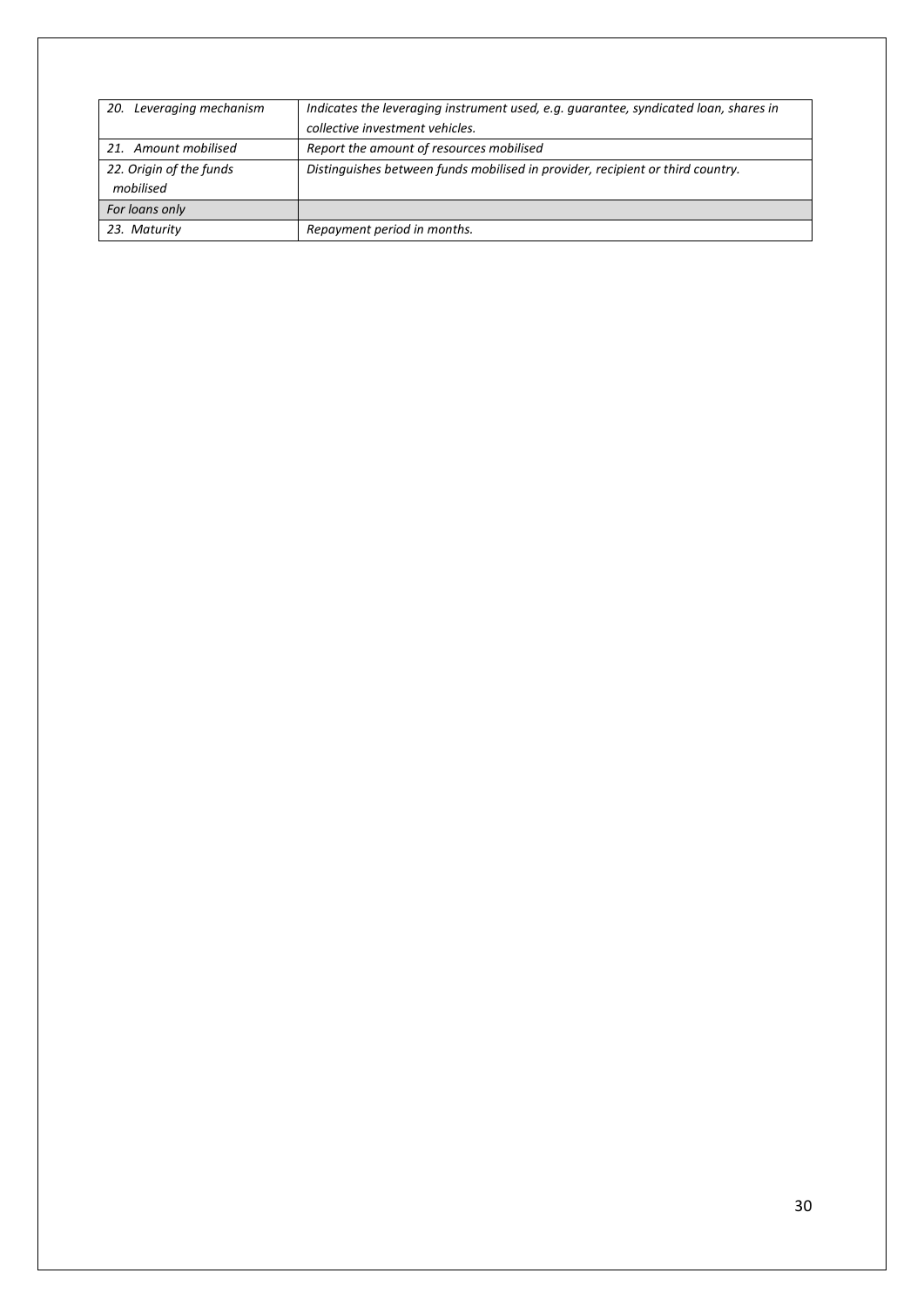# <span id="page-30-0"></span>**CHAPTER 5. PERSPECTIVE OF NIGERIA AS A PROVIDER OF DEVELOPMENT CO-OPERATION**

The pilot study also aimed to look at the perspective of Nigeria as a provider of development cooperation and to examine whether specific aspects of the Nigerian co-operation could usefully inform the set up and content of the TOSSD framework.

### <span id="page-30-1"></span>**A. SHORT PRESENTATION OF AGENCIES INVOLVED IN PROVIDING TECHNICAL COOPERATION TO OTHER COUNTRIES**

The two main agencies that extend development co-operation programmes at the Federal level are the Directorate for Technical Aid Corps (DTAC)**[44](#page-30-3)** and the Directorate for Technical Cooperation in Africa (DTCA)**[45](#page-30-4)**. Other technical assistance is also provided by line ministries (e.g. Ministry of Justice or Ministry of Education). There is not yet a centralised place where to see all development cooperation extended by Nigeria.

DTAC sends experienced Nigerian professionals and experts to serve as "Volunteers" for a period of two years. The professionals must be holders of university degrees or equivalent with a minimum of three years post qualification experience. Volunteers are recruited strictly on the basis of specific requests from the ACP Countries. The Scheme is intended for Nigerian professionals willing to serve abroad alone without their families. **[46](#page-30-5)**

DTCA co-manages with the African Development Bank the Nigerian Technical Cooperation Fund (NTCF), which is project and programme driven. The Fund provides for US\$25m as seed/catalyst money to finance the Scientific and Technical Exchange Programme (STEP) of the Directorate over a period of ten years, at a depletion rate of US\$2.5m per year. Through the instrument of the NTCF, the Directorate, in collaboration with the AfDB, is mandated to deploy African professionals and experts to serve in African countries. DTCA not only co-manages the NTCF, but also funds projects through national budget allocations (e.g. seminars, capacity building, workshops). [47](#page-30-6)

### <span id="page-30-2"></span>**B. MAIN FINDINGS**

**There was interest at the technical level about Nigeria reporting its co-operation internationally in order to valorise Nigeria's contribution to development.** As a provider, in principle Nigeria could be reporting on TOSSD at activity level along the TOSSD reporting format and on activities A and B in Figure 3, even though this is dependent, as for TOSSD reporting as a recipient, on:

- **Political support in this direction.**
- **Further capacity building,** including to collect and collate information on all of Nigeria's support to TOSSD recipient countries from DTAC, DTCA and other line ministries.

**Nigerian stakeholders confirmed that the country measures technical assistance both on monetary and non-monetary terms, but clearly indicated that Nigeria's contribution and impact on other** 

<span id="page-30-3"></span> <sup>44</sup> <http://www.dtac.gov.ng/DTAC/>

<span id="page-30-4"></span><sup>45</sup> <http://dtca.gov.ng/>

<span id="page-30-5"></span><sup>46</sup> Text mainly extracted fro[m http://www.dtac.gov.ng/DTAC/](http://www.dtac.gov.ng/DTAC/)

<span id="page-30-6"></span><sup>47</sup> Mainly extracted fro[m http://dtca.gov.ng/](http://dtca.gov.ng/)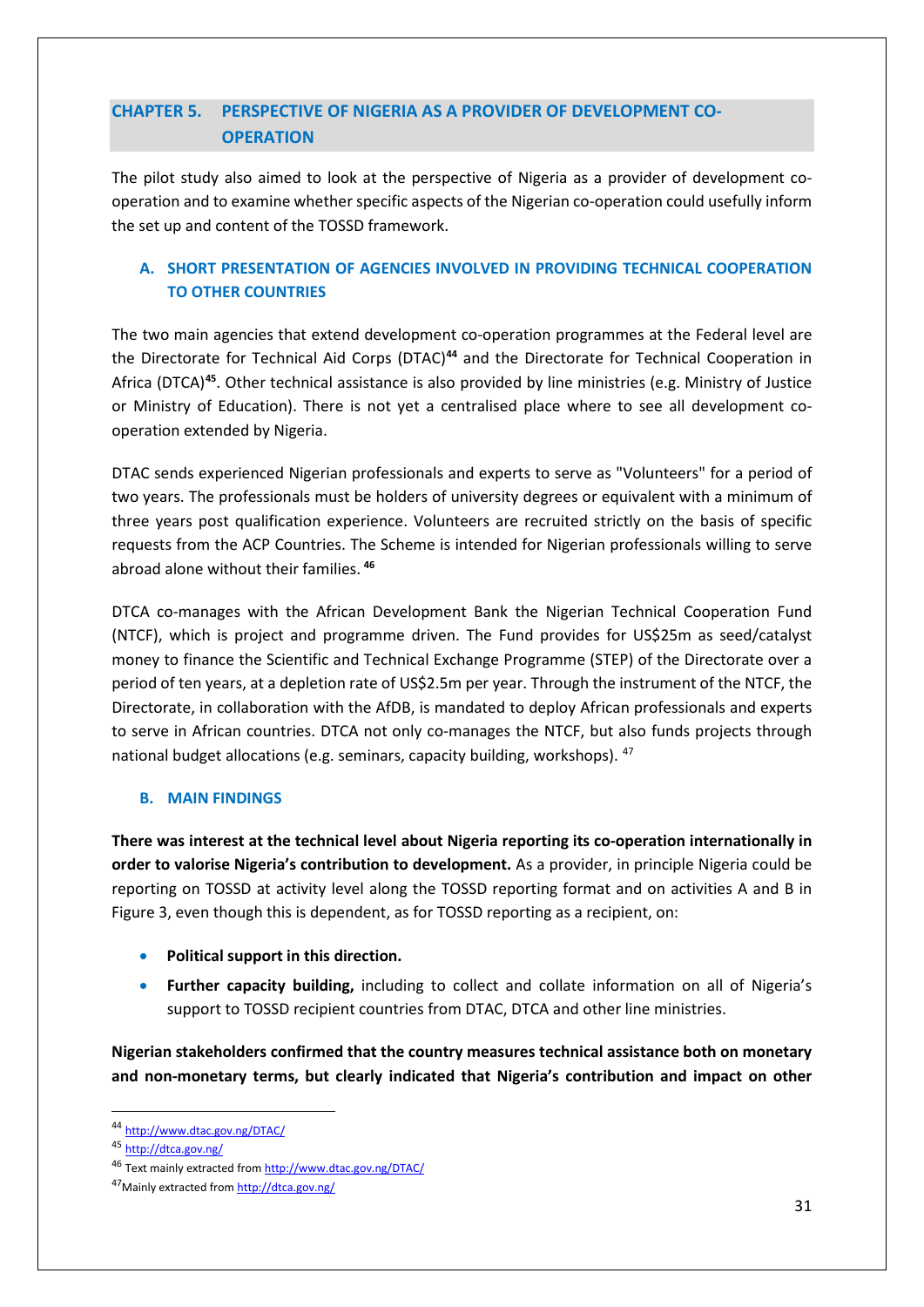**countries cannot be fully understood and measured in financial terms only**. This confirms the necessity for the Task Force to look into how to best valorise Technical assistance by South-South Cooperation providers, including with qualitative information.

*Note: At the time of writing, DTCA and DTAC had not yet been in a position to provide information on a list of experts that would allow the team notably to test the methodologies for measuring technical cooperation provided by Nigeria. Information on other technical co-operation carried out by Nigeria beyond individual experts (e.g. projects funded by DTCA on budgetary allocations) would have also allowed to combine a first overview of Technical Cooperation activities by Nigeria.*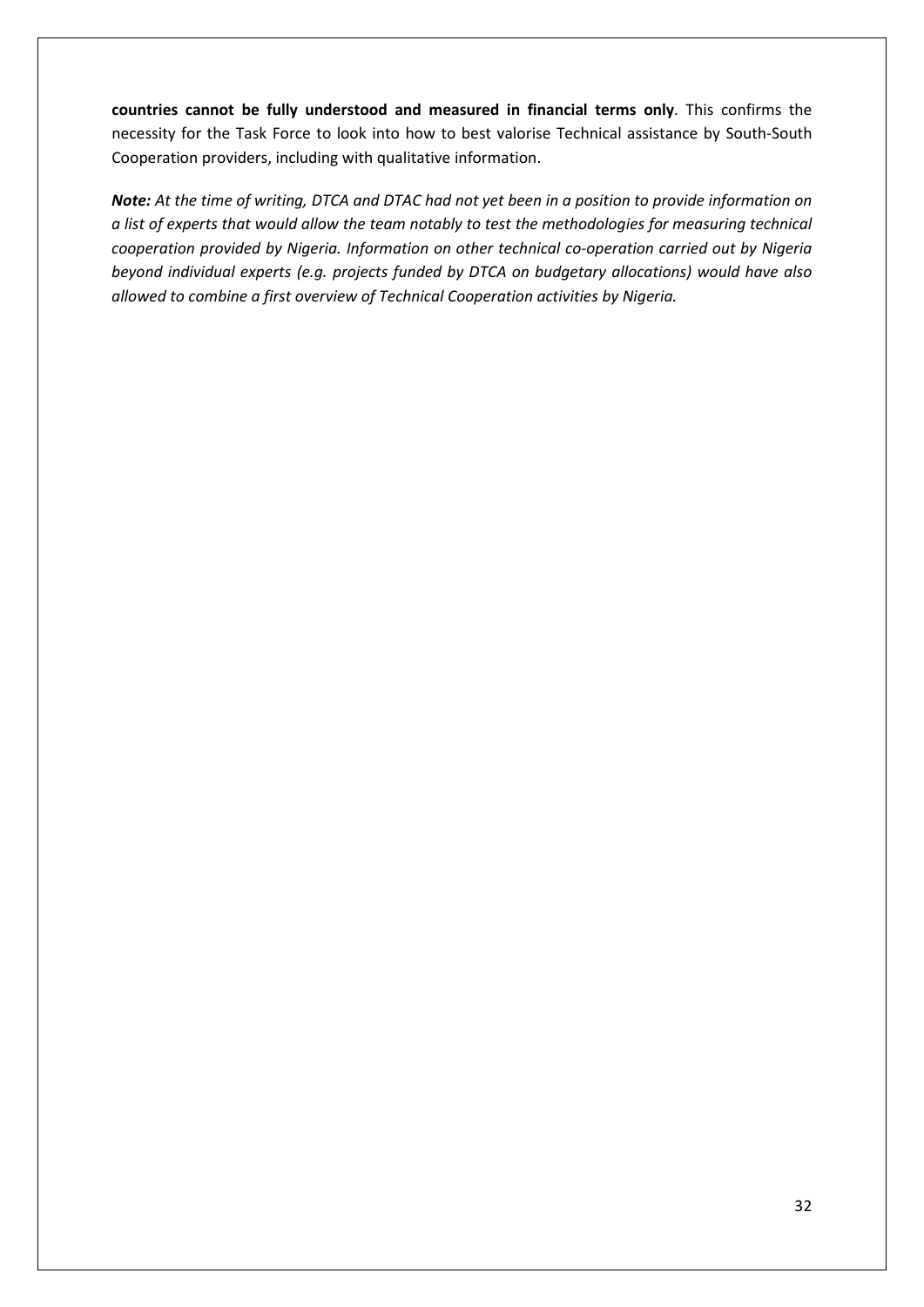### <span id="page-32-0"></span>**CHAPTER 6. OTHER AREAS RELATED TO THE DEVELOPMENT OF THE TOSSD MEASURE**

#### <span id="page-32-1"></span>**A. CONFIRMATION OF IMPORTANT PRINCIPLES OF TOSSD**

The mission confirmed the importance of the following principles during the mission:

- **TOSSD should complement and not replace ODA.** There was a perceived risk of confusion between ODA and TOSSD. Efforts should be made to explain the complementarity and synergies between ODA and TOSSD.
- **Effectiveness principles and impact: The Task Force could reflect on how effectiveness principles and impact could be integrated in the framework.** The Reporting Instructions could invite the international community to also integrate the effectiveness of activities recorded under TOSSD and how these activities need to respect the principles agreed in Paris, Accra and Busan. Also, while financial information is important for accountability, TOSSD should also look at the impact of activities.
- **In parallel of developing TOSSD, a strategy should be developed to ensure that TOSSD data is actually used by governments:** How to ensure that governments will be using the TOSSD information? Some stakeholders perceived that governance & accountability still remain important issues to address in Nigeria and that there is reluctance by many parties to make transparent how much money flows into the country. Private sector contributions are also not known to the public. Ideally, there should be active outreach activities towards developing countries so that they use TOSSD data when they are published.
- **TOSSD should cover all resource flows and activities to developing countries and multilateral institutions in support of sustainable development, including contributions to global public goods where they are deemed relevant for development.**

#### <span id="page-32-2"></span>**B. USEFULNESS OF TOSSD FROM THE PERSPECTIVE OF NIGERIA**

The TOSSD process was perceived as commendable because contrary to the MDGs era, TOSSD takes into account both sides, provider and recipient, as well as different provider types. For those who are both recipients and beneficiaries of development co-operation, TOSSD can also help to look at resources going out and coming into the country.

On the issue of the usefulness, it was perceived that TOSSD would:

- **Provide greater transparency** on financing for development, providing more information on a broader set of flows and a larger set of providers including South-South Co-operation providers, non-resident agencies, multilateral & bilateral DFIs (Development Finance Institutions).
- Establish a **sound, shared international statistical framework** for monitoring and connecting up resources supporting the SDGs.
- **Inform international and domestic policy discussions** about the scope, targeting and relevance of broader development finance towards SDG implementation.
- **Contribute to global development finance reports**, including those provided by the U.N., such as the IATF report, the SDG monitoring report, etc.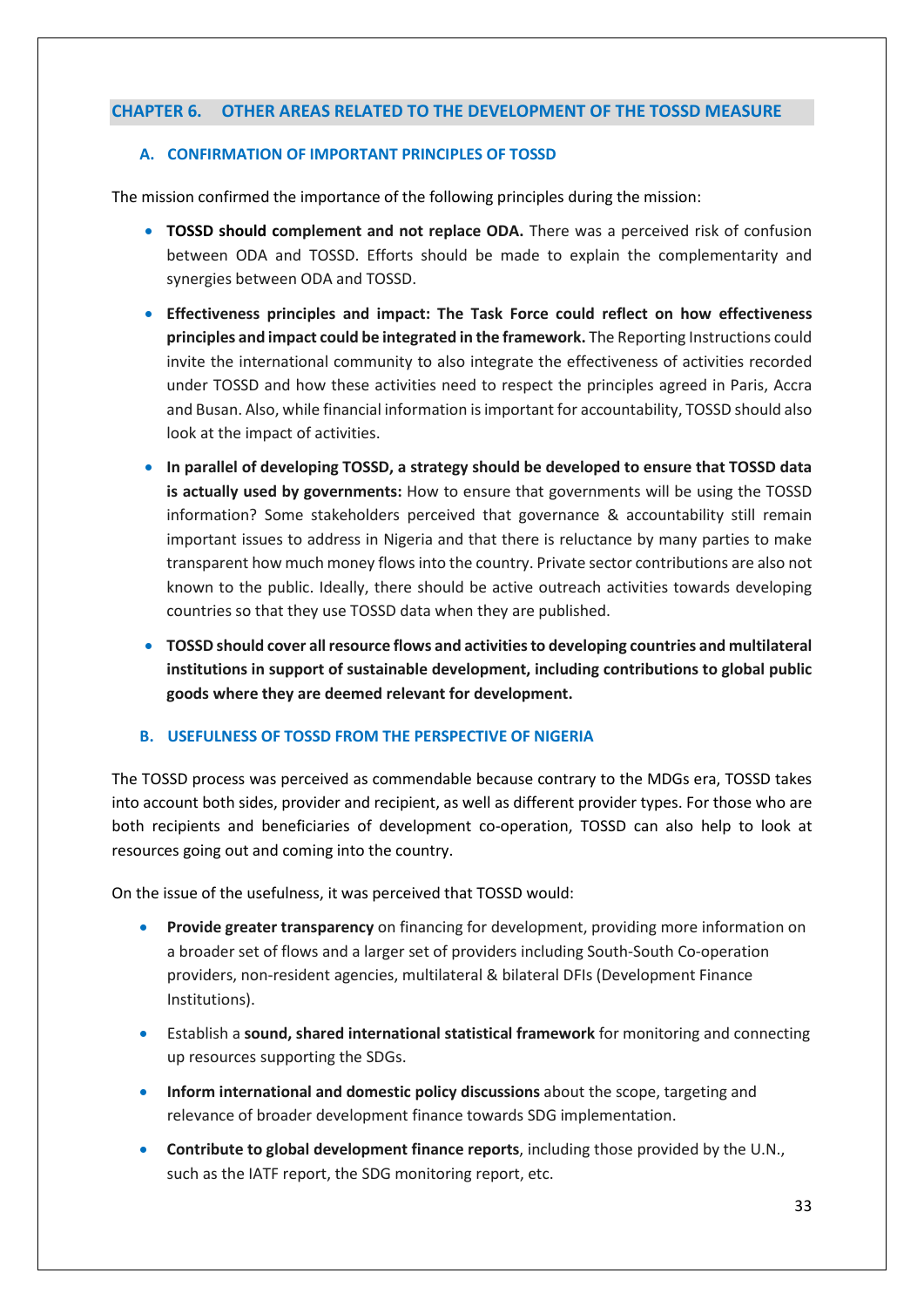- Facilitate **learning and exchange** of good practices among developing countries about accessing and combining external resources most effectively.
- Provide a tool for **mobilising additional resources**, showing, among other things, how aid can mobilise other public or private resources.
- **Support national statistical processes,** including the compilation of SDG indicators.

In Nigeria specifically, TOSSD could help to:

- **Triangulate information with that available in the local Aid management system called DAD Nigeria.**
- **Inform the Development Co-operation Report to provide information on the broader set of flows, instruments and providers available in Nigeria.**
- **Allow Nigeria to report as a provider of development co-operation, if it wishes to do so.**

### <span id="page-33-0"></span>**C. TOSSD GOVERNANCE**

Questions related to the governance of TOSSD were perceived as mainly political and would need to be discussed at appropriate levels, even though there was strong support to have TOSSD politically hosted at the United Nations.

One stakeholder indicated that the African Union, with the support of UNDP, was supporting data collection on South-South and Triangular Co-operation information. Further study could be carried out in this direction to see if the African Union could be one of the regional hubs for collecting TOSSD data.

## <span id="page-33-1"></span>**D. SHORT OVERVIEW AND PERSPECTIVE ON OTHER CROSS-BORDER FLOWS (NOT FOR CONSIDERATION UNDER TOSSD BUT POSSIBLE "SATELLITE INDICATORS"): PRIVATE INVESTMENTS, PRIVATE PHILANTHROPY AND REMITTANCES.**

While this was not the main focus of the pilot, stakeholders welcomed the widest view possible on developmental flows including both public and private. The summary TOSSD Table in the next chapter provides information collected on satellite indicators using Nigerian official sources.

While some information on flows from philanthropic foundations is collected at the Ministry of Budget and National Planning, the mission could not found evidence of a systematic and comprehensive tracking of developmental flows by this type of providers in Nigeria.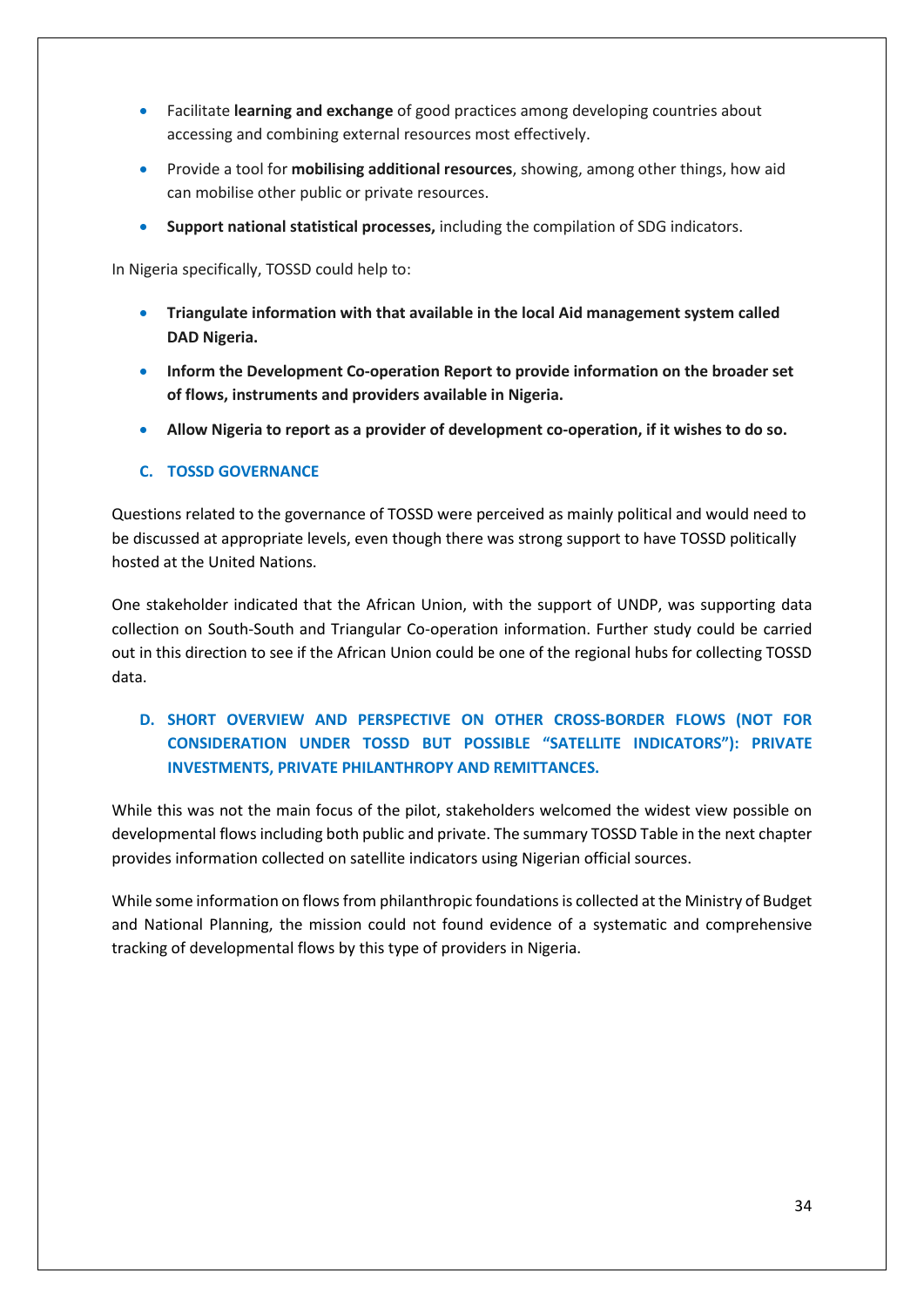### <span id="page-34-0"></span>**CHAPTER 7. ESTIMATED FIRST ORDERS OF MAGNITUDE OF TOSSD FLOWS TO NIGERIA**

| <b>CATEGORY OF FLOW</b>                                                 | <b>ESTIMATES (2016)</b>                                                                                       | <b>NOTES AND SOURCES</b>                                                                              |  |  |  |
|-------------------------------------------------------------------------|---------------------------------------------------------------------------------------------------------------|-------------------------------------------------------------------------------------------------------|--|--|--|
| A. GRANTS                                                               |                                                                                                               |                                                                                                       |  |  |  |
|                                                                         | Official bilateral flows from DAC providers (excluding EU institutions)                                       |                                                                                                       |  |  |  |
| Grants (excluding                                                       | 878.5                                                                                                         | ODA and OOF grants by DAC members, excluding                                                          |  |  |  |
| technical co-operation)                                                 |                                                                                                               | technical co-operation                                                                                |  |  |  |
| <b>Technical Co-operation</b>                                           | 282.5                                                                                                         | ODA and OOF grants by DAC members through                                                             |  |  |  |
|                                                                         |                                                                                                               | technical co-operation                                                                                |  |  |  |
| Official bilateral flows from emerging economies                        |                                                                                                               |                                                                                                       |  |  |  |
| Grants (excluding                                                       | 1.74                                                                                                          | ODA and OOF grants by non-DAC countries, excluding                                                    |  |  |  |
| technical co-operation)                                                 |                                                                                                               | technical co-operation                                                                                |  |  |  |
|                                                                         | 0.13                                                                                                          | ODA and OOF grants by non-DAC countries through                                                       |  |  |  |
| <b>Technical Co-operation</b>                                           |                                                                                                               | technical co-operation                                                                                |  |  |  |
|                                                                         |                                                                                                               | Official flows from multilateral institutions (including EU institutions) - Trust funds also included |  |  |  |
| <b>Grants (excluding</b>                                                | 526.7                                                                                                         | ODA and OOF grants by multilateral institutions,                                                      |  |  |  |
| technical co-operation)                                                 |                                                                                                               | excluding technical co-operation <sup>48</sup>                                                        |  |  |  |
|                                                                         | 38.9                                                                                                          | ODA and OOF grants by multilateral institutions                                                       |  |  |  |
| <b>Technical Co-operation</b>                                           |                                                                                                               | through technical co-operation                                                                        |  |  |  |
| vehicles)                                                               | B. FINANCIAL TRANSACTIONS (debt instruments, mezzanine finance and equity and shares in collective investment |                                                                                                       |  |  |  |
| Official bilateral flows from DAC providers (excluding EU institutions) |                                                                                                               |                                                                                                       |  |  |  |
|                                                                         |                                                                                                               | ODA and OOF by DAC members in the form of financial                                                   |  |  |  |
| <b>Financial Transactions</b>                                           | 195                                                                                                           | transactions                                                                                          |  |  |  |
|                                                                         | Official bilateral flows from emerging economies                                                              |                                                                                                       |  |  |  |
| <b>Financial Transactions</b>                                           | Not available <sup>49</sup>                                                                                   | ODA and OOF provided by non-DAC countries in the                                                      |  |  |  |
|                                                                         |                                                                                                               | form of financial transactions                                                                        |  |  |  |
|                                                                         | Official flows from multilateral institutions (including EU institutions)                                     |                                                                                                       |  |  |  |
| <b>Financial Transactions</b>                                           | 1 0 9 2.5                                                                                                     | ODA and OOF provided by multilateral institutions in                                                  |  |  |  |
|                                                                         |                                                                                                               | the form of financial transactions                                                                    |  |  |  |
| Total Official Flows (A+B)                                              | 3016                                                                                                          |                                                                                                       |  |  |  |
| C. Private finance mobilised through official means                     |                                                                                                               |                                                                                                       |  |  |  |
| Private finance                                                         |                                                                                                               |                                                                                                       |  |  |  |
| mobilised by official                                                   |                                                                                                               | Amounts mobilised from private sector by DAC                                                          |  |  |  |
| development                                                             | 1876.4                                                                                                        | members and multilateral agencies <sup>50</sup>                                                       |  |  |  |
| interventions                                                           |                                                                                                               |                                                                                                       |  |  |  |
|                                                                         |                                                                                                               |                                                                                                       |  |  |  |
| <b>First estimates of TOSSD</b><br>cross-border flows (A+B+C)           | 4892.4                                                                                                        |                                                                                                       |  |  |  |

 $\overline{a}$ 

<span id="page-34-1"></span><sup>48</sup> Not all multilateral institutions report on FTC.

<span id="page-34-2"></span><sup>&</sup>lt;sup>49</sup> There is a lack of comprehensive and robust data on financing by emerging providers, but according to the Nigerian Government and some other sources, China is providing financing for projects in various sectors (e.g. energy, extractive industries, culture), that could be relevant for TOSSD.

<span id="page-34-3"></span> $50$  2016 figure was estimated based on the annual growth rate between 2013 and 2015 (survey) applied to 2015 figure.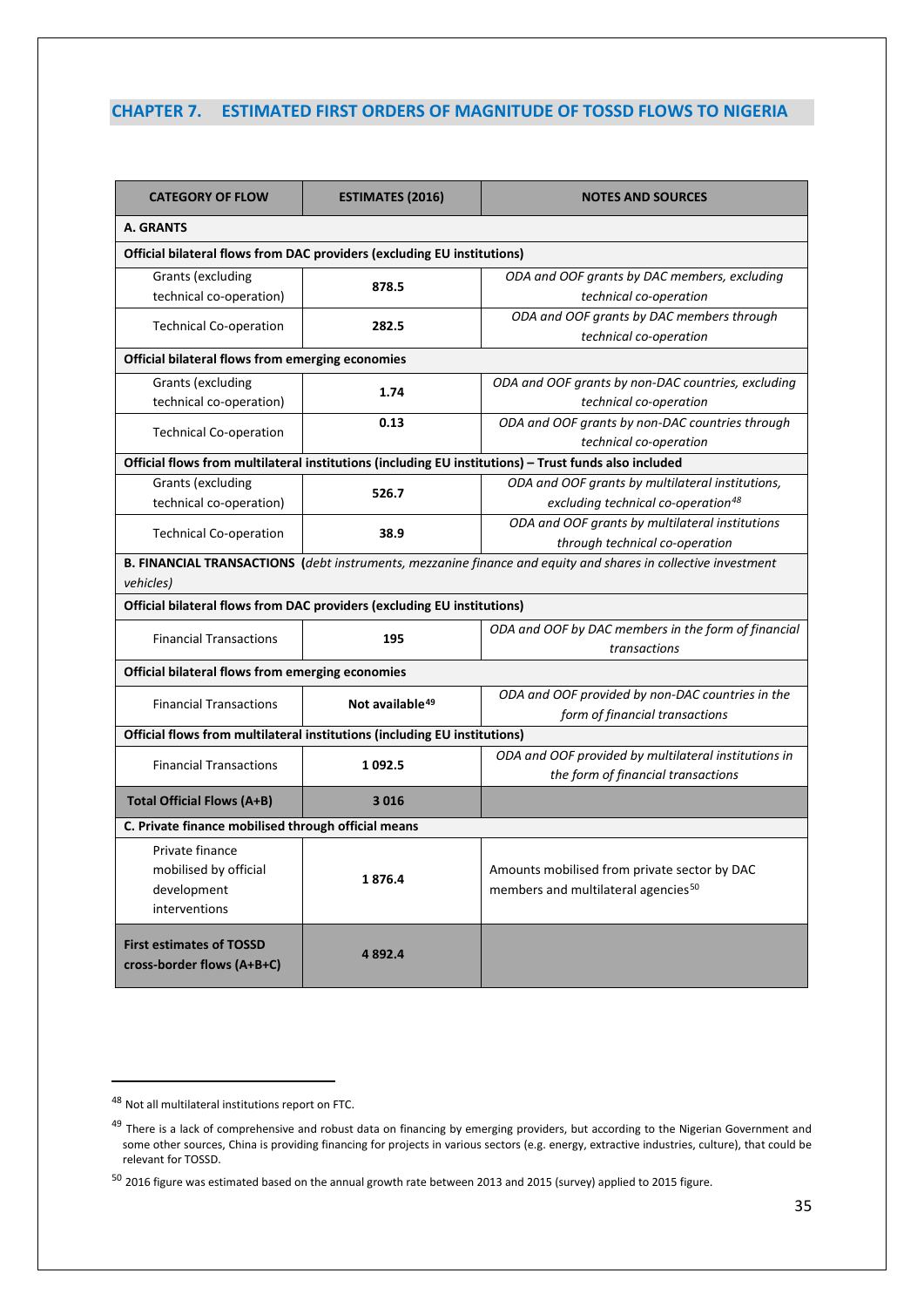| USD million, 2016, gross<br>disbursements | <b>ESTIMATES</b>                         | <b>NOTES AND SOURCES</b>                                                                                     |
|-------------------------------------------|------------------------------------------|--------------------------------------------------------------------------------------------------------------|
| <b>OTHER CROSS-BORDER FLOWS</b>           |                                          |                                                                                                              |
| <b>Private flows at market terms</b>      |                                          |                                                                                                              |
| <b>Foreign Direct</b><br>Investment       | 1044 (CBN, 2016)<br>4 449 (UNCTAD, 2016) | Sources: FDI and other securities (portfolio investment<br>including equity and bonds): CBN (Central Bank of |
| Other securities,<br>including bonds      | 1 254 (CBN)                              | Nigeria and National Bureau of Statistics).<br><b>FDI: UNCTAD</b>                                            |
| Charitable grants (NGOs,<br>Foundations)  | 144                                      | Source: CRS.                                                                                                 |
| <b>Remittances</b>                        | 19 635                                   | Source: WB. Total personal remittances received from<br>all countries.                                       |
| Total                                     |                                          |                                                                                                              |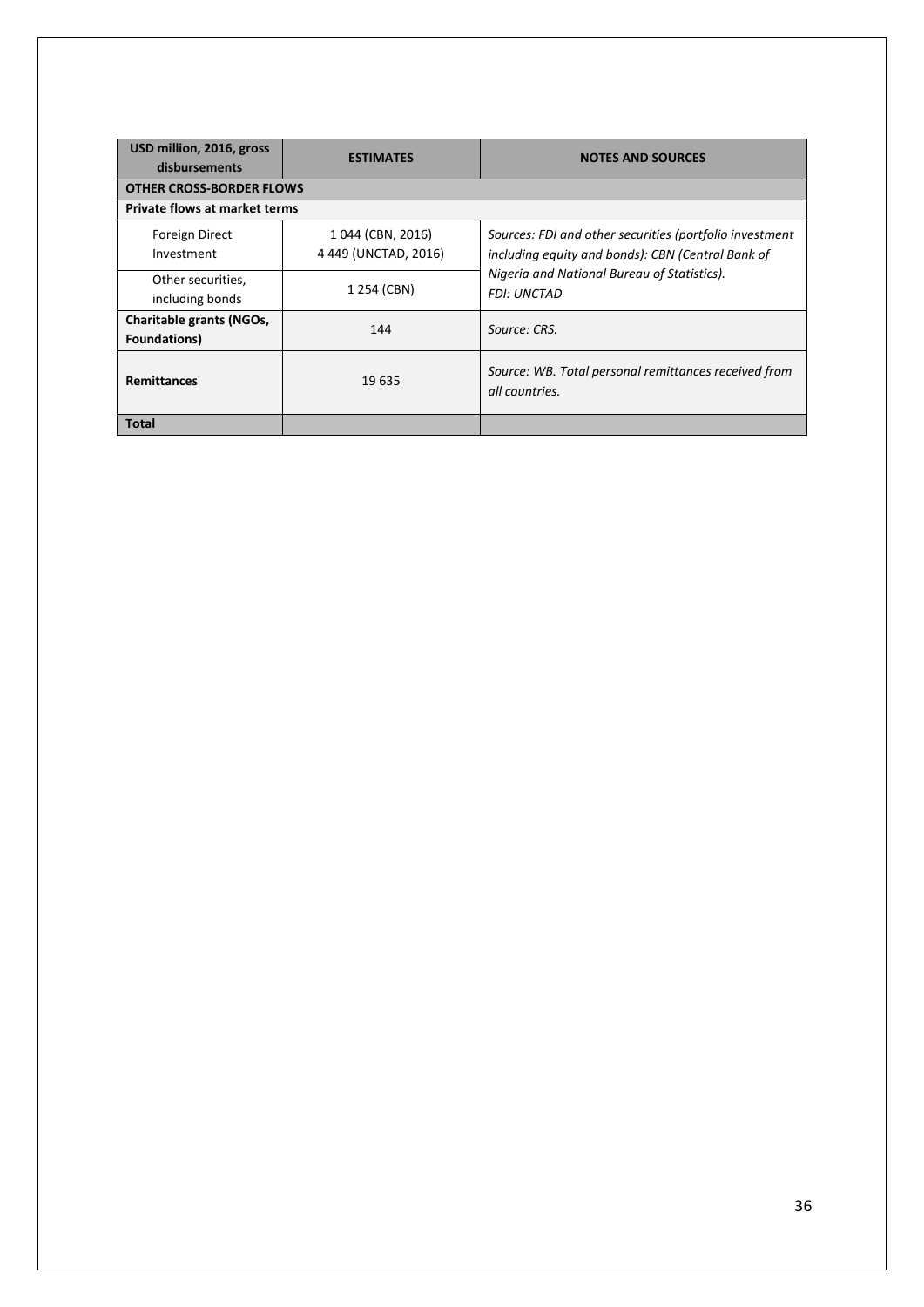### <span id="page-36-0"></span>**ANNEXES**

#### <span id="page-36-1"></span>**A. ANNEX A: CRITERIA FOR INCLUDING MULTILATERAL ORGANISATIONS IN TOSSD**

*The criteria for including multilateral institutions in the list are:* 

- *The multilateral character of the institution, as per the definition of multilateral provider in provided in these reporting instructions; and*
- *The institution conducting all or part of its activities in favour of sustainable development and developing countries; or*
- *The institution contributing to promote development enablers and to address global challenges.*

*The list aims to be as inclusive as possible, and therefore there will not be a minimum budget threshold*  as a condition for the inclusion of a multilateral institution in the list. As a starting point, all multilateral *institutions included in the list of ODA-eligible multilateral organisations will be added to the TOSSD list, provided that they commit to report their sustainable development related outflows to the TOSSD system. The list will be then completed with other relevant organisations at the regional or global level.*

#### *Opt-in procedure*

*Multilateral organisations willing to be added to the TOSSD multilateral organisations list can request their inclusion to the institution governing the TOSSD measurement framework. Once the institution governing TOSSD verifies compliance with the established criteria for inclusion, they will be added to the list, provided that they commit to reporting their sustainable development related outflows to the TOSSD reporting body on an annual basis.*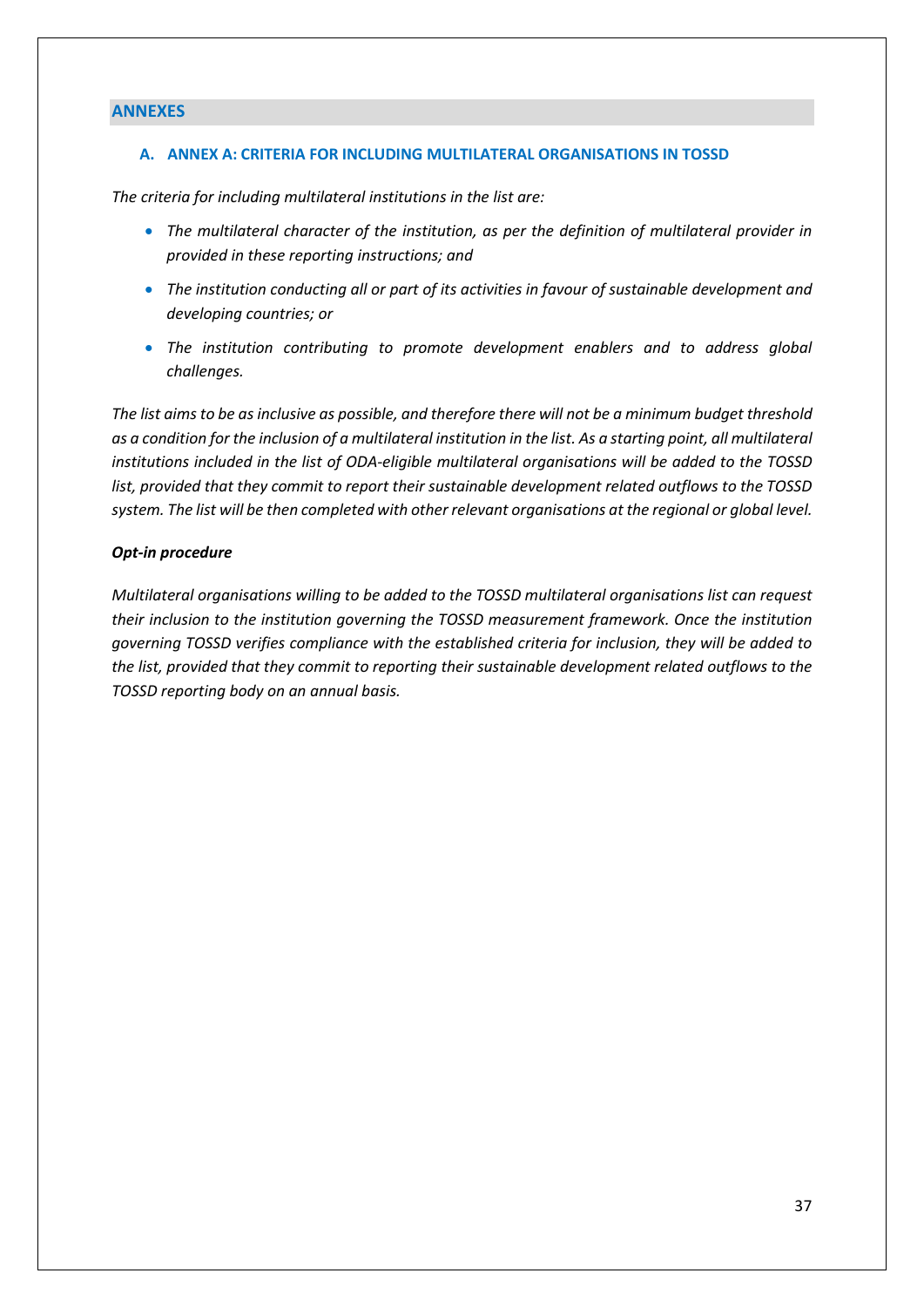### <span id="page-37-0"></span>**B. ANNEX B: DESCRIPTION OF THE TOSSD OPT-IN PROCEDURE AND INSTRUCTIONS TO REPORT ON ACTIVITIES CARRIED OUT IN OPT-IN COUNTRIES.**

*A country willing to become TOSSD-eligible should send a formal letter to the Chair of the institution governing the TOSSD measurement framework. The letter should contain:* 

- *The motivation for opting in and therefore becoming a TOSSD-eligible country, justified by the specific economic, social or environmental context of the country.*
- *The requested date of inclusion on the List, if different from the date of the request.*
- *The requested duration of the eligibility, indicating the anticipated period for which the country wishes to be TOSSD-eligible but which should not exceed three years. Should the country wish to extend the period of TOSSD eligibility at a later stage, it should send a new request indicating a new period of TOSSD eligibility.*

*Reporting on TOSSD provided to opt-in countries follows the same rules and methods as for other countries. By default, transactions are reportable as TOSSD from the date of the official request by the country opting-in, unless the country indicates a specific start date from which activities can be reported as TOSSD. In case the opt-in procedure is triggered because of an event that can be anticipated (e.g. a hurricane), prevention activities which occur before the official request by the country or the date of the event can be reported under TOSSD, provided that they directly contribute to mitigating the negative impact of the said event.* 

*The list of TOSSD-eligible countries will be reviewed every three yearsto take into account any changes to the DAC List of ODA Recipients. Any country that has opted in should at the time of the review confirm its wish to remain on the TOSSD list.*